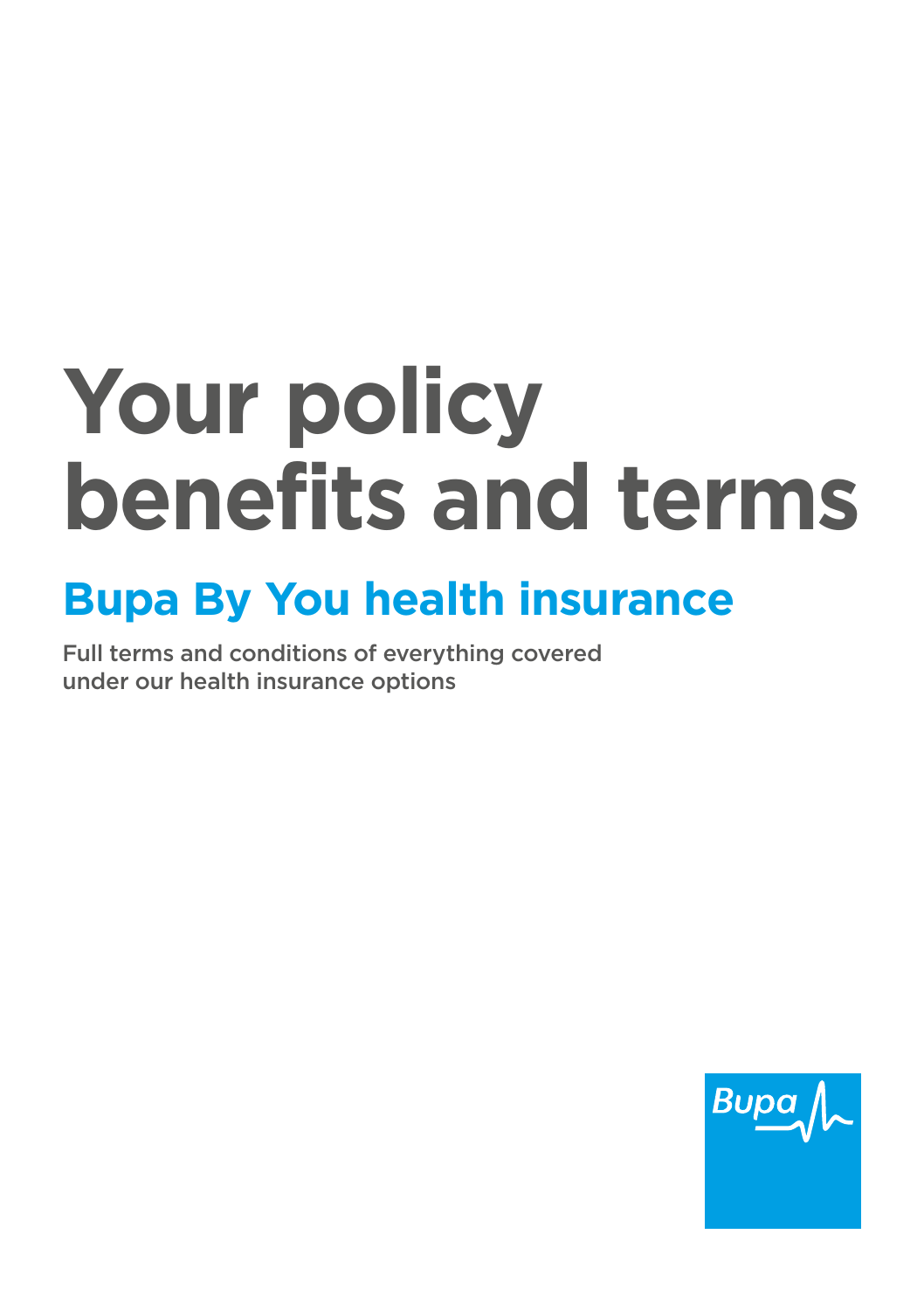# **How to use this booklet**

There are a number of different cover options available with Bupa By You health insurance and this booklet includes full details of them all.

To understand your personal cover, you should read this booklet alongside your *Membership Certifcate* which is unique to you and anyone else covered by your policy, and any *Confrmation of Special Conditions*. *We* will send a *Confrmation of Special Conditions* for anyone to whom a Special Condition applies which forms part of *our Agreement* with you.

#### Bupa By You: Policy Benefits and Terms

Effective from 1 January 2022

These are the Policy Benefts and Terms of Bupa By You. They apply to any *Main Member*  whose *Cover Start Date* is on or after the 'Effective from date' and to any *Dependants*  included in their policy from that *Dependant's Cover Start Date*.

#### Words in italics

Wherever you see words or phrases in *italics*, these have technical meanings which are set out in the glossary towards the end of this booklet.

#### How do I make a claim?

*We* have included a 'Step by step guide to making a claim' in Section 2 of this booklet. You can also call *us* on 0345 609 0777\* and *we* can talk you through the process.

#### Bupa Anytime HealthLine^

If you have any questions or worries about your health call *our* confdential Bupa Anytime HealthLine on 0345 601 3216<sup>#</sup>. *Our* qualified nursing team is on hand 24 hours a day, so whatever your health question or concern, they have the skills and practical, professional experience to help.

#### Family Mental HealthLine^

If you are a parent or care for a young person, and have concerns about their mental wellbeing, *our* Family Mental HealthLine is available to provide advice, guidance and support. A trained adviser and/or mental health nurse will listen to what your family is experiencing and give you advice about what to do next. Call *our* Family Mental HealthLine on 0345 266 7938#†. The young person does not have to be covered under your policy for you to be able to use this service.

\*We may record or monitor our calls.

^Bupa Anytime HealthLine and Family Mental HealthLine are not regulated by the Financial Conduct Authority or the Prudential Regulation Authority.

#Calls may be recorded and to maintain the quality of our service a nursing manager may monitor some calls always respecting the confidentiality of the call.

†Telephone support between 8am to 6pm Monday to Friday.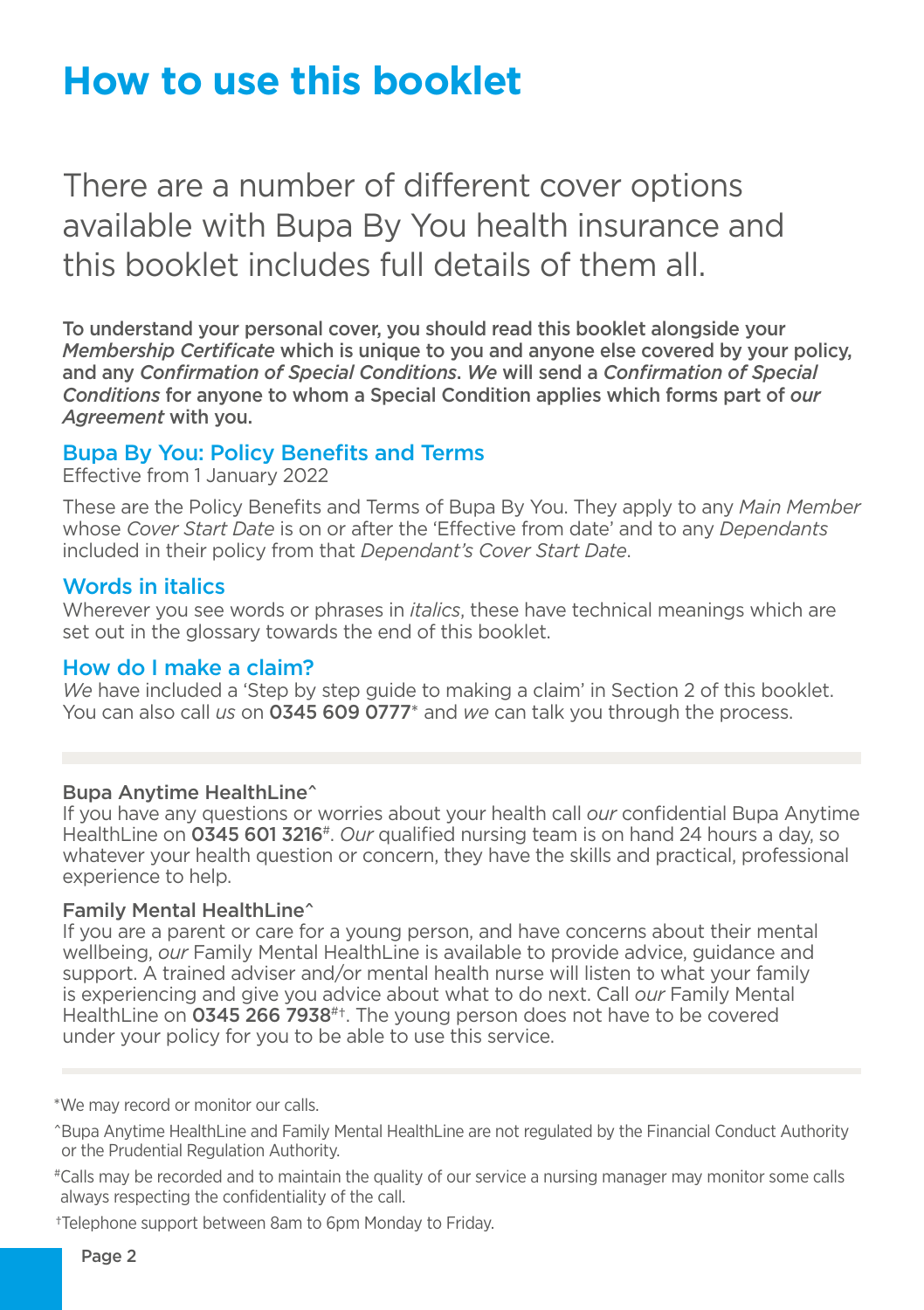# **How do I contact Bupa?**

*We* are always on hand to help.

#### Bupa online account

Creating an online account provides on the go access to your *Bupa*  policy. Giving you a comprehensive, personalised view of your cover in one place, visit [bupa.co.uk/](https://bupa.co.uk) touchdashboard to create an account. From here you can call or use webchat to get in touch, which is the quickest way of reaching *us*.



#### **Call**

For any queries about your cover please call *us* on 0345 609 0777. *We* may record or monitor *our* calls.



#### **Webchat**

You can now chat with *us* either using your online account, or by visiting [bupa.co.uk](https://bupa.co.uk). You can use this service to ask general queries and authorise *treatment*. *We* may need to ask you to call *us* based on your needs.

#### If you have difficulties

For those with hearing or speech difficulties you can use the Relay UK service on your smartphone or textphone. For further information visit <www.relayuk.bt.com>. *We* also offer documents in Braille, large print or audio.



#### **Write**

You can also write to *us* at Bupa, Bupa Place, 102 The Quays, Salford M50 3SP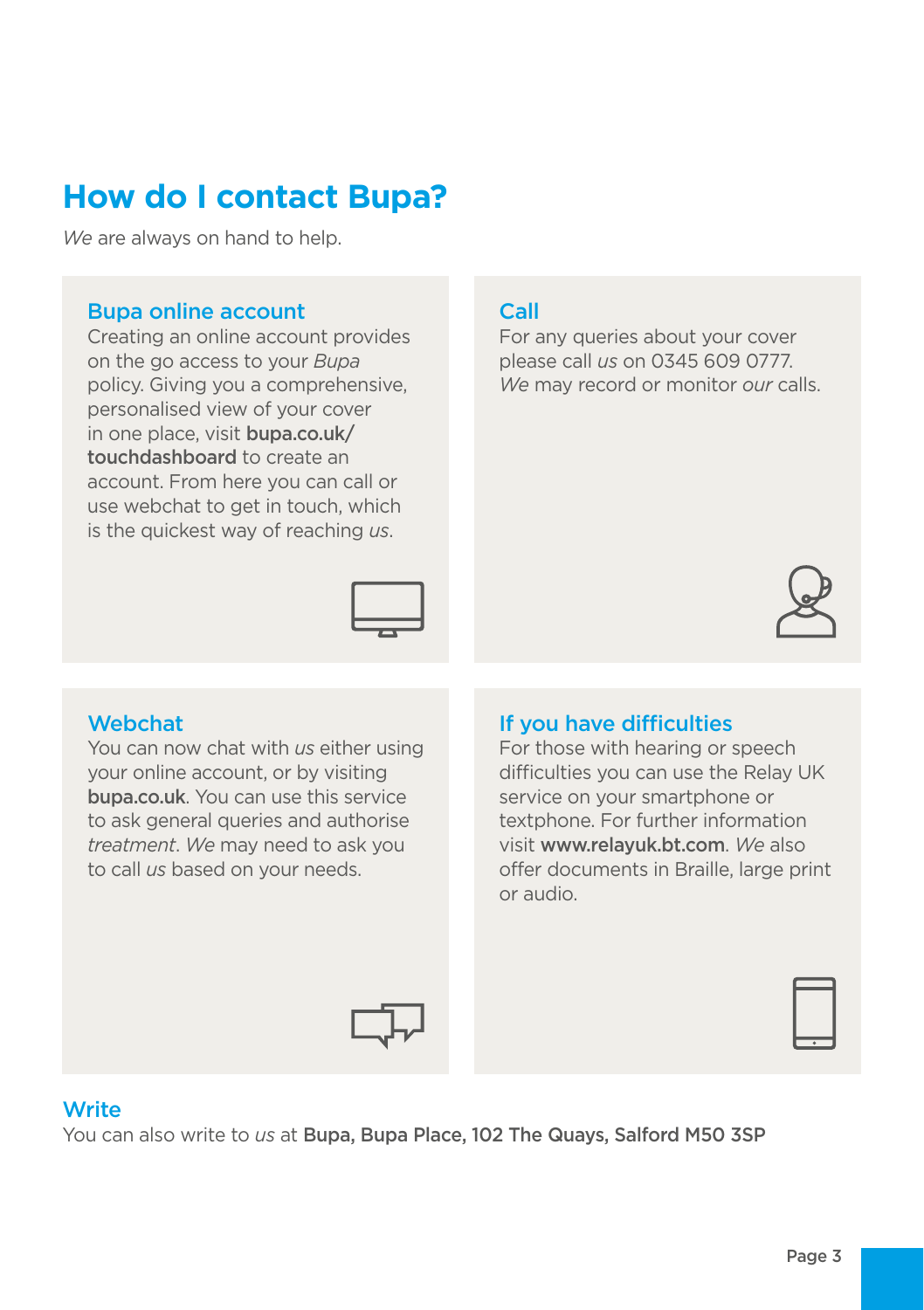# **Get started**

| Section one:                                            |    |
|---------------------------------------------------------|----|
| <b>Eligible treatment, benefits and limitations</b>     | 5  |
| <b>Benefits Table</b>                                   |    |
| General Exclusions: What is not covered                 | 24 |
| Section two:                                            |    |
| <b>Policy terms</b>                                     | 31 |
| 1.<br>Cover for you and your dependants                 | 31 |
| Claiming<br>2.                                          | 35 |
| Step by step guide to making a claim                    | 35 |
| General information on claiming                         | 37 |
| Paying a claim<br>3.                                    | 40 |
| Changes to lists<br>4.                                  | 41 |
| Glossary<br>5.                                          | 42 |
| Section three:                                          |    |
| Protecting your information and rights                  | 49 |
| Status disclosure<br>1.                                 | 49 |
| Cancellation<br>2.                                      | 49 |
| Statement of demands and needs<br>3.                    | 50 |
| Privacy notice - in brief<br>4.                         | 51 |
| 5.<br>Making a complaint                                | 53 |
| The Financial Services Compensation Scheme (FSCS)<br>6. | 54 |
| Financial crime and sanctions<br>7.                     | 54 |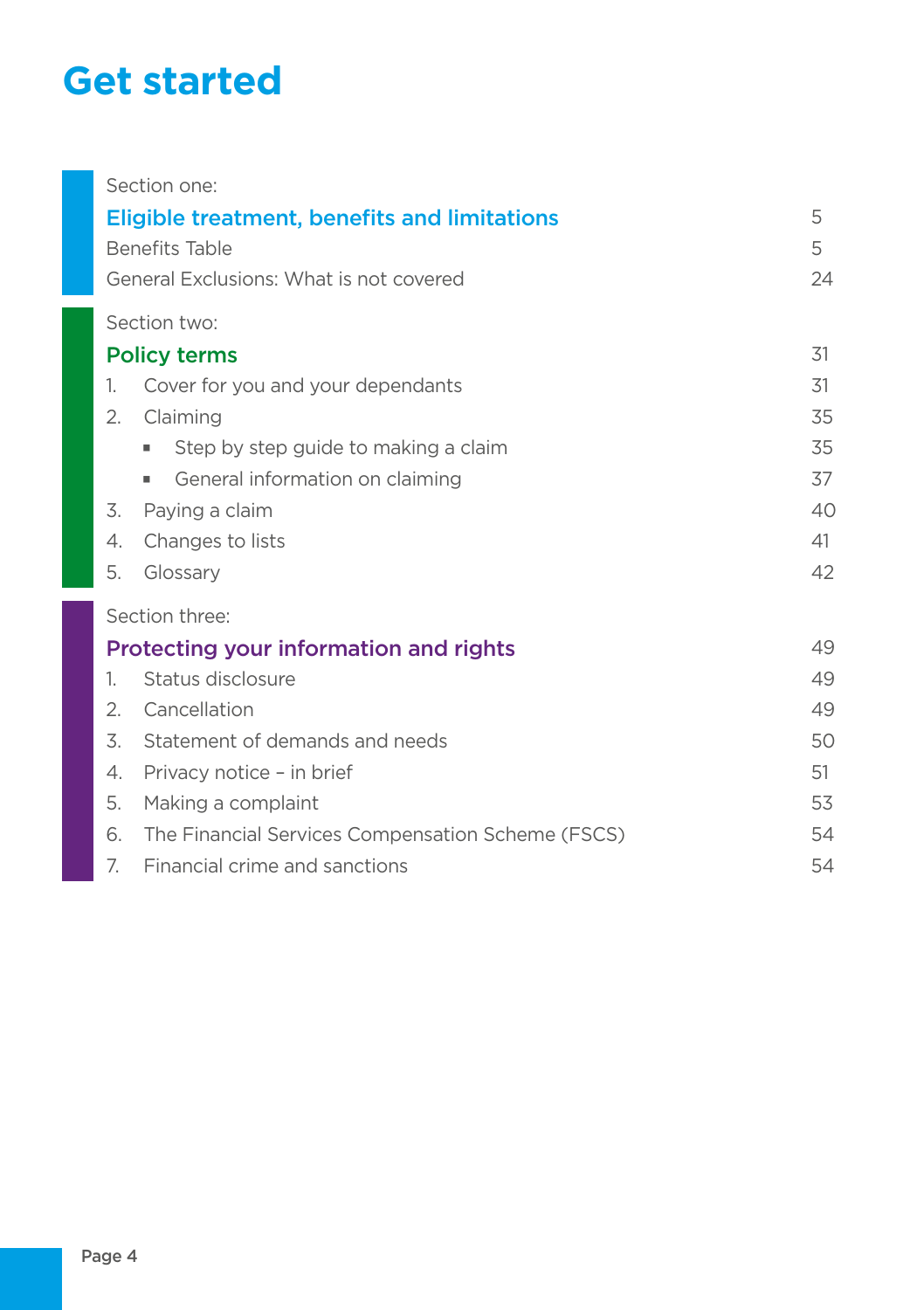# **Section one: Eligible treatment, benefits and limitations**

# **Benefits Table**

This Benefts Table sets out the type of *Benefts* and charges *we* pay for *Eligible Treatment*, and what *we* do not cover in relation to any particular Beneft. The General Exclusions section sets out the areas *we* do not cover and in some cases the related exceptional circumstances in which *we* do provide cover. This Table forms part of the Bupa By You Health Insurance Agreement.

#### Important Information

- 1. At the *Cover Start Date* you must have been registered continuously with a *GP* for a period of at least six months, or have access to and be able to provide your full medical records in English.
- 2. Your *Membership Certifcate* sets out the details of the cover you have chosen. *We* do not pay for any Beneft listed in this Table unless it is included on your *Membership Certifcate*. *We* also do not pay for any personal travel and/or accommodation costs which are not expressly set out in your *Benefts*.
- 3. *We* only pay up to the limits stated on your *Membership Certifcate* and subject to any excess stated on your *Certifcate*. The limits may affect how much *we* pay for particular *Benefts* or to particular *Treatment* providers.
- 4. If your underwriting method shown on your *Membership Certifcate* is:
	- **Julie 2** Underwritten: *we* do not pay for *Treatment* for any Special Conditions detailed on your *Confrmation of Special Conditions* or any *Pre-existing Conditions*, see your *Membership Certifcate* for more details including what *we* mean by Special Conditions. *We* will send a *Confrmation of Special Conditions* for anyone to whom a Special Condition applies.
	- your *Membership Certifcate* for more details including what *we* mean by **Moratorium:** *we* do not pay for *Treatment* for Moratorium Conditions, see Moratorium Conditions.
- 5. You should always call *us* before arranging or receiving *Treatment* to check that you will be covered. The number to call *us* on can be found on your *Membership Certifcate*.
- 6. All *Treatment* must be carried out in a *Recognised Facility* in the *UK*, and provided by a *Consultant*, medical practitioner or healthcare professional who is recognised by *us* for the *Treatment* you need on the date you receive that *Treatment*, unless *we* specifcally authorise otherwise in a particular case. For example *we* may pay *Consultants'* fees for *Eligible Treatment* in a treatment facility that is not recognised by *us* when your proposed *Treatment* cannot take place in a *Recognised Facility* for medical reasons. However, you will need *our* agreement before the *Treatment* is received and *we* need full details from your *Consultant* before *we* can give *our* decision.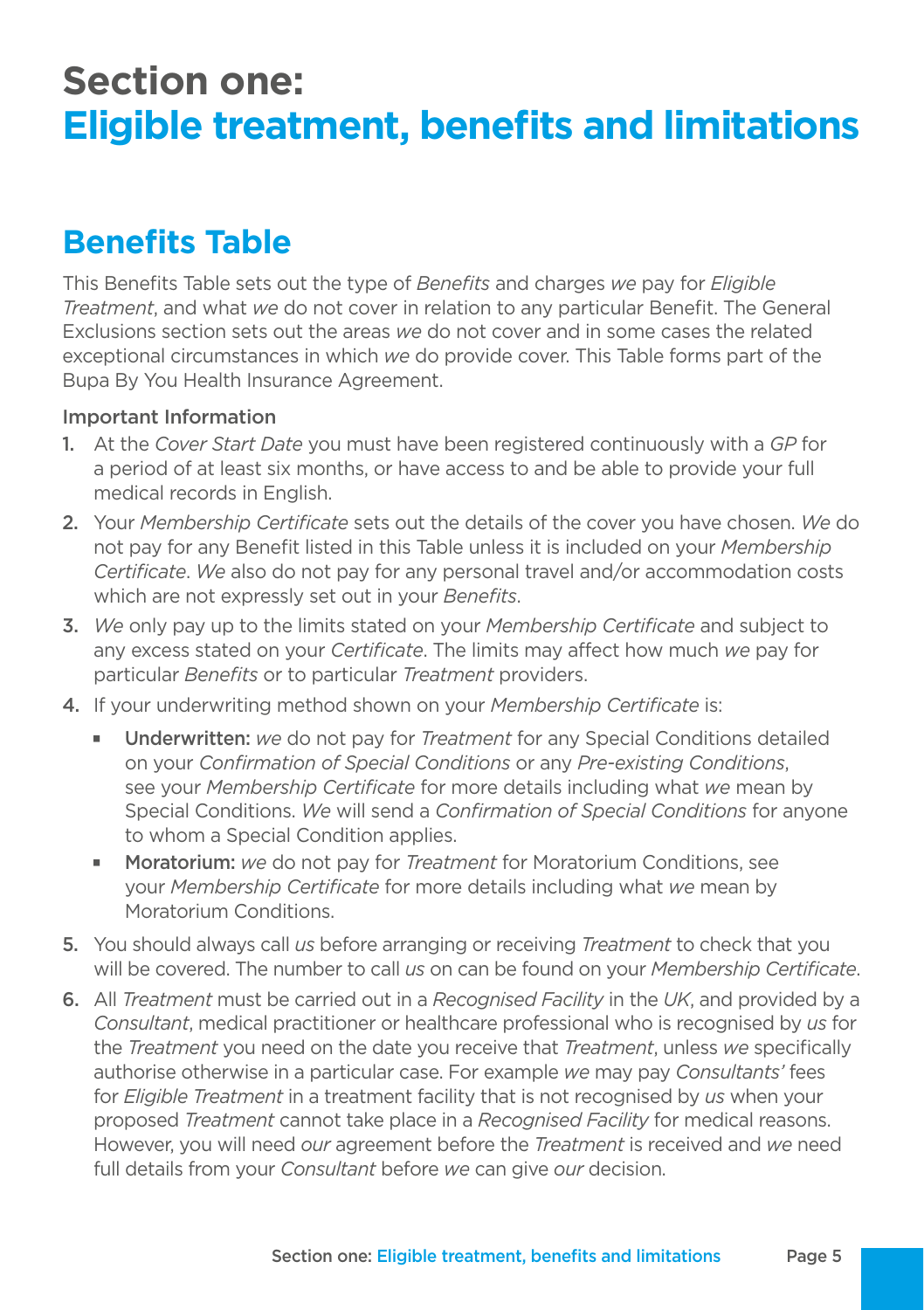You can ask *us* whether at the time of your *Treatment*:

- **Example 2** a facility is a *Recognised Facility*
- **EXECTE:** a practitioner is a *Recognised Practitioner*
- **a** *Consultant*, medical practitioner or healthcare professional is recognised by us for remote consultations.

You can also access these details at finder.bupa.co.uk

- 7. If the *Treatment* you need is not available in the *UK* and would have been *Eligible Treatment* except for it not being available in the *UK*, *we* will pay you a contribution up to the cost that *we* would have paid to you to have the standard alternative *Treatment* available in the *UK*. Before the *Treatment* starts you must have *our* written confrmation that these criteria have been met and *we* need full clinical details from your *Consultant*, including confrmation that the *Treatment* is not available in the *UK*, before *we* can determine this. You will need to settle the claim direct to the medical provider or treatment facility yourself and submit your receipts to *us* before *we* reimburse you up to the level of the standard *Treatment* available in the *UK*. (See General Exclusion GE14 Experimental Drugs and Treatment.)
- 8. There must be a *Consultant* with overall responsibility for your *Treatment*, unless you are referred by:
	- a *Consultant*
	- **Druma** *Direct Access service (see paragraph 2.2 in the Claiming section of this* booklet for details of the Direct Access service)
	- a *GP* (including via a digital *GP* service), or
	- another healthcare practitioner (the situations in which *we* will accept such a referral are set out on bupa.co.uk/referrals)

for *Out-patient Treatment* carried out by a *Consultant*, *Therapist*, *Mental Health and Wellbeing Therapist* or other *Recognised Practitioner*.

9. *We* do not pay for *Treatment* of *Chronic Conditions*. However, *we* will pay for *Eligible Treatment* for an unexpected fare-up of acute symptoms of a *Chronic Condition* if the *Treatment* is likely to lead quickly to a complete recovery rather than prolonged *Treatment*. *We* do not pay for *Treatment* required due to the expected deterioration or fare up of a *Chronic Condition*. This includes conditions which have a relapsing-remitting nature and require management of recurrent fare-ups, for example, infammatory bowel disease. In such cases, the fare-ups are an expected part of the normal course of the illness and therefore *we* do not consider them as acute complications of the disease.

See General Exclusion GE5 *Chronic Conditions*.

10. Information about cover for children aged 17 or under: Some private hospitals do not provide services for children or have restricted services available for children, so *Treatment* may be offered at an *NHS* hospital. You can ask *us* about *Recognised Facilities* where paediatric services are available or you can fnd them on [fnder.bupa.co.uk](https://finder.bupa.co.uk)

Where *In-patient* or *Day-patient Eligible Treatment* is required, children are likely to be treated in a general children's ward. This is in line with good paediatric practice.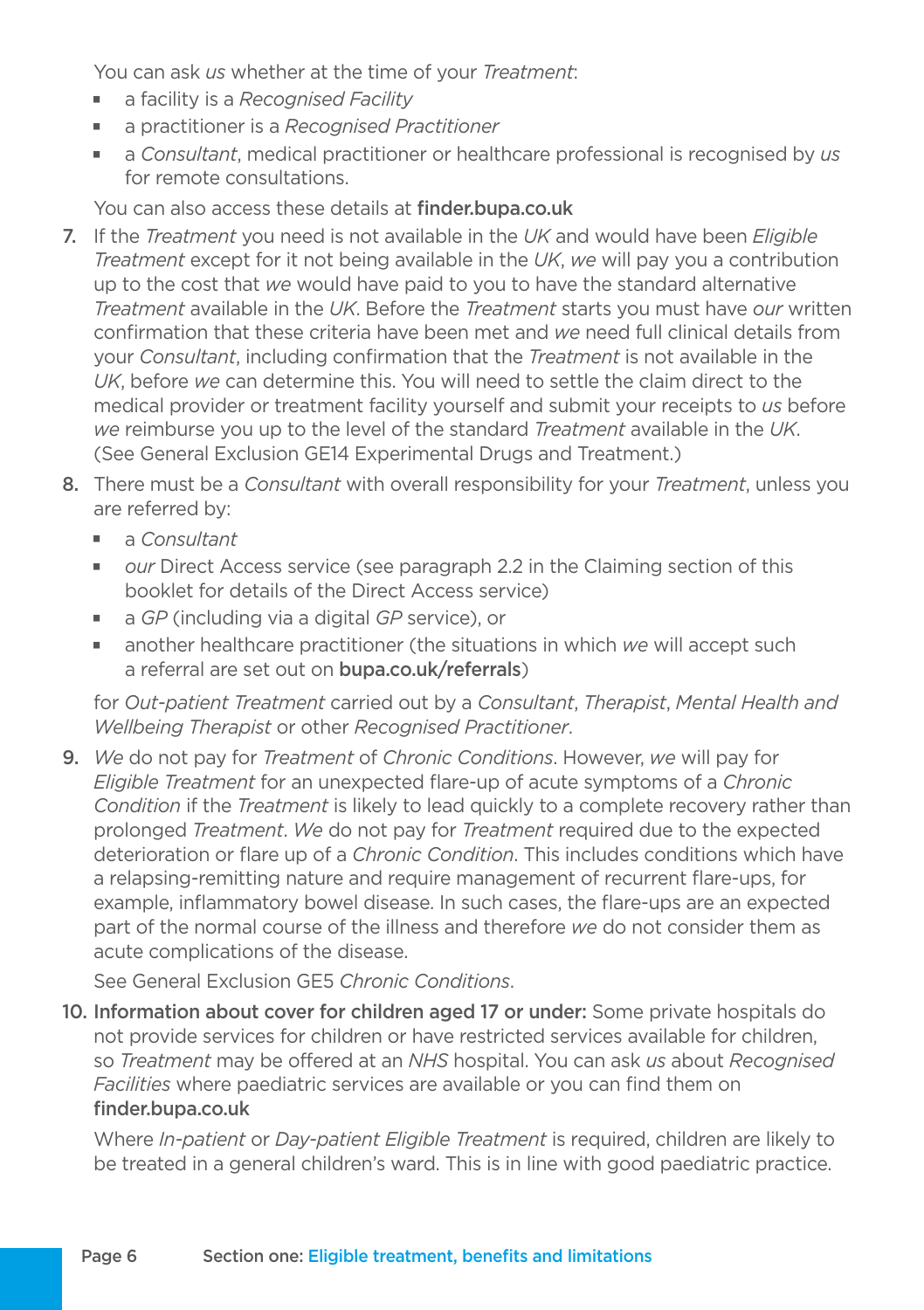#### **Benefit B1 Out-patient Treatment**

This beneft B1 explains the type of charges *we* pay for *Out-patient Treatment*.

*We* will pay for *Out-patient Treatment* at home when recommended by your treatment provider or offered by *us*. *We* only pay if your treatment provider is recognised by *us* for *Treatment* at home.

#### **Benefit B1.1 Out-patient Consultations**

#### Included Eligible Treatment

*Consultants'* fees for *Out-patient* consultations as part of *Eligible Treatment*.

Remote consultations by telephone or via any other remote medium with a *Consultant* recognised by *us* to carry out remote consultations.

#### Excluded Treatment

See General Exclusion GE5 *Chronic Conditions* 

#### **Benefit B1.2 Out-patient Therapies**

#### Included Eligible Treatment

*Therapists'* fees for *Out-patient Eligible Treatment*.

Remote consultations by telephone or via any other remote medium with a *Therapist* or *Recognised Practitioner*, recognised by *us* to carry out remote consultations.

Provider charges for *Out-patient Treatment* which is related to and is an integral part of your *Out-patient Treatment* including *Recognised Facility* charges for a *Prosthesis* or *Appliance* needed as part of that *Out-patient Treatment*. *We* treat these charges as falling under this Beneft B1.2.

*Therapists'* fees for *Out-patient Eligible Treatment* for short-term speech therapy when it is part of *Eligible Treatment*, eg after a stroke and takes place during or immediately following the *Eligible Treatment*. The speech therapy must be provided by a *Therapist* who is a member of the Royal College of Speech and Language Therapists.

#### Excluded Treatment

See General Exclusion GE23 Speech Disorders

#### Benefit B1.3 Out-patient Diagnostic Tests

#### Included Eligible Treatment

When requested by a *GP* or *Consultant* as part of *Out-patient Eligible Treatment*, *Recognised Facility* charges or charges from *Consultants* recognised to carry out *Out-patient* diagnostic tests and their interpretation.

#### Benefit B1.4 Out-patient MRI, CT and PET Scans

When requested by your *Consultant* to help assess your *Acute Condition*, *Recognised Facility* charges for MRI, CT and PET scans and their interpretation.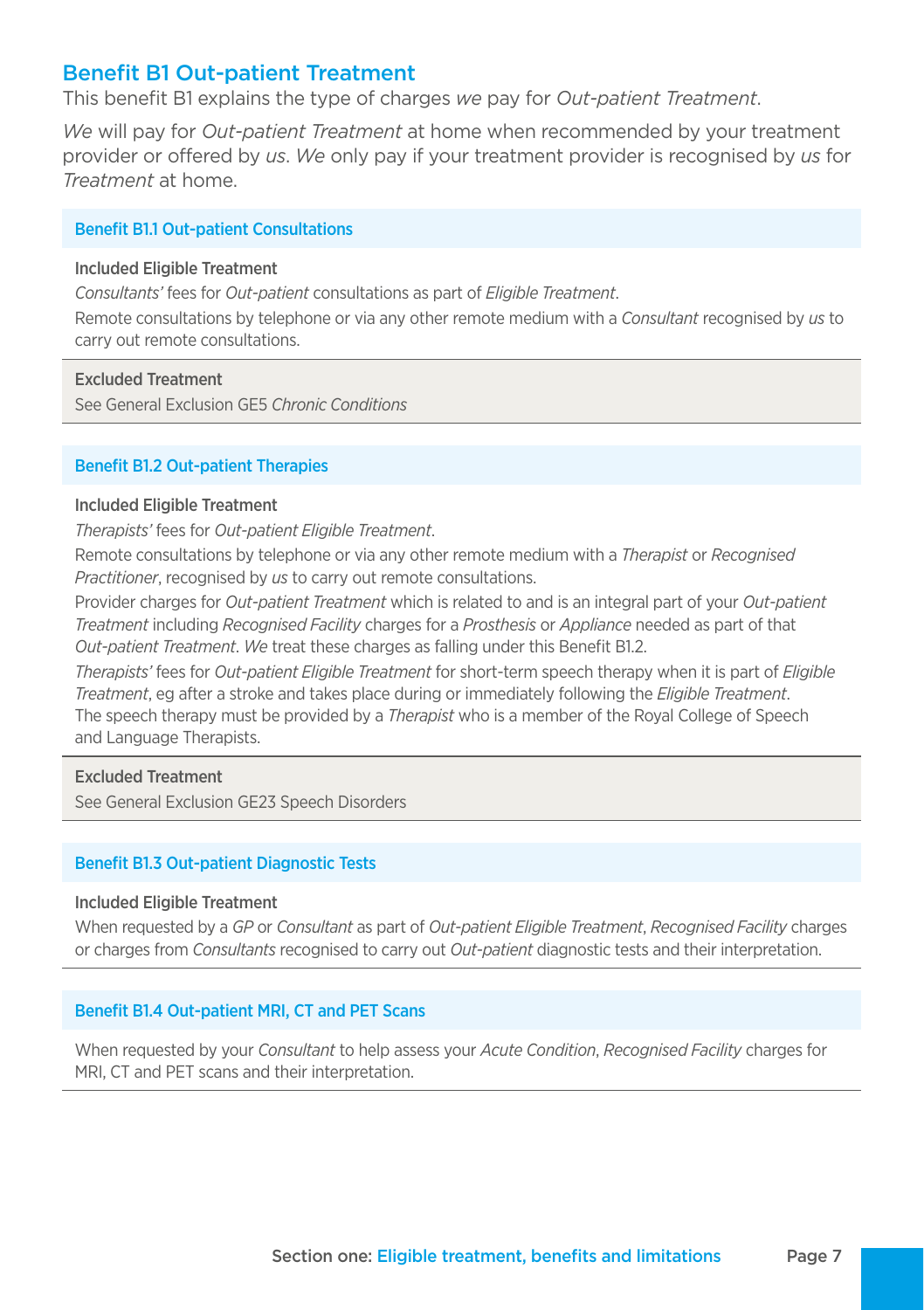#### Benefit B1.5 Out-patient Complementary Therapies Cover

#### Included Eligible Treatment

*We* pay *Complementary Therapy Practitioners'* fees up to the maximum annual beneft limit shown on your *Membership Certifcate*.

#### Excluded Treatment

We do not pay for any complementary or alternative products, preparations or remedies. See General Exclusion GE13 Drugs and Dressings for Out-patient or Take-Home Use and Complementary and Alternative Products

#### **Benefit B2 Treatment In Hospital**

#### Benefit B2.1 Consultants' Fees for Day-patient and In-patient Treatment and Out-patient Surgical Operations

#### Included Eligible Treatment

*Consultant* surgeons' and *Consultant* anaesthetists' fees for *Eligible Surgical Operations*. *Consultant*  physicians' fees for *Eligible Treatment* that does not include a *Surgical Operation or Cancer Treatment*. *Consultant* physicians' fees for the supervision of *Chemotherapy* or radiotherapy.

While *we* do not pay for *Treatment* of *Chronic Conditions*, *we* will pay for *Eligible Surgical Operations* for an unexpected fare-up of acute symptoms of a *Chronic Condition*, if the *Treatment* is likely to lead quickly to a complete recovery rather than prolonged *Treatment*.

If your *Treatment* includes an *Eligible Surgical Operation*, *we* only pay *Consultant* physician's fees if the attendance of the physician is medically necessary for the operation.

Where the *Treatment* is *Eligible Treatment* for *Cancer*, your *Membership Certifcate* must state that *Eligible Treatment* for *Cancer* is included.

#### Excluded Treatment

See General Exclusion GE5 *Chronic Conditions*  See General Exclusion GE9 Cosmetic, Reconstructive or Weight Loss Treatment

#### Beneft B2.2 Dental/Oral Surgical Treatment

#### This benefit cannot be claimed at the same time as Benefit A3.1, Benefit A4.1 or Benefit A4.2 for the same *Treatment*

#### Included Eligible Treatment

An *Eligible Surgical Operation* carried out by a *Consultant* to:

- $\blacksquare$  treat a jaw bone cyst, but not if it is related to a cyst or abscess on the tooth root or any other tooth or gum disease or damage
- $\blacksquare$  remove a complicated, buried or impacted tooth root, which is causing infection or pain eg an impacted wisdom tooth, but not if the purpose is to facilitate dentures.

When this beneft is payable *we* pay on the same basis and up to the same limits as for other *Eligible Treatment* under Benefts B1, B2, B3, B6 and B7.

#### Excluded Treatment

See General Exclusion GE11 Dental/Oral Treatment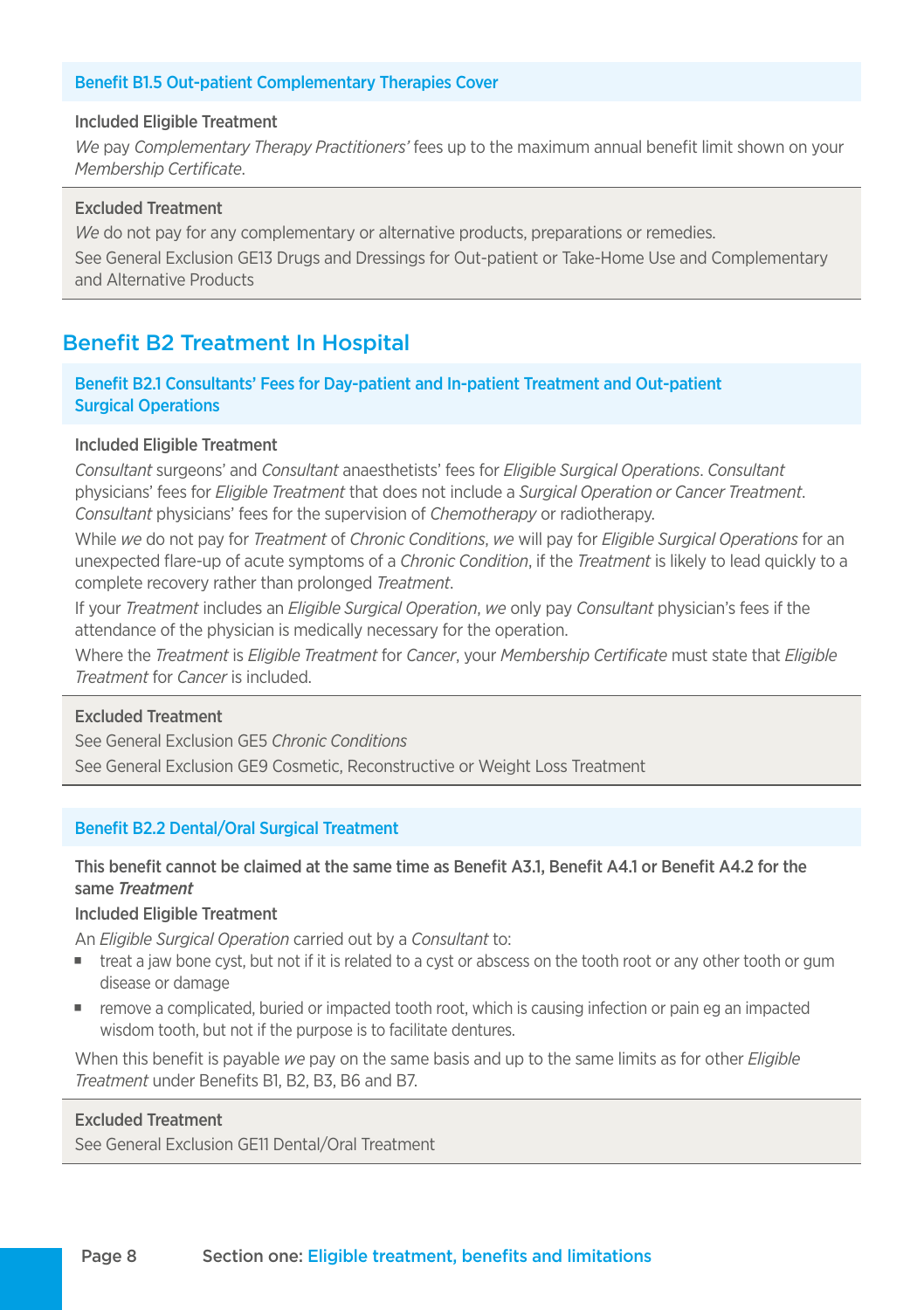#### Benefit B2.3 Dialysis

#### Included Eligible Treatment

*Eligible Treatment* for short-term kidney dialysis or peritoneal dialysis:

- $\blacksquare$  if the dialysis is needed temporarily for sudden kidney failure resulting from a disease, illness or injury afecting another part of your body, or
- vou need this immediately before or after a kidney transplant.

When this beneft is payable *we* pay on the same basis and up to the same limits as for other *Eligible Treatment* under Benefts B1, B2, B3, B6 and B7.

#### Excluded Treatment

See General Exclusion GE12 Dialysis

#### Benefit B2.4 Eyesight

#### Included Eligible Treatment

*Eligible Treatment* for your eyesight if it is needed as a result of an injury or an *Acute Condition*, such as a detached retina.

*Eligible Treatment* for cataract surgery using ultrasonic emulsifcation.

When this beneft is payable *we* pay on the same basis and up to the same limits as for other *Eligible Treatment* under Benefts B1, B2, B3, B6 and B7.

#### Excluded Treatment

See General Exclusion GE15 Eyesight

#### Benefit B2.5 Pregnancy and Childbirth

#### Included Eligible Treatment

*Eligible Treatment* of the following conditions:

- **IDED** miscarriage or when the foetus has died and remains with the placenta in the womb
- $\blacksquare$  stillbirth
- $\blacksquare$  hydatidiform mole (abnormal cell growth in the womb)
- $\blacksquare$  foetus growing outside the womb (ectopic pregnancy)
- **•** heavy bleeding in the hours and days immediately after childbirth (post-partum haemorrhage)
- **T** afterbirth left in the womb after delivery of the baby (retained placental membrane)
- $\blacksquare$  complications following any of the above conditions.

*Eligible Treatment* of the member (mother) that relates to pregnancy or childbirth but only if:

- $\blacksquare$  the *Treatment* is required due to a flare-up of the medical condition, and
- $\blacksquare$  the *Treatment* is likely to lead quickly to a complete recovery or to you being restored fully to your state of health prior to the fare-up of the condition without you needing to receive prolonged *Treatment*.

When this benefit is payable *we* pay on the same basis and up to the same limits as for other *Eligible Treatment* under Benefits B1, B2, B3, B6 and B7.

#### Excluded Treatment

See General Exclusion GE20 Pregnancy and Childbirth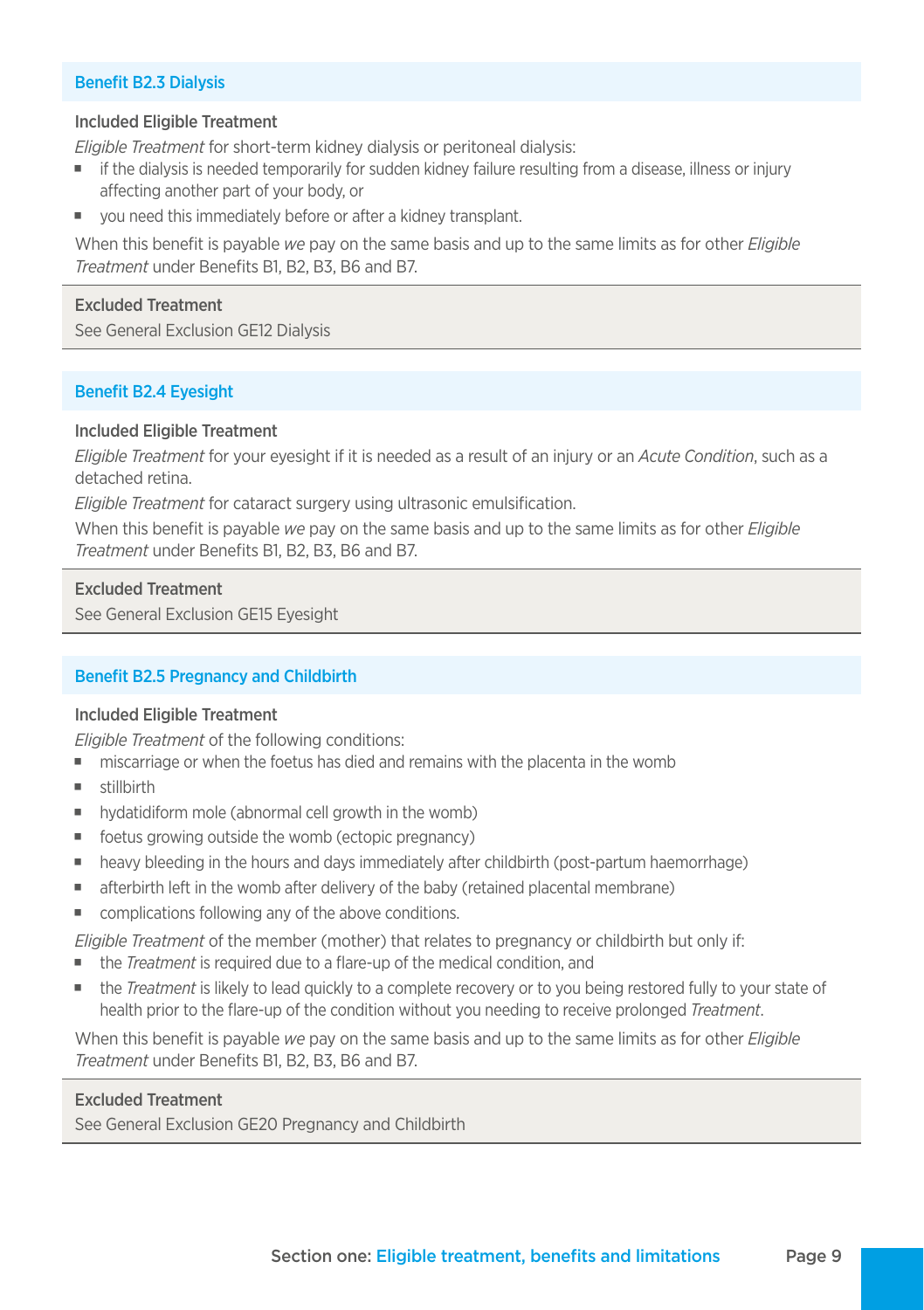#### Benefit B<sub>2</sub>.6 Cosmetic or Reconstructive Treatment

#### Included Eligible Treatment

An *Eligible Surgical Operation* for an excision of a lesion if any of the following criteria are met:

- a biopsy or clinical appearance indicates that disease is present
- $\blacksquare$  the lesion obstructs one of your special senses (vision/ smell/ hearing) or causes pressure on other organs, or
- the lesion stops you from performing the *Activities of Daily Living*.

Before any *Treatment* starts you must have *our* confrmation that one of the above criteria has been met and *we* need full clinical details from your *Consultant* before *we* can determine this. If *benefts* are payable they are dealt with in the same way as for other *Eligible Treatment* under Benefts B1, B2, B3, B6 and B7. *Eligible Surgical Operations* to restore the appearance of the specifc part of your body that has been afected:

- $\blacksquare$  by an accident, or
- if your *Benefits* include cover for *Cancer Treatment*, as a direct result of surgery for *Cancer*

when all the following apply:

- $\blacksquare$  the accident or the *Cancer* surgery takes place during your current continuous period of being a member under this scheme and/or a member of another *Bupa* scheme and/or benefciary under a trust administered by Bupa eligible to receive benefts for this type of *Treatment* provided there has been no break in your being a member of this scheme and/or member and/or beneficiary as applicable, and
- **In this is part of the original** *Eligible Treatment* resulting from the accident or *Cancer* surgery.

*Eligible Surgical Operations* to restore appearance include those for the purposes of symmetry (eg surgery to a healthy breast to make it match a breast reconstructed following cancer surgery). Once the initial *Eligible Treatment* to restore your appearance is complete (including delayed surgery, such as delayed breast reconstructions) *we* do not pay for repeat surgeries or reconstructions, or further *Treatment* to restore or amend your appearance.

Before any *Treatment* starts you must have *our* confrmation that the above criteria have been met and *we*  need full clinical details from your *Consultant* before *we* can determine this. When this beneft is payable *we* pay on the same basis and up to the same limits as for other *Eligible Treatment* under Benefts B1, B2, B3, B6 and B7 and for *Cancer Treatment* B4.

*We* do not pay for more than the one course/one set of *Eligible Surgical Operations* or for repeat cosmetic procedures.

#### Excluded Treatment

See General Exclusion GE9 Cosmetic, Reconstructive or Weight Loss Treatment

#### **Benefit B3 Recognised Facility Charges**

#### Benefit B3.1 Out-patient Surgical Operations

#### Included Eligible Treatment

*Recognised Facility* charges for *Out-patient Eligible Surgical Operations*.

This includes theatre use, equipment, *Common Drugs*, *Advanced Therapies*, *Specialist Drugs* and surgical dressings used during the operation.

#### Benefit B3.2 Day-patient and In-patient Treatment

#### Included Eligible Treatment

*Recognised Facility* charges for *Day-patient* and *In-patient Treatment* including *Eligible Surgical Operations*.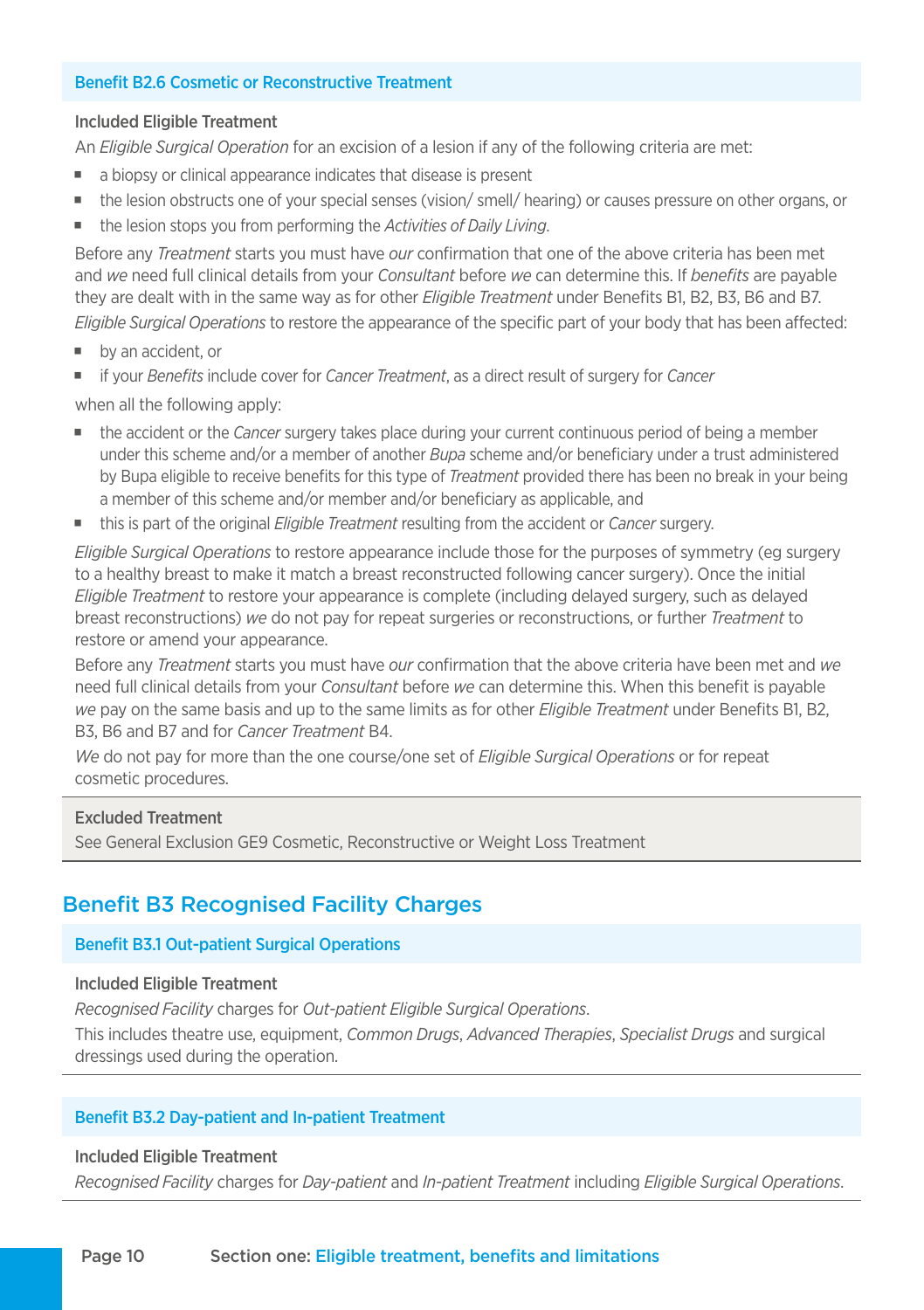#### Benefit B3.2.1 Accommodation

#### Included Eligible Treatment

*Recognised Facility* accommodation including your meals and refreshments while you are receiving *Eligible Treatment*.

#### Excluded Treatment

#### Exclusion of Accommodation

*We* do not pay for:

- **Parager is personal items such as telephone calls, newspapers, personal laundry, or guest meals and refreshments**
- **EXECOMMODATION CHARGES FOR AN OVERFIGHT STAY OF A bed if:** 
	- the charge is for an overnight stay for *Treatment* that would normally be carried out as *Out-patient* or *Day-patient Treatment*
	- the charge is for the use of a bed for *Treatment* that would normally be *Out-patient Treatment*
- $\blacksquare$  the accommodation itself if it is primarily used for:
	- convalescence, rehabilitation, supervision or other purposes which are not *Eligible Treatment*
	- general nursing care or other services which could be provided in a nursing home or other establishment which is not a *Recognised Facility*
	- services from a *Therapist*, *Complementary Therapy Practitioner* or *Mental Health and Wellbeing Therapist*.

#### Benefit B3.2.2 Parent Accommodation

#### Included Eligible Treatment

Accommodation for one parent, each night they need to stay in the *Recognised Facility* with their child. The child must be a member receiving *In-patient Eligible Treatment* and the amount will count towards any limits applicable to the child's relevant Beneft.

#### Excluded Treatment

Exclusion of Parent Accommodation *We* do not pay if the child is aged 18 or over.

#### Benefit B3.2.3 Theatre Charges, Nursing Care, Drugs and Surgical Dressings

#### Included Eligible Treatment

When essential for *Day-patient Treatment* or *In-patient Treatment*, operating theatre and nursing care charges, *Common Drugs*, *Advanced Therapies*, *Specialist Drugs* and surgical dressings.

#### Excluded Treatment

Exclusion of Extra Nursing Services

*We* do not pay for extra nursing services in addition to those that the *Recognised Facility* would usually provide for normal patient care, without extra charge.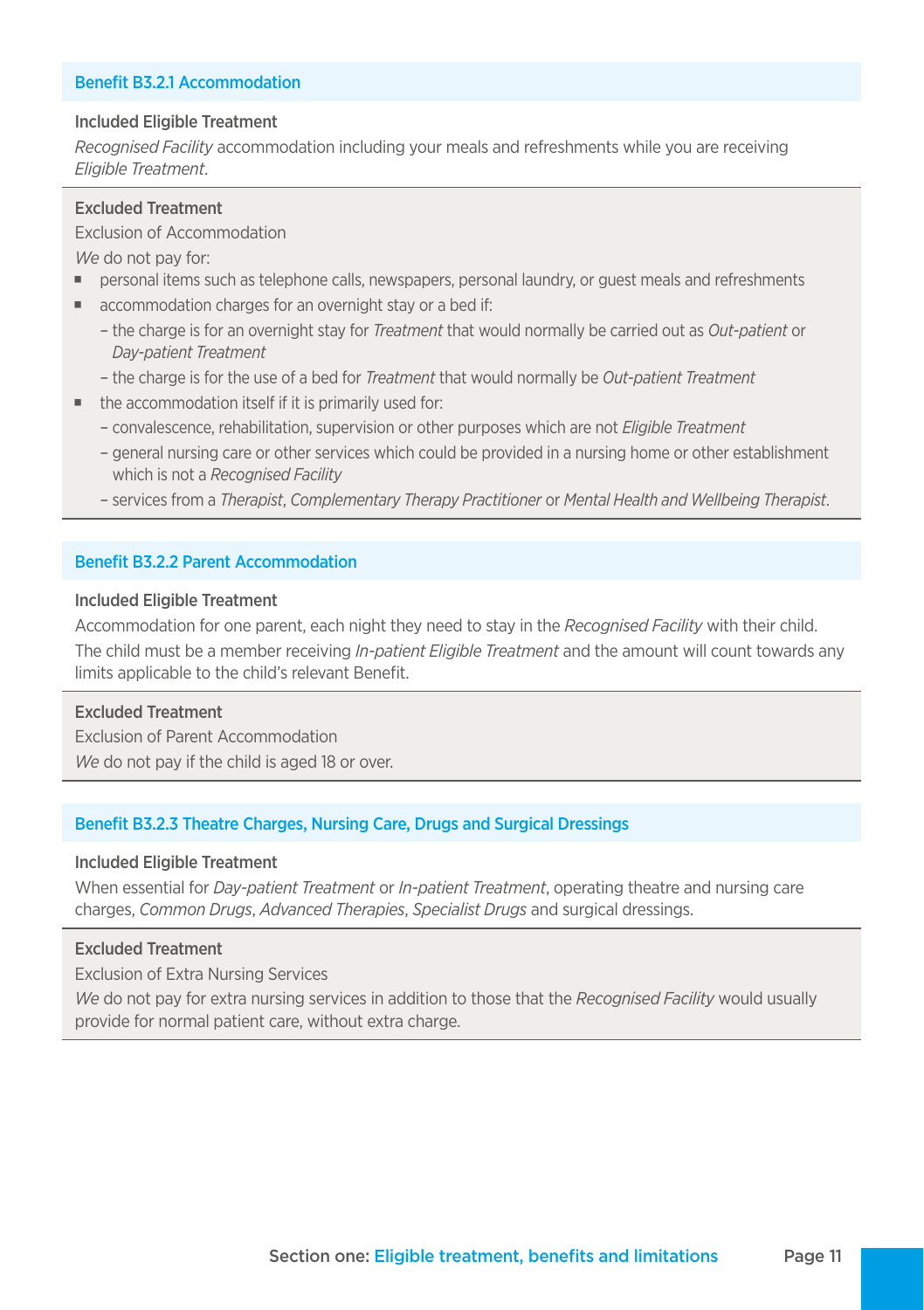#### Benefit B3.2.4 Intensive Care

#### Included Eligible Treatment

Intensive care needed as an essential part of your private *Eligible Treatment* when it is required routinely by patients undergoing the same type of *Treatment* as yours and:

- vou are receiving your *Eligible Treatment* in a *Recognised Facility* equipped with a *Critical Care Unit*, and
- $\blacksquare$  the intensive care is carried out in that *Critical Care Unit*.

Intensive care needed as part of your *Eligible Treatment* when unforeseen circumstances arise from a medical or surgical procedure that does not routinely require intensive care is only covered when you are receiving your *Eligible Treatment* in a *Recognised Facility* and either:

- the *Recognised Facility* is equipped with a *Critical Care Unit*, and your intensive care is carried out in that *Critical Care Unit*, or
- $\blacksquare$  the *Recognised Facility* is not equipped with a *Critical Care Unit* but has a prior agreement with us to follow an emergency protocol agreed with another *Recognised Facility* that is equipped with a *Critical Care Unit*, which is either adjacent or is part of the same group of companies, and you are transferred under that prior emergency protocol and your intensive care is carried out in that *Critical Care Unit*.

In these circumstances your *Consultant* or *Recognised Facility* should contact *us* at the earliest opportunity. If you want to transfer your care from an *NHS* hospital, or a self-funded stay, to a private *Recognised Facility*, *we* only pay if all of the following conditions are met:

- vou have been discharged from a critical care unit to a general ward for more than 24 hours, and
- it is agreed by both your referring and receiving consultants that it is clinically safe and appropriate to transfer your care, and
- <sup>J</sup> *we* have confrmed that your *Treatment* is *Eligible Treatment*.

*We* need full clinical details from your *Consultant* before *we* can give *our* decision.

#### Excluded Treatment

See General Exclusion GE17 Intensive Care

#### Benefit B3.2.5 Diagnostic Tests and MRI, CT and PET Scans

#### Included Eligible Treatment

When recommended by your *Consultant* as part of *Day-patient* or *In-patient Treatment*, *we* pay *Recognised Facility* charges for:

- diagnostic tests
- MRI, CT and PET Scans.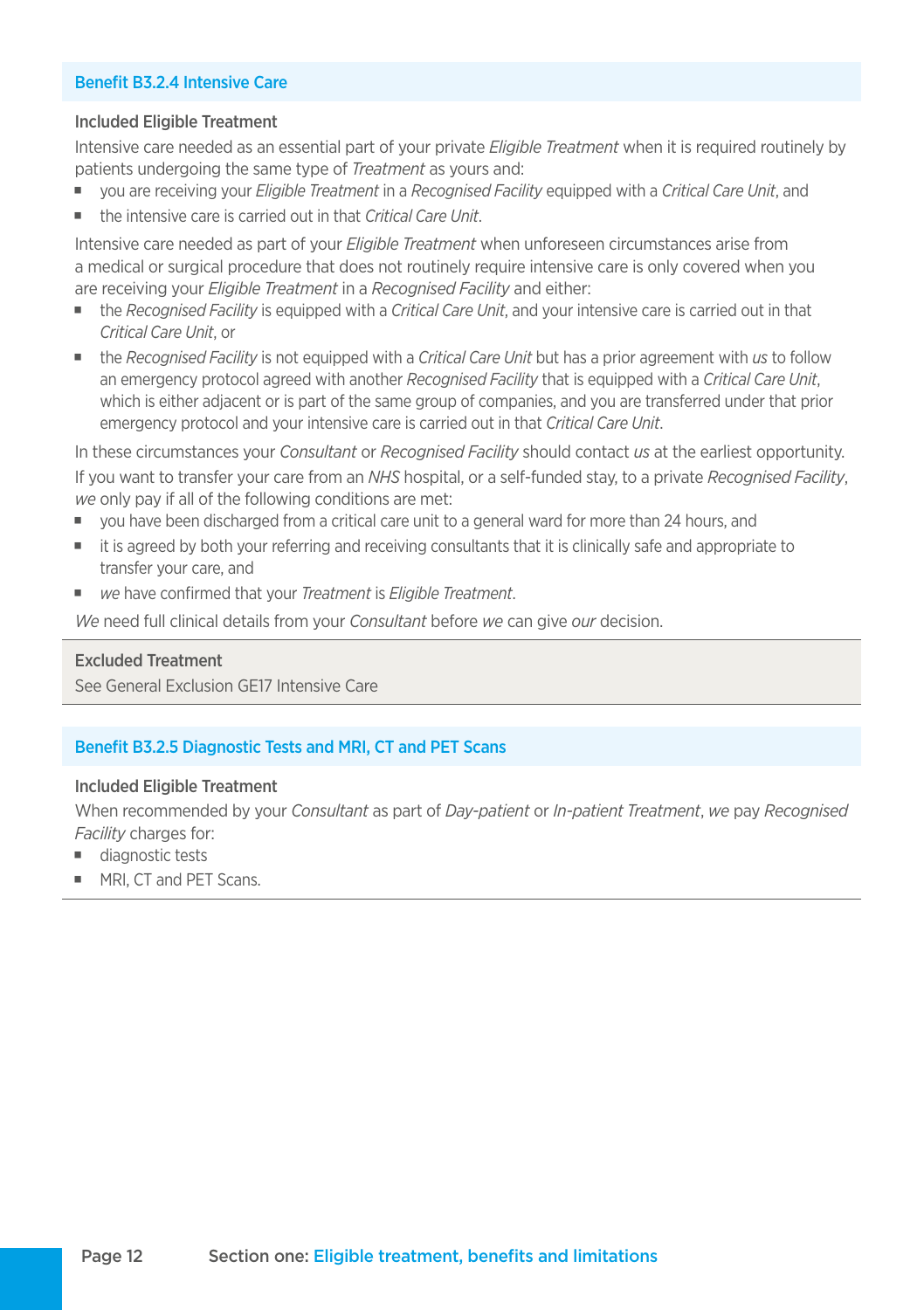#### Benefit B3.2.6 Therapies

#### Included Eligible Treatment

*Recognised Facility* charges for *Eligible Treatment* provided by *Therapists*, when necessary as part of your *Day-patient* or *In-patient Treatment*.

*Recognised Facility* charges for short-term speech therapy when it is part of *Eligible Treatment*, eg after a stroke and takes place during or immediately following the *Eligible Treatment*. The speech therapy must be provided by a *Therapist* who is a member of the Royal College of Speech and Language Therapists.

#### Excluded Treatment

See General Exclusion GE23 Speech Disorders

#### Benefit B3.2.7 Prostheses and Appliances

#### Included Eligible Treatment

*Recognised Facility charges* for the provision of a Prosthesis or Appliance reasonably necessary as part of *Eligible Treatment* as a *Day-patient* or *In-patient*.

By Prosthesis and Appliance *we* mean any of those on *our* lists of prostheses and appliances for the relevant *Beneft* and type of *Treatment* at the time of the *Eligible Treatment*. The lists will change from time to time. Details are available on request or at bupa.co.uk/prostheses-and-appliances

#### Excluded Treatment

Exclusion of Prostheses and Appliances

*We* do not pay for any further *Treatment* which is associated with or related to a Prosthesis or Appliance such as its maintenance, reftting or replacement when you do not have acute symptoms that are directly related to that Prosthesis or Appliance.

See General Exclusion GE19 Physical aids and Devices

#### Beneft B4 Cancer Treatment

#### Benefit B4.1 Cancer Cover

You are only covered for this benefit after a diagnosis of *Cancer* has been confirmed.

In addition to Benefts B4.1.1 to B4.1.5, fees and charges for *Eligible Treatment* for *Cancer* are paid on the same basis as *Eligible Treatment* for other conditions as set out in Benefts B1.4, B2, B3, B6 and B7.

#### Benefit B4.1.1 Out-patient Consultations for Cancer

#### Included Eligible Treatment

*Consultants'* fees for *Out-patient* consultations as part of *Eligible Treatment* for *Cancer*.

Remote consultations by telephone or via any other remote medium with a *Consultant* recognised by *us* to carry out remote consultations.

*Recognised Practitioner* charges for clinical reviews we may request to establish the eligibility of *Treatment*.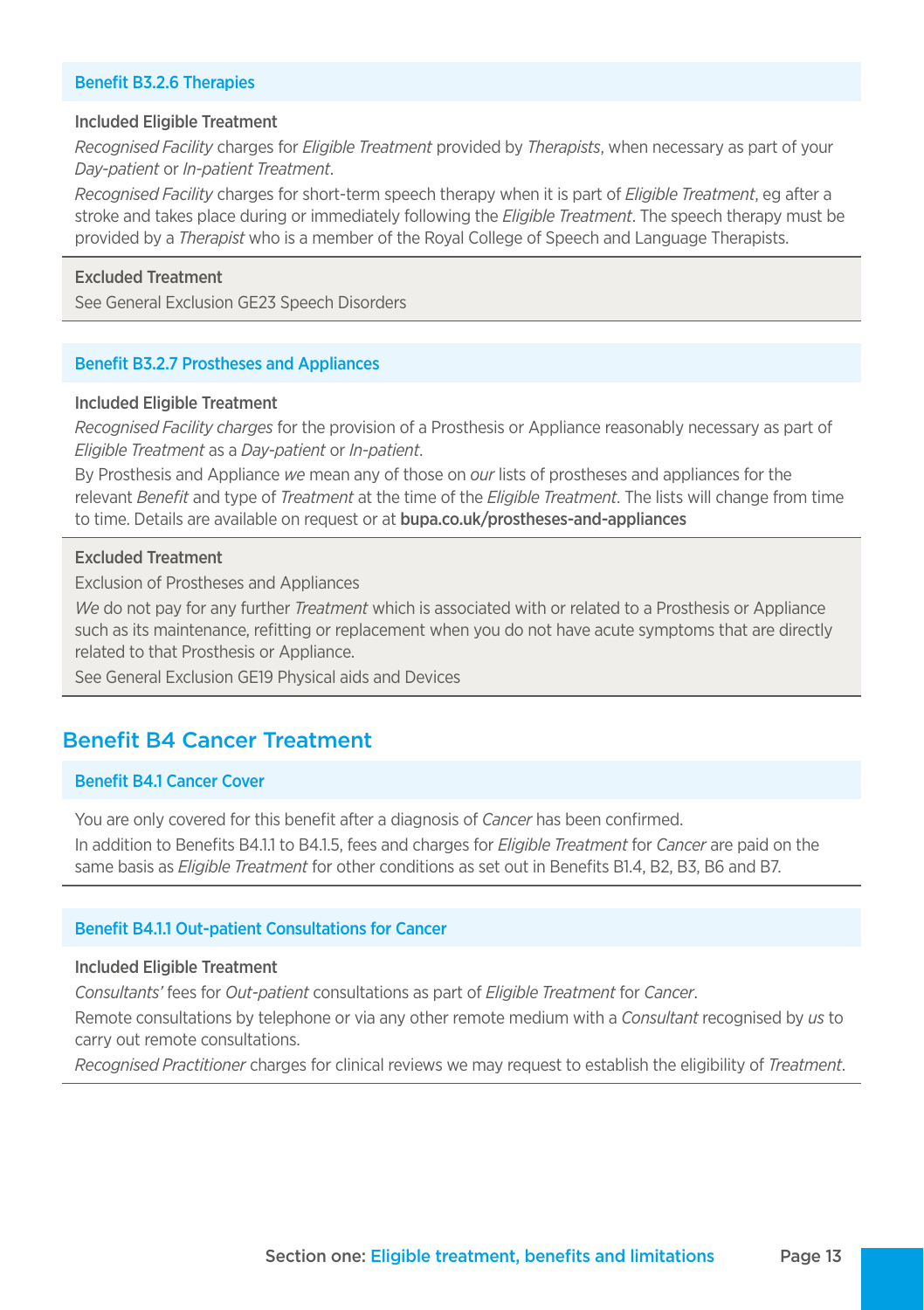#### Benefit B4.1.2 Out-patient Therapies and Treatment for Cancer

#### Included Eligible Treatment

*Therapists'* fees for *Out-patient Eligible Treatment* for *Cancer*. Remote consultations by telephone or via any other remote medium with a *Therapist* or *Recognised Practitioner* recognised by *us* to carry out remote consultations.

#### Benefit B4.1.3 Out-patient Diagnostic Tests for Cancer

#### Included Eligible Treatment

When requested by a *GP* or *Consultant* as part of *Out-patient Eligible Treatment* for *Cancer*, *we* pay *Recognised Facility* charges or charges from *Consultants* recognised to carry out *Out-patient* diagnostic tests and their interpretation.

If you are being treated for *Cancer* and have a strong direct family history of *Cancer*, *we* pay for you to receive a genetically-based test to evaluate future risk of developing further cancers, if recommended by your *Consultant*. If the test shows you are at high risk of developing further cancers *we* pay for prophylactic surgery, if recommended by your *Consultant*.

Before you have any tests, procedures or *Treatment* you must have *our* written confrmation that the above criteria have been met and *we* will need full clinical details from your *Consultant* before *we* can determine this.

#### Excluded Treatment

See General Exclusion GE21 Screening, Monitoring and Preventive Treatment

#### Benefit B4.1.4 Out-patient Cancer Drugs

#### Included Eligible Treatment

*We* pay *Recognised Facility* charges for *Common Drugs*, *Advanced Therapies and Specialist Drugs*, related specifcally to planning and providing *Out-patient Eligible Treatment* for *Cancer* either:

- when they can only be dispensed by a hospital and are not available from a *GP*, or
- when they are available from a *GP* and you are prescribed an initial small supply on discharge from the *Recognised Facility* to enable you to start your *Treatment* straight away.

#### Excluded Treatment

*We* do not pay for any *Common Drugs*, *Advanced Therapies* and *Specialist Drugs* that are otherwise available from a *GP* or are available to purchase without a prescription. *We* do not pay for any complementary, homeopathic or alternative products, preparations or remedies for *Treatment* of *Cancer*. See General Exclusions GE13 Drugs and Dressings for Out-patient or Take-Home Use and Complementary and Alternative Products and GE14 Experimental Drugs and Treatment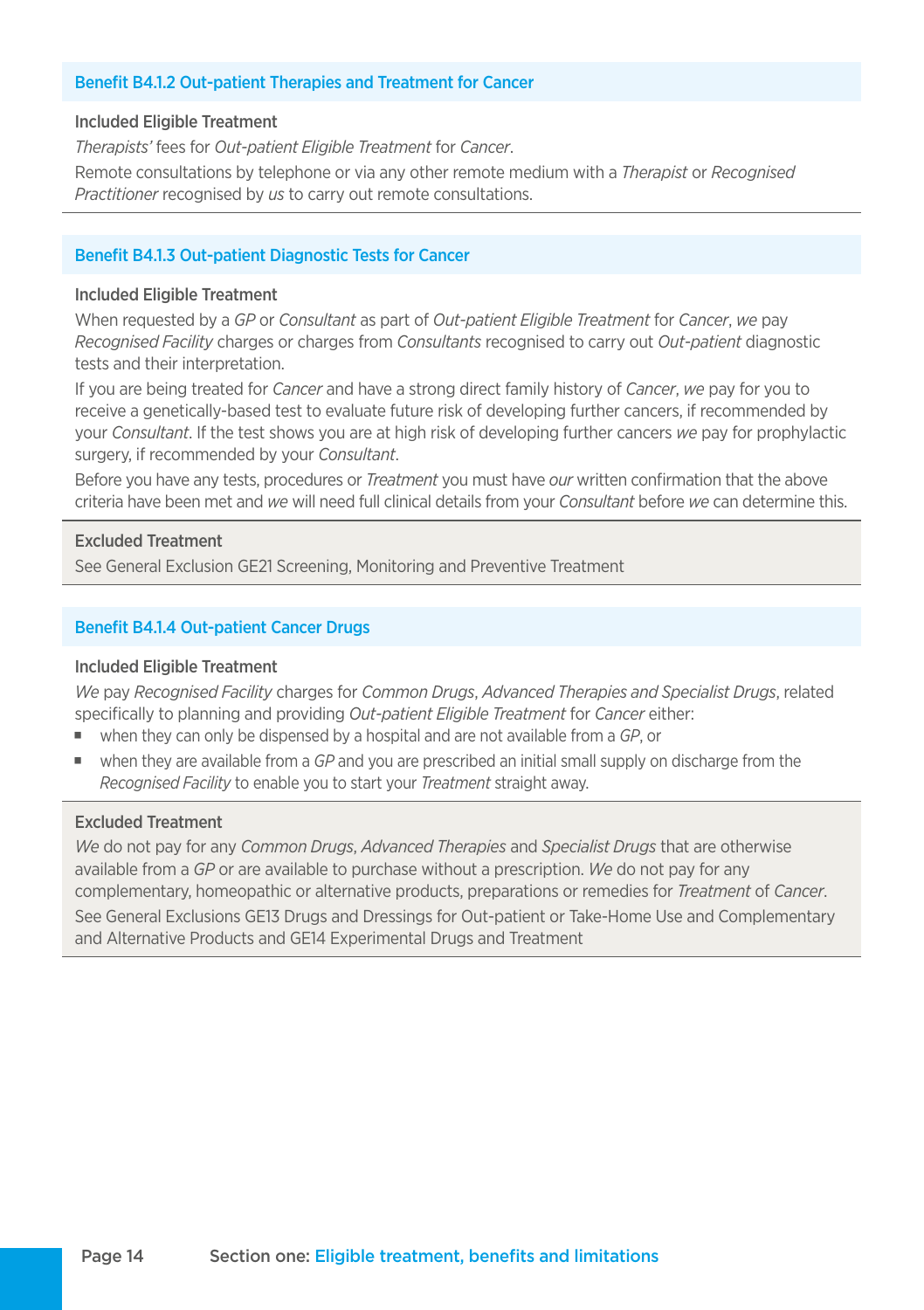#### Benefit B4.1.5 Experimental Drug Treatment for Cancer

#### Included Eligible Treatment

*We* pay for experimental drug *Treatment* for *Cancer* subject to the following criteria:

- the use of this drug *Treatment* follows an unsuccessful initial licensed *Treatment* where available, and
- <sup>J</sup> you speak regularly to *our* nurse, as *we* may reasonably require in order to allow *us* to efectively monitor your *Treatment* and provide support, and
- the drug *Treatment* has been agreed by a multidisciplinary team that meets the NHS Cancer Action Team standards defned in The Characteristics of an Efective Multidisciplinary Team (MDT), and
- $\blacksquare$  for the proposed *Treatment we* are provided with an MDT report, which includes one of the following:
	- evidence that the drug *Treatment* has been found to have likely beneft on your condition through a predictive genetic test where appropriate/available, or
	- evidence that the drug has had a health technology assessment with a positive outcome and there is a European Medicines Agency (EMA) licence for the drug with the drug being used within its licensed protocol, or
	- evidence that at least one NHS/National Comprehensive Cancer Network (NCCN)/European Society for Medical Oncology (ESMO) protocol exists, with supporting phase III clinical trial evidence, for your exact condition (ie the specifc indication including tumour type, staging and phase of *Treatment* if relevant), or
	- evidence that the drug *Treatment* has published phase III clinical trial results showing that it is safe and effective for your condition.

Before starting this type of *Treatment* you must have *our* confrmation that the above criteria have been met and *we* need full clinical details from your *Consultant* before *we* can determine this.

#### Excluded Treatment

See General Exclusion GE14 Experimental Drugs and Treatment

#### Benefit B4.2 NHS Cancer Cover Plus

#### Included Eligible Treatment

*We* pay for *Eligible Treatment* for *Cancer* if:

- the radiotherapy, *Chemotherapy*, drug therapy or *Surgical Operation* you need to treat your *Cancer* is not available to you from the *NHS*, and
- what is not available to you from the *NHS* does not consist solely of supportive medicines for *Cancer* or diagnostic tests or investigations, and
- vou receive your *Treatment* for *Cancer* in a *Recognised Facility*.

Where the conditions set out above do apply, *we* pay for your *Eligible Treatment* for *Cancer* as set out in Benefit B4.1.

#### If you have cover for benefit CB2

If the above criteria apply and you have *Eligible Treatment* for *Cancer* as set out in beneft 4.1 but have part of your *Cancer Treatment* provided under the *NHS we* pay *NHS Cash Benefts* as set out in beneft CB2 for that part of your *Cancer Treatment* received in the *NHS* if it would otherwise have been covered under your *Benefts* for private *Treatment*.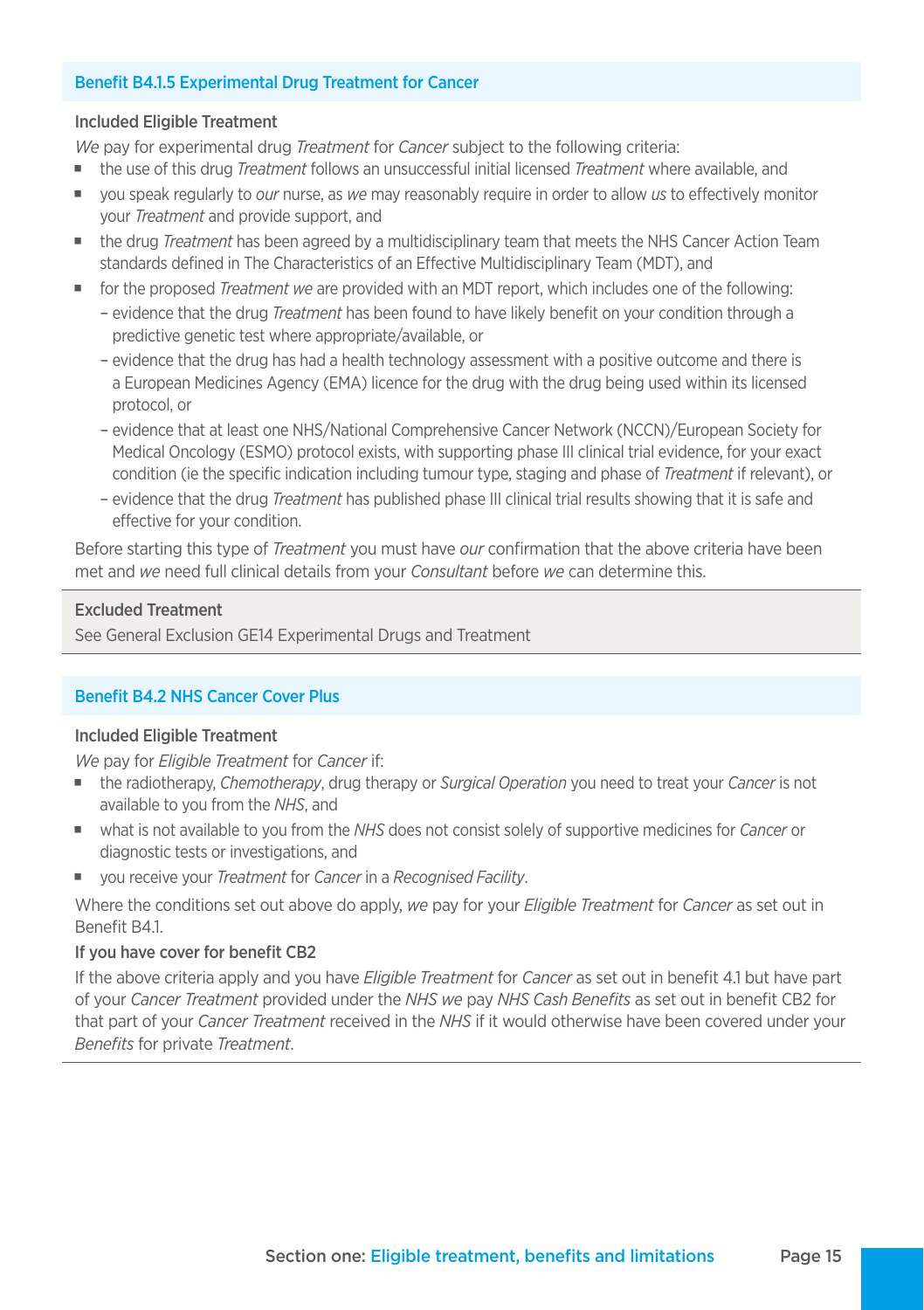#### Benefit B5 Mental Health Treatment

*We* pay for *Mental Health Treatment* as set out in this Beneft B5. Your *Mental Health Treatment* must be provided by a *Consultant* psychiatrist or a *Mental Health and Wellbeing Therapist*.

*We* do not pay for *Treatment* of dementia, behavioural or developmental problems.

Cover is subject to the limits shown on your *Membership Certifcate*.

#### Benefit B5.1 Out-patient Mental Health Treatment

#### Included Eligible Treatment

*We* pay *Consultant* psychiatrists' and *Mental Health and Wellbeing Therapists'* fees and *Recognised Facility*  charges for *Mental Health Treatment* as listed.

#### Beneft B5.1.1 Out-patient Consultations and Treatment for Mental Health Conditions

#### Included Eligible Treatment

*Consultant* psychiatrists' fees for *Out-patient* consultations as part of *Eligible Treatment* of a *Mental Health Condition* and for *Out-patient Mental Health Treatment*.

Remote consultations by telephone or via any other remote medium with a *Consultant* psychiatrist recognised by *us* to carry out remote consultations.

#### Benefit B5.1.2 Out-patient Mental Health and Wellbeing Therapies

#### Included Eligible Treatment

*Mental Health and Wellbeing Therapists'* fees for *Out-patient Eligible Treatment* for a mental health condition. Access to an online supported therapy programme/service. The online therapy is based on guided self-help and you must use the online programme/service *we* direct you to.

Remote consultations by telephone or via any other remote medium with a *Mental Health and Wellbeing Therapist* recognised by *us* to carry out remote consultations.

#### Benefit B5.1.3 Out-patient Diagnostic Tests for Mental Health Conditions

#### Included Eligible Treatment

When requested by a *GP* or *Consultant* to help determine or assess your condition as part of *Out-patient Mental Health Treatment*, *Recognised Facility* charges for diagnostic tests and interpretation of the results. We pay for eligible diagnostic tests to rule out attention deficit hyperactivity disorder (ADHD) and autistic spectrum disorder (ASD) when a *Mental Health Condition* is suspected. You must have *our* confrmation before any diagnostic tests are carried out that the above criterion has been met and *we* need full clinical details from your *Consultant* before *we* can determine this.

#### Excluded Treatment

MRI, CT and PET Scans are not paid under this Benefit – see Benefit B1.4 See General Exclusion GE18 Learning Difculties, Behavioural and Developmental Problems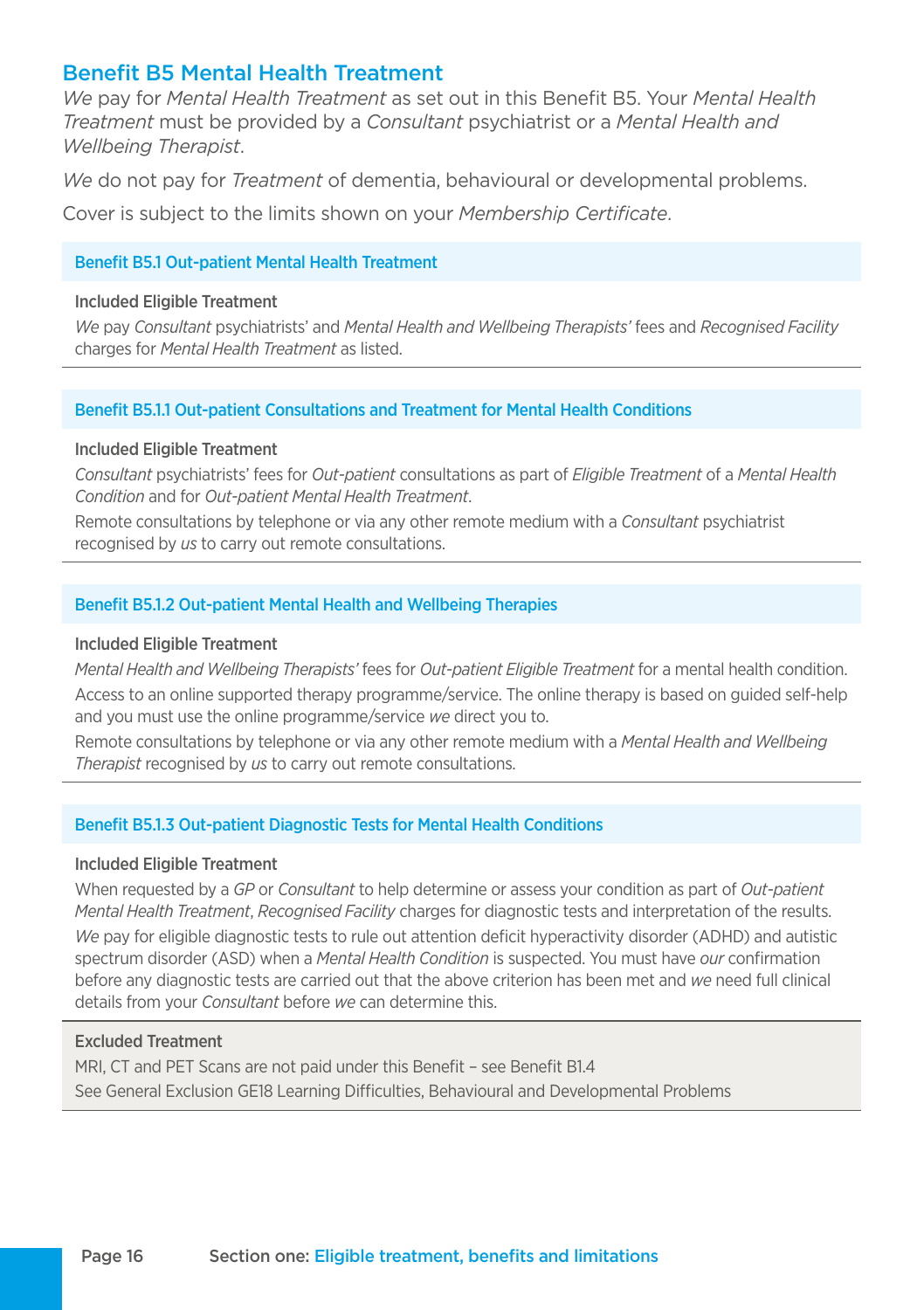#### Benefit B5.2 Day-patient and In-patient Mental Health Treatment

#### Included Eligible Treatment

*Consultant* psychiatrists' fees and *Recognised Facility* charges for *Mental Health Day-patient Treatment* and *In-patient Mental Health Treatment*.

*We* pay the type of *Recognised Facility* charges referred to in Benefit B3.2.

Your *Membership Certifcate* shows the maximum number of days that *we* will pay for in relation to *Mental Health Day-patient Treatment* and *In-patient Mental Health Treatment*.

*We* only pay for one addiction *Treatment* programme in your lifetime of being covered under a *Bupa*  health insurance policy and/or a benefciary of a Bupa administered trust. This applies to all *Bupa* health insurance policies and/or Bupa administered trusts that you have been covered under and/or a beneficiary of in the past or may be in the future, whether your being covered under a health insurance policy and/or your being a benefciary under a trust is continuous or not. By addiction *Treatment* programme *we* mean a period of *Eligible Treatment* carried out as *In-patient Mental Health Treatment* and/or *Mental Health Day-patient Treatment* for the *Treatment* of substance related addictions or substance misuse, including detoxification programmes.

#### Benefit B5.3 Treatment otherwise excluded by General Exclusions

*We* pay for *Mental Health Treatment* of mental health symptoms related to or arising from a condition for which *Treatment* is otherwise excluded by the following General Exclusions in the 'General Exclusions: What is not covered' section of this membership guide: General Exclusion GE1 Ageing, Menopause and Puberty General Exclusion GE2 Accident and Emergency Treatment General Exclusion GE3 Allergies, Allergic Disorders or Food Intolerances General Exclusion GE4 Birth Control, Conception and Sexual Problems General Exclusion GE5 Chronic Conditions General Exclusion GE9 Cosmetic, Reconstructive or Weight Loss Treatment General Exclusion GE10 Deafness General Exclusion GE12 Dialysis General Exclusion GE15 Eyesight General Exclusion GE18 Learning Difficulties, Behavioural and Developmental Problems General Exclusion GE20 Pregnancy and Childbirth General Exclusion GE21 Screening, Monitoring and Preventive Treatment General Exclusion GE22 Sleep Problems and Disorders General Exclusion GE23 Speech Disorders

General Exclusion GE26 Gender Dysphoria or Gender Reassignment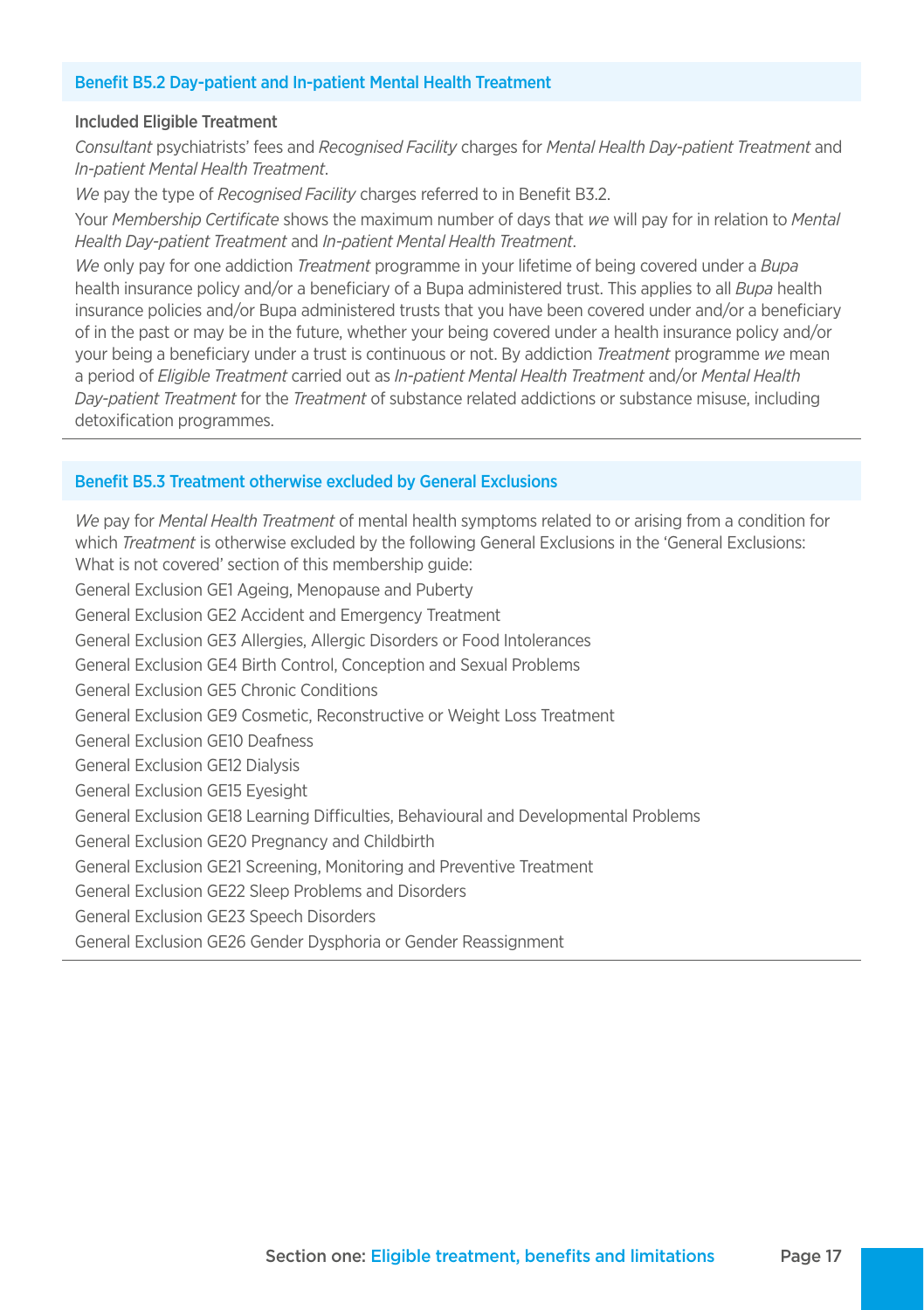#### Beneft B6 Home Nursing after Private Eligible Treatment as an In-Patient

#### Benefit B6 Home Nursing after Private Eligible Treatment as an In-patient

#### Included Eligible Treatment

Home nursing where:

- it is *Eligible Treatment*
- $\blacksquare$  it is needed for medical reasons and not domestic or social reasons
- it starts immediately after you leave a *Recognised Facility*
- it is necessary so that without it you would have to remain in the *Recognised Facility*
- it is provided by a nurse in your own home, and
- it is carried out under the supervision of your *Consultant*.

The nurse must be a qualifed nurse on the register of the Nursing and Midwifery Council. You must have *our* written confrmation before the home nursing starts that the above criteria have been met and *we* need full clinical details from your *Consultant* before *we* can determine this.

#### Excluded Treatment

Exclusion of Home Nursing *We* do not pay for home nursing provided by a community psychiatric nurse.

#### **Benefit B7 Private Ambulance Charges**

#### **Benefit B7 Private Ambulance Charges**

#### Included Eligible Treatment

Travel by private road ambulance if you need private *Day-patient* or *In-patient Eligible Treatment* and an ambulance is medically necessary for travel:

- from your home, place of work, or an airport or sea port, to a *Recognised Facility*
- between *Recognised Facilities* if you are moved for *In-patient Treatment*
- **Filter** from a *Recognised Facility* to home.

#### Benefit B8 Treatment at Home

#### Benefit B8 Treatment at Home

This benefit applies when you receive *Eligible Treatment* at home where this would otherwise require *In-patient Treatment* or *Day-patient Treatment* or *Chemotherapy* as an *Out-patient*. *We* will only consider *Treatment* at home if all the following apply:

- vour *Consultant* has recommended that you receive the *Treatment* at home and remains in overall charge of your *Treatment*
- if you did not have the *Treatment* at home then, for medical reasons, you would need to receive *In-patient Treatment* or *Day-patient Treatment* or *Chemotherapy* as an *Out-patient* and
- <sup>J</sup> the *Treatment* is provided to you by a Medical Treatment Provider on *our* list for the type of *Treatment* at home you need. These providers and the type of *Treatment we* recognise them for may change from time to time. You can ask *us* whether a *Treatment* provider is on *our* list and the type of *Treatment we* recognise them for or you can access these details at **finder.bupa.co.uk**

Before your *Treatment* at home starts you must have *our* confrmation that the above criteria have been met and *we* need full details from your *Consultant* before *we* can determine this.

*We* do not pay for any fees or charges for *Treatment* at home that has not been provided to you by the Medical Treatment Provider. You are covered on the same basis as set out in benefts 2 and 3. This beneft does not apply to *Out-patient Treatment* which takes place at home as explained in beneft 1.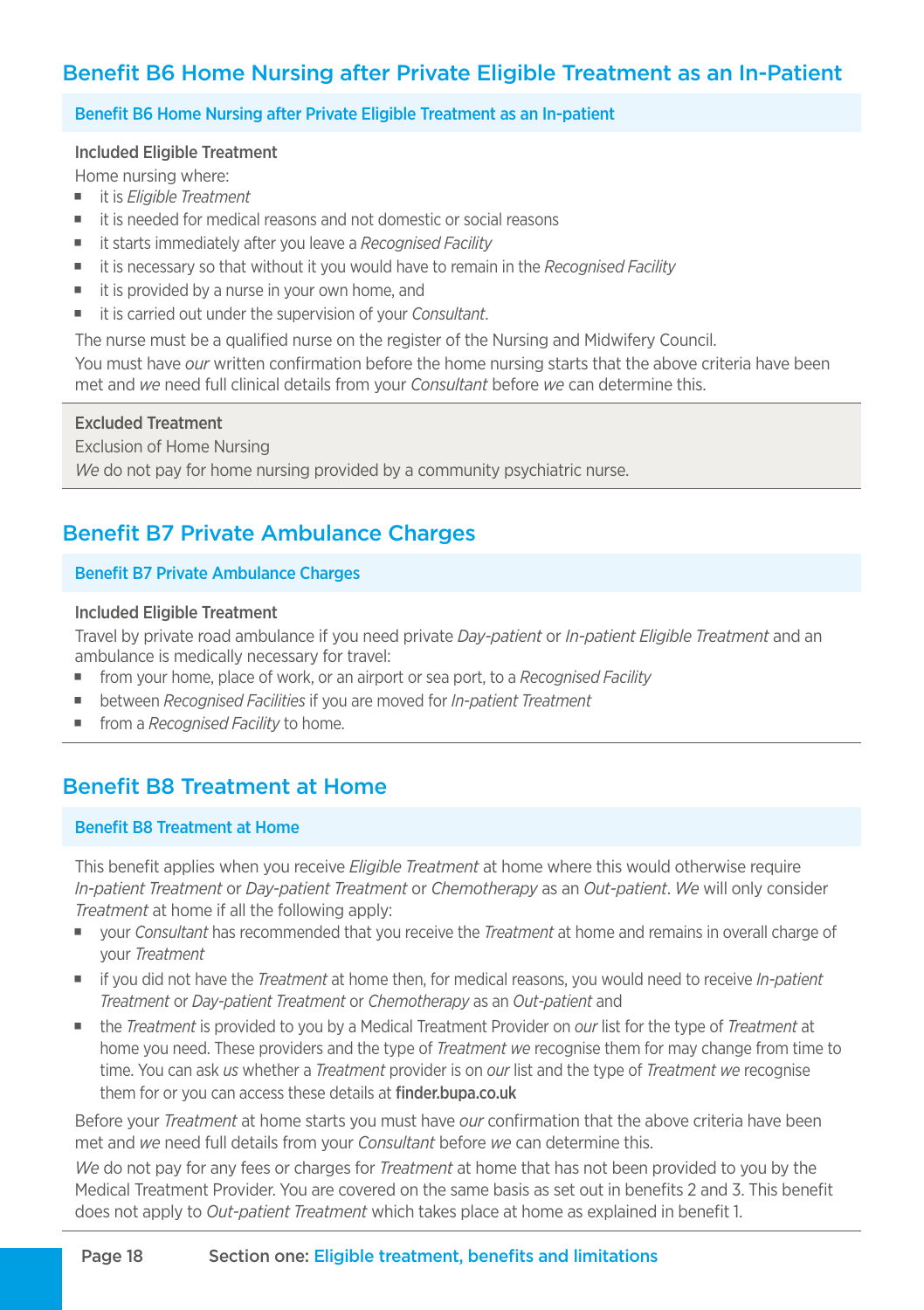#### Benefit B9 Active Cover/Fit And Active Cover

#### Benefit B9 Active Cover/Fit and Active Cover

#### Included Eligible Treatment

You should call *us* to find out if your condition is a muscle, joint or bone condition.

*We* pay for *Eligible Treatment* you require after your muscle, joint or bone condition has been diagnosed and that is for or related to the diagnosed muscle, joint or bone condition.

*We* pay for *Eligible Treatment* for a muscle, joint or bone condition on the same basis as set out in Benefts B1, B2, B3, B6, B7 and CB1 for *Acute Conditions*.

#### Excluded Treatment

*We* do not pay for any *Treatment* that is not related to a muscle, joint or bone condition under this beneft.

#### **Benefit B10 Fitness Check**

#### Benefit B10 Fitness Check

#### Included Eligible Treatment

*We* will pay for one Fitness Check to be undertaken at a Bupa Health Centre for you each *Year*.

The Fitness Check is an assessment of cardiovascular fitness, including a:

- $\blacksquare$  range of tests
- **Fitness consultation with an exercise physiologist**
- cardio-respiratory report, and
- $\blacksquare$  health and fitness report with action plan.

Further details are available from *us* on request.

Please note: A Fitness Check is not appropriate for people with certain medical conditions or who are currently taking particular medications. You should contact *us* before booking a Fitness Check to confrm that you are able to undergo it. *We* can provide information about those people who should not undergo a Fitness Check.

#### **Benefits CB Cash Benefits**

#### Benefit CB1 NHS Cash Benefits for NHS In-patient Treatment

#### Included Eligible Treatment

If you receive free *NHS In-patient Treatment* which *we* would have covered for private *In-patient Treatment*, *we* pay *NHS Cash Beneft* for each night you are in the *NHS* hospital.

#### Excluded Treatment

*We* do not pay this *NHS Cash Beneft* when your admission and discharge occur on the same date. *We* do not pay for any additional charges by the hospital (eg for amenities) where your *Treatment* is provided free under the *NHS*.

Except for *NHS Cash Beneft* for oral drug *Treatment* for *Cancer* in Beneft CB2.3 *we* do not pay this Beneft CB1 at the same time as any other *NHS Cash Beneft* for *NHS In-patient Treatment*.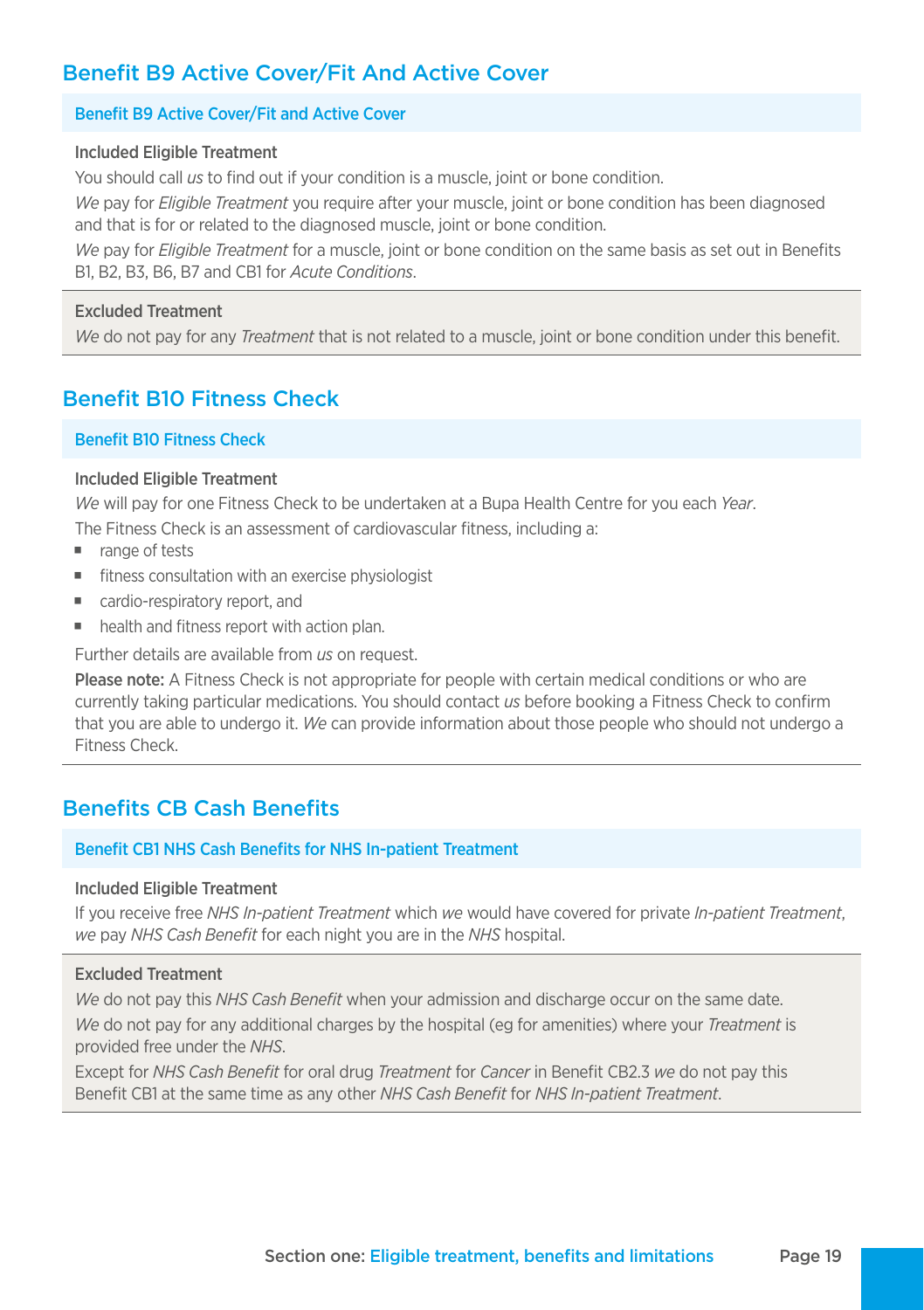#### Benefit CB2.1 Cash Benefit for NHS In-patient Cancer Treatment

#### Included Eligible Treatment

*We* pay *NHS Cash Beneft* for each night you receive *NHS In-patient Treatment* for *Cancer* when it includes one of the following:

- **n** radiotherapy
- **E** *Chemotherapy*
- $\blacksquare$  a surgical operation
- $\blacksquare$  a blood transfusion
- $\blacksquare$  a bone marrow or stem cell transplant.

*We* only pay if your *Treatment* would otherwise have been covered for private *In-patient Treatment* under your *Benefts* and is provided to you free under the *NHS*.

#### Excluded Treatment

*We* do not pay for any additional charges by the hospital (eg for amenities) where your *Treatment* is provided free under the *NHS*.

Except for *NHS Cash Beneft* for oral drug *Treatment* for *Cancer* in Beneft CB2.3 *we* do not pay this Beneft CB2.1 at the same time as any other *NHS Cash Beneft* for *NHS In-patient Treatment*.

#### Benefit CB2.2 NHS Cash Benefit for NHS Out-patient, Day-patient and Home Cancer Treatment

#### Included Eligible Treatment

If you receive free *NHS Cancer Treatment* carried out as *Out-Patient Treatment*, *Day-Patient Treatment* or in your home which *we* would have covered for private *Out-Patient* or *Day-Patient Treatment* or *Treatment* at home *we* pay this *NHS Cash Benefit* for:

- each day you receive radiotherapy including proton beam therapy in a hospital setting
- <sup>J</sup> each day you receive *Chemotherapy*, other than *Oral Chemotherapy*
- **the day on which you undergo a** *Surgical Operation* **that is** *Eligible Treatment* **for** *Cancer***.**

#### Excluded Treatment

Except for *NHS Cash Benefit* for oral drug treatment for *Cancer* as set out in CB2.3 this benefit CB2.2 is:

- **n** not payable at the same time as any other *NHS Cash Benefit* for *NHS Treatment* and
- **DED** only payable once, even if you have more than one *Eligible Treatment* on the same day.

#### Benefit CB2.3 NHS Cash Benefit for Oral Drug Treatment for Cancer

#### Included Eligible Treatment

*We* pay *NHS Cash Benefit* for each three-weekly interval, or part thereof, during which to take:

- **n** *Oral Chemotherapy*, or
- oral anti-hormone therapy that is not available from a GP.

*We* pay this benefit CB2.3 at the same time as another *NHS Cash Benefit* you may be eligible for under vour *Benefits* on the same day.

*We* only pay if your *Treatment* would otherwise have been covered for private treatment under your *Benefts*  and is provided to you free under the *NHS*.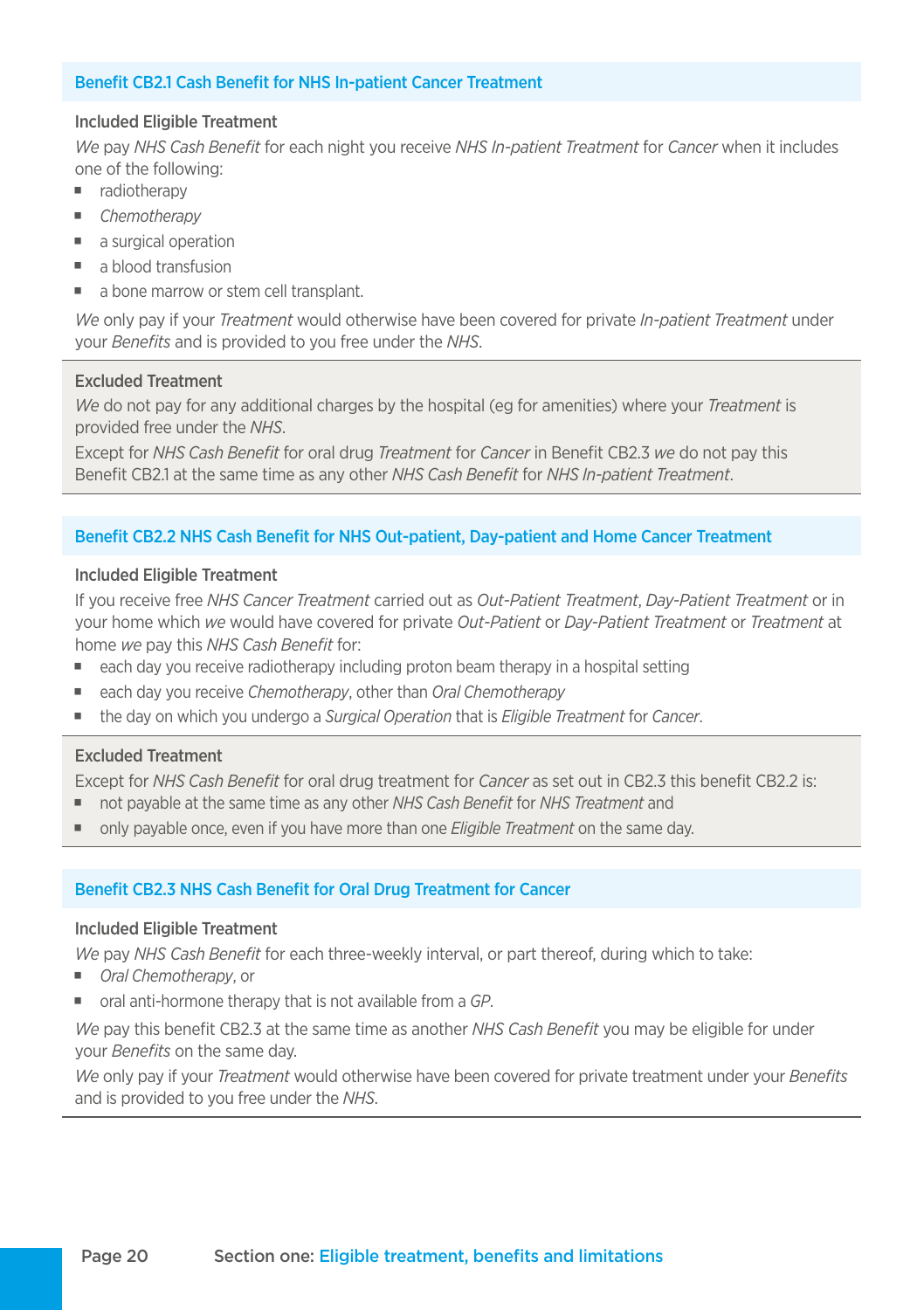#### Benefit CB2.4 Cash Benefit for Wigs or Hairpieces

#### Included Eligible Treatment

*We* pay this cash benefit for a wig or hairpiece if you experience hair loss during *Eligible Treatment* for *Cancer*. This benefit is paid once per *Cancer* occurrence.

#### Benefit CB2.5 Cash Benefit for Mastectomy Bras

#### Included Eligible Treatment

*We* pay this cash beneft for mastectomy bras and prostheses following an *Eligible Surgical Operation*  involving a mastectomy procedure where a reconstruction is not performed at the same time. This beneft is paid once per mastectomy surgery.

#### Benefit CB3 Procedure Specific NHS Cash Benefit

#### Included Eligible Treatment

We pay Procedure Specific NHS Cash Benefit in relation to certain specific *Treatment* provided to you free of charge under the *NHS*. *We* only pay Procedure Specifc NHS Cash Beneft if your *Treatment* would otherwise have been covered for private *Treatment* under your *Benefts*. *We* pay your Procedure Specifc NHS Cash Benefit directly to the *Main Member*. For information on Procedure Specific NHS Cash Benefits please call *us* or go to bupa.co.uk/pscb. These cash benefts may change from time to time.

#### Excluded Treatment

*We* do not pay for any additional charges by the hospital (eg for amenities) where your *Treatment* is provided free under the *NHS*.

Except for *NHS Cash Beneft* for oral drug *Treatment* for *Cancer* as set out in CB2.3 *we* do not pay this Beneft CB3 at the same time as any other *NHS Cash Beneft* for *NHS In-patient Treatment*.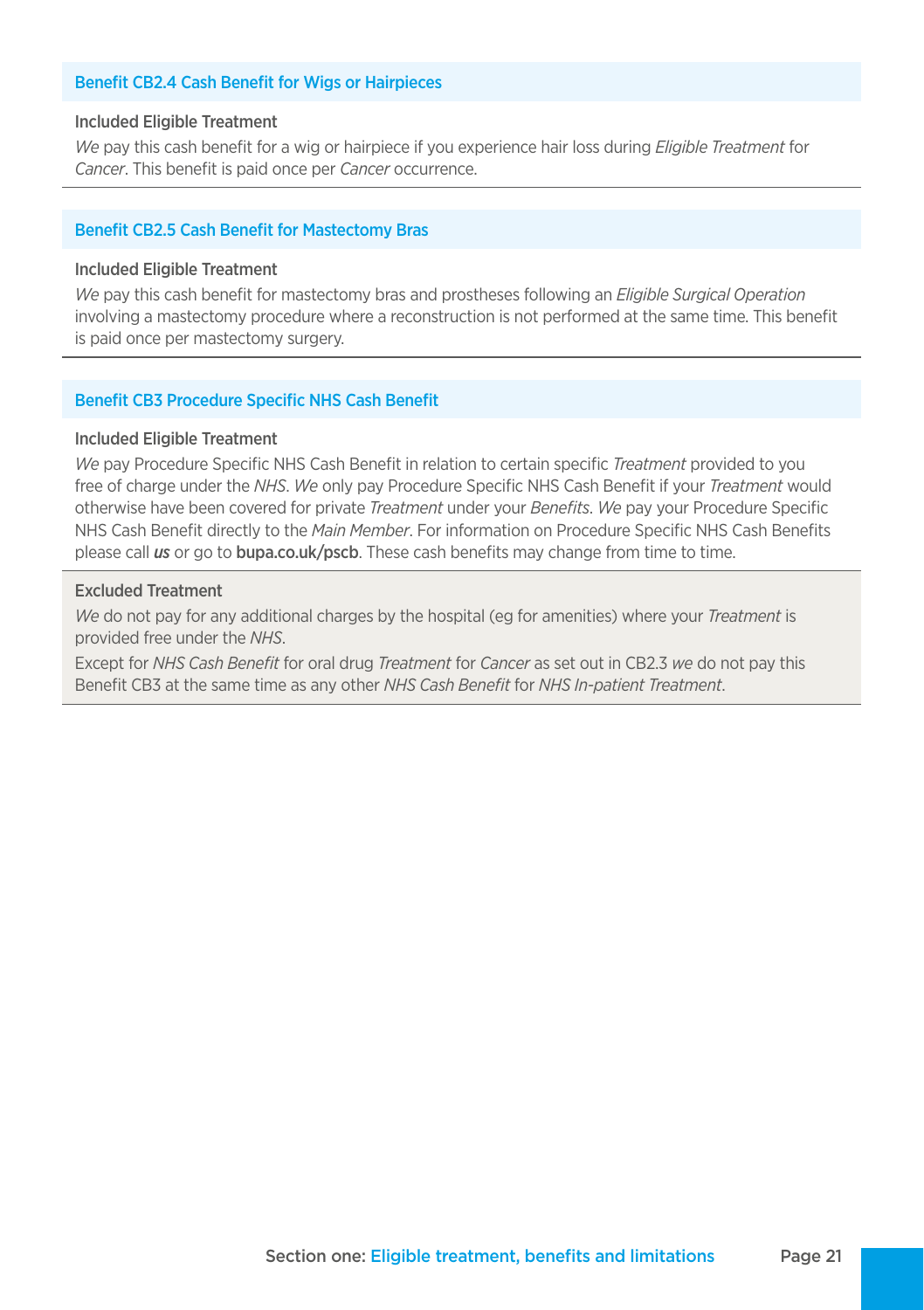#### Benefits A Add-ons

At renewal if these Add-ons no longer meet your current needs, you can change or cancel them without cancelling your main product. If you do change or cancel any of these benefts your ability to claim for them will also change. It may also change your total monthly and annual payment for cover.

#### Benefits A1, A2 and A3 do not apply to your cover

#### **Benefit A4 Dental Cover**

#### Included Eligible Treatment

Your *Membership Certifcate* shows whether you have Dental Cover 20 or Dental Cover 10.

#### Excluded Treatment

*We* do not pay for:

- **n** any *Pre-existing Condition*
- **n** *Orthodontic Treatment*
- **Jurgical Implants** or any *Dental Treatment* involving or making use of or in any way related to *Surgical Implants*
- **mouthguards**
- any *Dental Treatment* not normally provided by *Dental Professionals* in the UK
- $\blacksquare$  the replacement of a prosthetic appliance (any artificial aid used to restore dentition):
	- which has been lost or stolen
	- which could have been repaired according to generally accepted dental standards (except dentures)
	- within five years of it having been fitted
- **The any** *Dental Treatment* resulting from or related to any injury sustained whilst participating in a physical contact sport such as rugby or boxing
- **n** any *Dental Treatment* or care resulting from or related to a deliberately self-inflicted injury
- **Juber 1** self-administered drugs such as antibiotics and painkillers or prescription charges.

#### Benefit A4.1 Dental Cover 20

#### This benefit cannot be claimed at the same time as Benefit B2.2 for the same *Treatment* Included Eligible Treatment

*We* pay the proportion shown on your *Membership Certificate* of the amount you pay (up to the maximum annual beneft limit also shown on your *Membership Certifcate*) for:

- <sup>J</sup> *Dental Treatment*
- **Dental Injury Treatment**
- **E** *Emergency Dental Treatment*
- **B** *Routine Dental Treatment*

which you receive in a *Year*.

*We* pay for *Emergency Dental Treatment*:

- **EXEC** carried out during your initial appointment for the dental emergency, and
- for the same dental emergency carried out at one subsequent appointment, but *we* only pay if the *Treatment* is medically essential in order to complete the *Emergency Dental Treatment* started in the initial appointment.

#### Excluded Treatment

*We* do not pay for any *Dental Injury Treatment* arising as a direct or indirect result of an external impact which occurred before the date you started your current continuous period of cover for this Benefit A4.1 or outside the *UK*.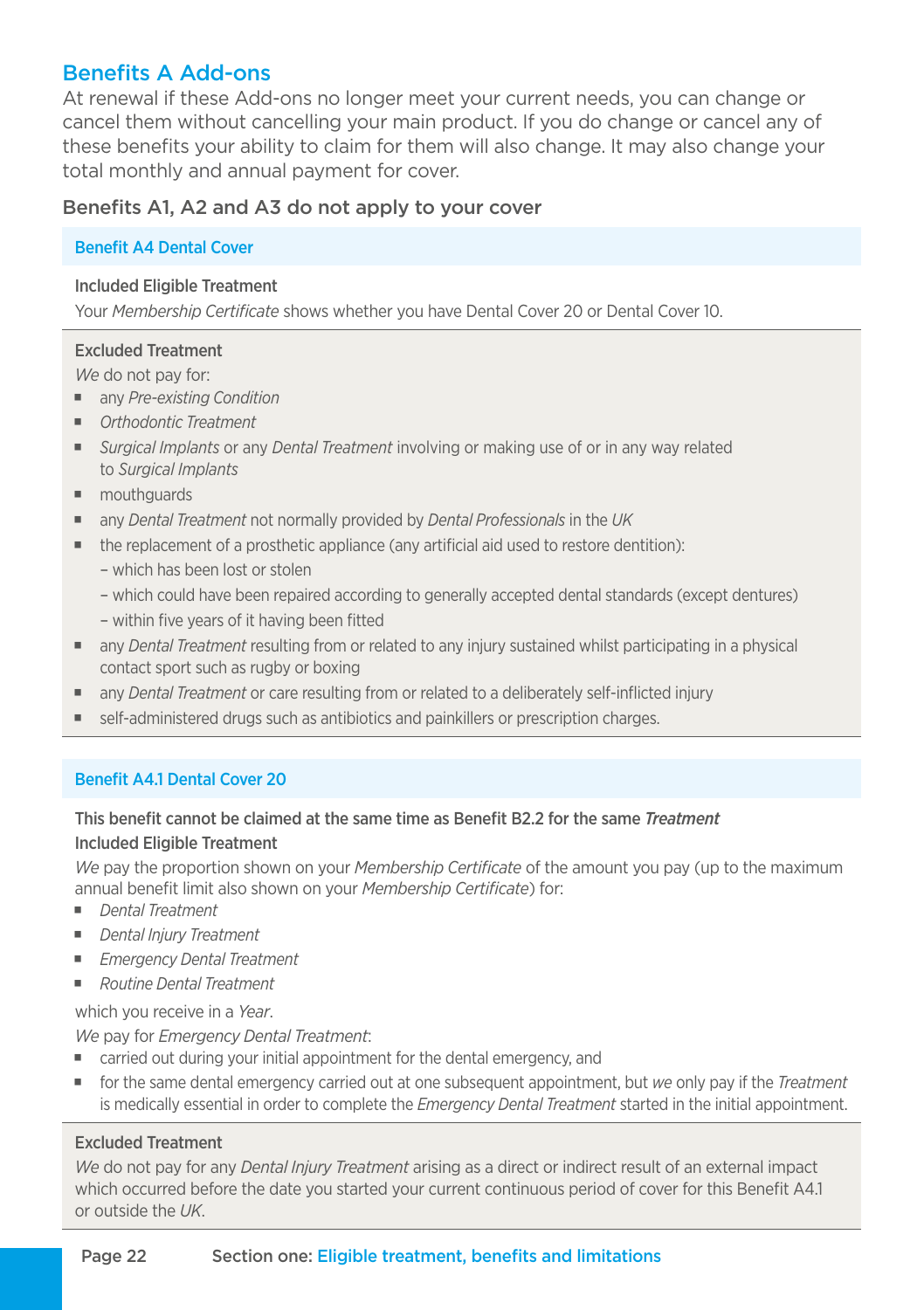#### Benefit A4.2 Dental Cover 10

#### This beneft cannot be claimed at the same time as Beneft B2.2 for the same *Treatment* Included Eligible Treatment

*We* pay for *Dental Treatment* or *Routine Dental Treatment* that you receive under the *NHS* during a *Year* up to the same amount as the *NHS Band* 1, 2 or 3 charge applicable to that type of *Treatment* at the time you receive that *Treatment*.

If you wish to claim charges you have paid for *Dental Treatment* or *Routine Dental Treatment* that you have received privately rather than under the *NHS*, *we* will pay up to the *NHS Band* charge that is applicable to the *Treatment* you have received had you received the same *Treatment* under the *NHS*.

#### Benefit A4.3 Oral Cancer Treatment (for Dental Cover 20 and Dental Cover 10)

#### Included Eligible Treatment

For *Oral Cancer Treatment we* pay on the same basis as set out in Beneft 4.1.

#### Excluded Treatment

*We* do not pay for any *Oral Cancer Treatment* received by you if the oral *Cancer* was diagnosed before the date you started your current continuous period of cover for this Beneft A4.3 (or any *Bupa* dental scheme which included cover for those types of *Treatment*).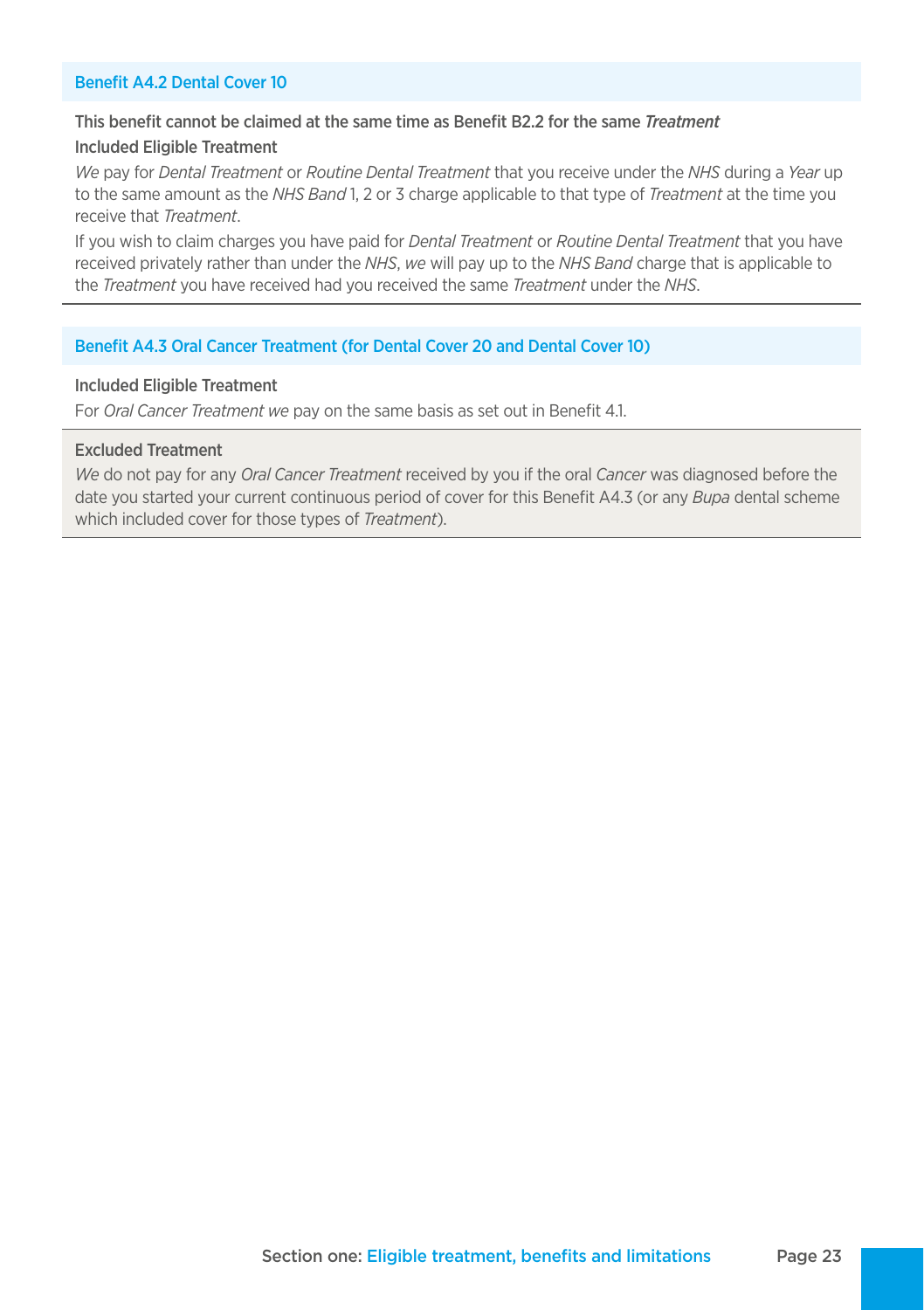# **General Exclusions: What is not covered**

#### General Exclusion GE1 Ageing, Menopause and Puberty

#### Excluded Treatment

*Treatment* to relieve symptoms commonly associated with any bodily change arising from a physiological or natural cause, such as ageing, menopause or puberty and not due to any underlying disease, illness or injury. For example, *we* do not pay for the *Treatment* of acne arising from natural hormonal changes.

#### General Exclusion GE2 Accident and Emergency Treatment

#### Excluded Treatment

- *Treatment*, including immediate care, received during a visit to an *NHS* or private accident and emergency (A&E) department, urgent care centre or walk in clinic.
- Treatment received following an admission via an NHS or private A&E department, urgent care centre or walk-in clinic until after you are referred by a *Consultant* for *Eligible Treatment* in a *Recognised Facility*. In these circumstances, before you receive any *Treatment*, you should contact *us* as soon as reasonably possible to confrm whether your *Treatment* is covered under your *Benefts* as you are responsible for any costs you incur that are not covered under your *Benefits*.

Please also see 'Beneft 3.2.4 Intensive Care' in the section Benefts and 'Exclusion GE17 Intensive Care (other than routinely needed after private day-patient or in-patient treatment') in this section.

#### General Exclusion GE3 Allergies, Allergic Disorders or Food Intolerances

#### Excluded Treatment

*Treatment*:

- $\blacksquare$  to de-sensitise or neutralise any allergic condition or disorder, or
- of any food intolerance.

Once a diagnosis of an allergic condition or disorder or food intolerance has been confrmed *we* do not pay for any further *Treatment*, including diagnostic tests, to identify the precise allergen(s) or foodstuf(s) involved – this means, for example, if you are diagnosed with a tree nut allergy *we* will not pay for further investigations into which specific nut(s) you are allergic to.

#### General Exclusion GE4 Birth Control, Conception and Sexual Problems

#### Excluded Treatment

*Treatment* for or arising from:

- $\blacksquare$  any type of contraception, sterilisation, termination of pregnancy
- n any other type of sexual problem including impotence, whatever the cause
- **July 2018** assisted reproduction (eg IVF investigations or *Treatment*), surrogacy, harvesting donor eggs or donor insemination
- solely, the *Treatment* of infertility

or any condition arising from any of these. Also see General Exclusion GE20 Pregnancy and Childbirth.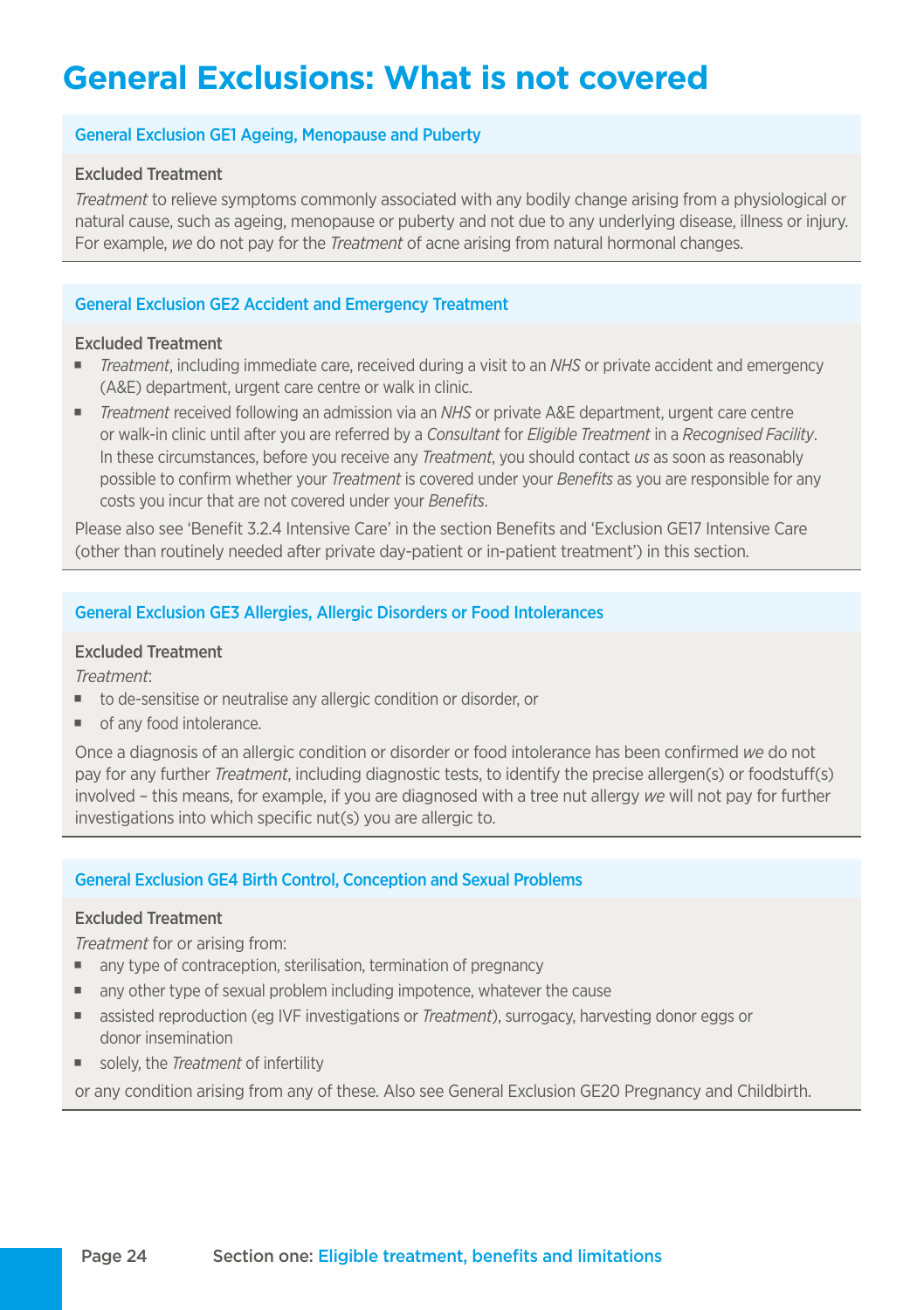#### General Exclusion GE5 Chronic Conditions

#### Excluded Treatment

*Treatment* of *Chronic Conditions*.

Where it is not clear that a condition is a *Chronic Condition* and *we* have paid for its *Treatment*, that does not mean that *we* will continue paying when *we* have more information which, in *our* reasonable view, confrms that it is a *Chronic Condition*. You can ask *us* if a condition is covered.

When you are receiving *In-patient Treatment*, in making *our* decision on whether your condition is, or has become, a *Chronic Condition*, *we* will consider the period of days during which there has been no change in your clinical condition or change in your *Treatment*.

*We* do not consider *Cancer* as a *Chronic Condition*. *We* explain what *we* pay for *Eligible Treatment* of *Cancer* in Benefit B4 Cancer Treatment in the Benefits Table section of this booklet.

*We* do not consider a *Mental Health Condition* as a *Chronic Condition*. *We* explain what *we* pay for *Eligible Treatment* of *Mental Health Conditions* in Beneft 5 Mental Health Treatment in the Benefts Table section of this booklet.

Also see General Exclusion GE24 Temporary Relief of Symptoms.

#### General Exclusion GE6 Complications from Excluded Conditions/Treatment and Experimental Treatment

#### Excluded Treatment

*Treatment* or increased *Treatment* costs arising from complications caused by a condition which is not covered under your *Benefts*.

*Treatment* costs arising from complications caused by experimental *Treatment* or *Treatment* required as a result of experimental *Treatment*.

#### General Exclusion GE7 Contamination, Wars, Riots and Terrorist Acts

#### Excluded Treatment

*Treatment* for any condition arising directly or indirectly from:

- var, riots, terrorist acts causing chemical, biological, radioactive or nuclear contamination, civil disturbances, acts against any foreign hostility where war has not been declared, or any similar cause, or
- $\blacksquare$  chemical, biological, radioactive or nuclear contamination, or combustion of chemicals or nuclear fuel or any similar event.

#### General Exclusion GE8 Convalescence, Rehabilitation and General Nursing Care

#### Excluded Treatment

Accommodation if its usual primary use is for:

- **DEDIT** convalescence, rehabilitation, supervision or any purpose other than providing *Eligible Treatment*
- q general nursing care or other services which could be provided in a nursing home or any other establishment which is not a *Recognised Facility*
- **Exercises from a** *Therapist***,** *Complementary Therapy Practitioner* **or** *Mental Health and Wellbeing Therapist***.**

This does not apply to addiction treatment programmes if they are covered by your policy under Benefit B5 Mental Health Treatment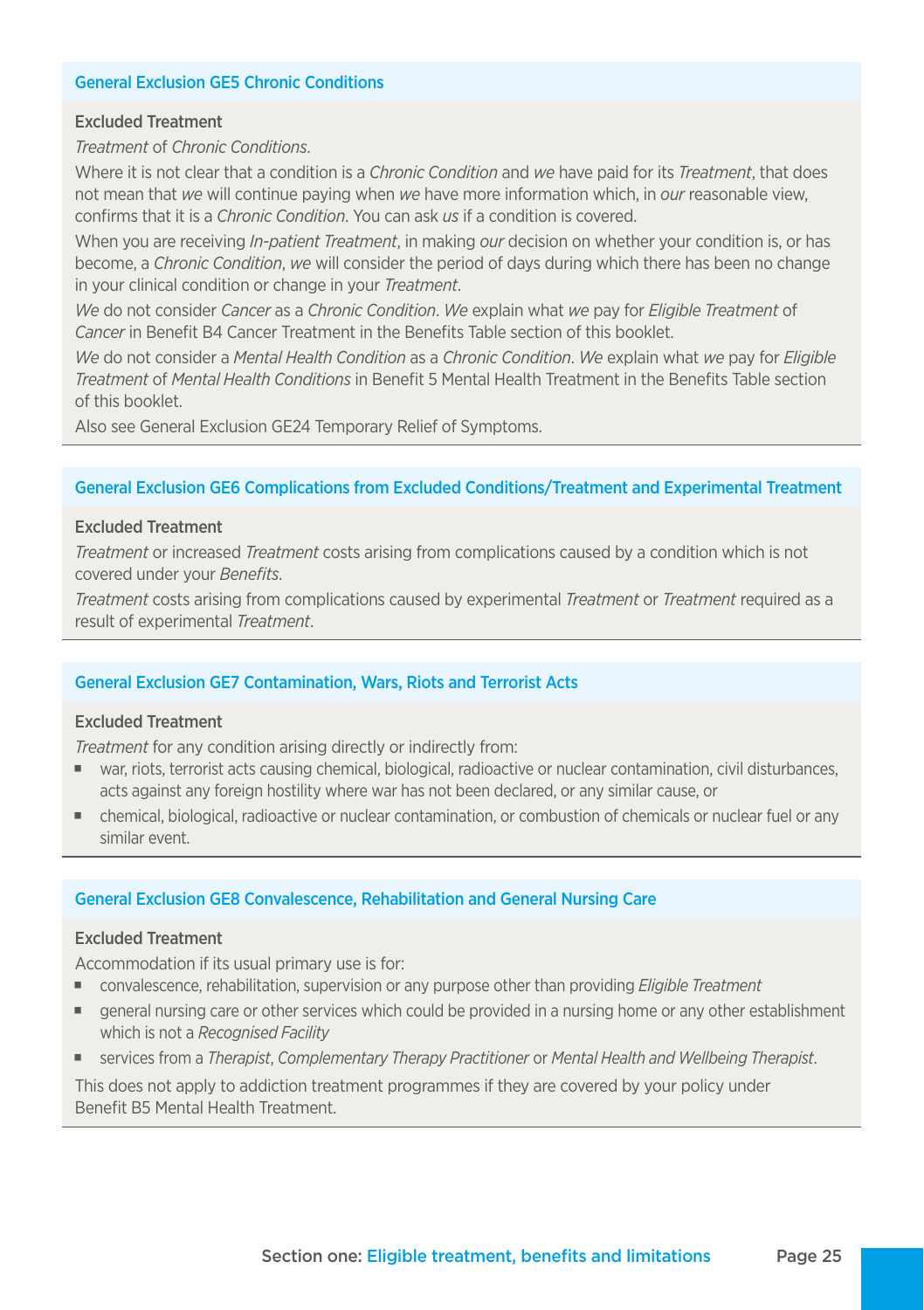#### General Exclusion GE9 Cosmetic, Reconstructive or Weight Loss Treatment

#### Excluded Treatment

*Treatment* to change your appearance, whether or not it is needed for medical or psychological reasons, such as:

- **Dimeter is a breast enlargement, reduction or other** *Treatment* to change the shape or appearance of breasts, including gynaecomastia (the enlargement of breasts in males)
- $\blacksquare$  any *Treatment* or surgery for or with the intention, directly or indirectly, of removing healthy tissue or surplus or fat tissue, including surgery related to obesity/morbid obesity
- scar revision or *Treatment* of keloid scars.

Also see General Exclusion GE21 Screening, Monitoring and Preventive Treatment.

#### Exception

See Benefit B2.6 Cosmetic or Reconstructive Treatment

#### General Exclusion GE10 Deafness

#### Excluded Treatment

*Treatment* for or arising from deafness caused by congenital abnormality, maturing or ageing.

#### General Exclusion GE11 Dental/Oral Treatment

Dental or oral *Treatment* including:

- $\blacksquare$  routine examinations
- $\blacksquare$  dental implants or dentures, the repair or replacement of damaged teeth, including crowns, bridges, dentures or other dental prosthesis
- **The management of, or any** *Treatment* relating to, jaw shrinkage or loss, as a result of dental extractions or gum disease
- $\blacksquare$  bone disease when related to gum disease or tooth disease or damage
- $\blacksquare$  fillings (amalgam, composite anterior, composite posterior)
- $\blacksquare$  X-rays
- scale and polish and chronic periodontal *Treatment*
- root canal *Treatment*
- **Julget Surgical** *Treatment* (extraction, surgical, extraction flap raised apicectomy, incising of abscess, simple gingivectomy)
- crowns and bridges (inlay/onlay, veneer, full gold crown, porcelain crown, porcelain bonded to metal crown, bridge, adhesive bridge, cast post and core, pre-fabricated post and core, re-fx or re-cement of existing crown, re-cement of adhesive bridge, re-cement of any other bridge)
- dentures acrylic/metal; partial/full; upper/lower (reline denture, addition of tooth, repair denture, occlusal splint).

Please note: this General Exclusion GE11 does NOT apply to Add-on Benefit A4 Dental Cover.

#### Exception

See Benefit B2.2 Dental/Oral Surgical Treatment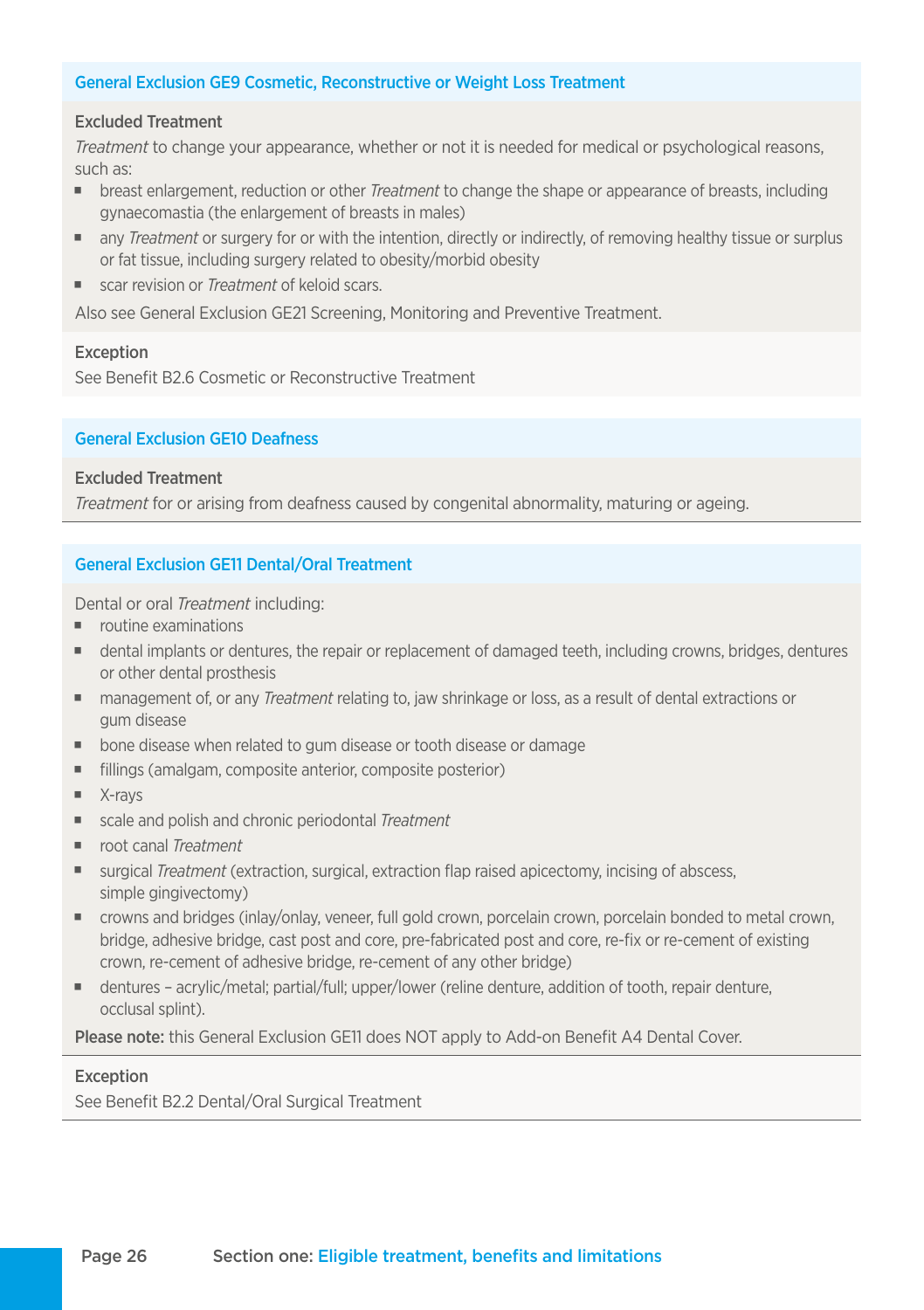#### General Exclusion GE12 Dialysis

#### Excluded Treatment

*Treatment* for or associated with kidney dialysis (haemodialysis), meaning the removal of waste matter from your blood by passing it through a kidney machine or dialyser. *Treatment* for or associated with peritoneal dialysis, meaning the removal of waste matter from your blood by introducing fuid into your abdomen which acts as a filter

#### Exception

See Benefit B2.3 Dialysis

#### General Exclusion GE13 Drugs and Dressings for Out-patient or Take-Home Use and Complementary and Alternative Products

#### Excluded Treatment

Any drugs or surgical dressings provided or prescribed for *Out-patient Treatment* or for you to take home with you on leaving hospital or a *Treatment* facility.

Any complementary or alternative therapy products or preparations, including but not limited to homeopathic remedies or substances, regardless of who prescribed or provided them or the type of *Treatment* or medical condition they are used or prescribed for.

Also see General Exclusion GE14 Experimental drugs and Treatment.

#### Exception

See Benefit B4.1.4 Out-patient Cancer Drugs

#### General Exclusion GE14 Experimental Drugs and Treatment

#### Excluded Treatment

*Treatment* or procedures which *we* reasonably consider to be experimental or unproved based on established medical practice in the *United Kingdom*, such as drugs outside the terms of their licence or procedures which have not been satisfactorily reviewed by NICE (National Institute for Health and Care Excellence). Licensed gene therapy, somatic-cell therapy or tissue engineered medicines for conditions other than *Cancer* that have not been tested in phase III clinical trials will be considered experimental.

#### Exception

See Benefit B4.1.5 Experimental Drug Treatment for Cancer

#### General Exclusion GE15 Eyesight

#### Excluded Treatment

*Treatment* to correct your eyesight, for example, for long or short sight or failing eyesight due to ageing, including spectacles or contact lenses.

*Treatment* for laser-assisted cataract surgery.

#### Exception

See Benefit B2.4 Eyesight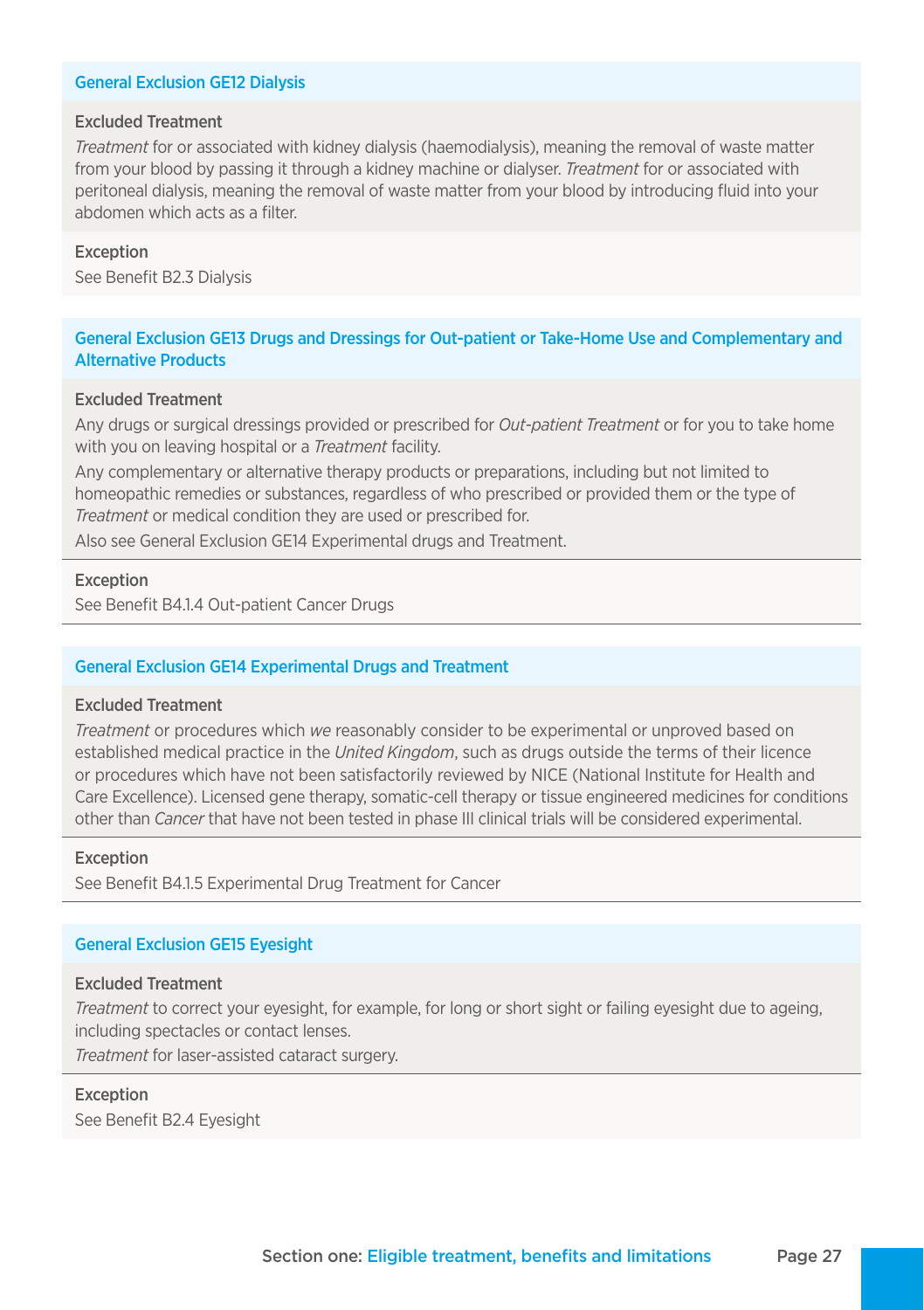#### General Exclusion GE16 Epidemic/Pandemic

#### Excluded Treatment

*Treatment* for or arising from any epidemic disease and/or pandemic disease.

An epidemic is the occurrence in a community or region of cases of an illness, specifc health-related behaviour, or other health-related events materially in excess of normal expectancy, or as otherwise defined by the World Health Organisation (WHO). A pandemic is the worldwide spread of a disease with epidemics occurring in many countries and most regions of the world.

#### General Exclusion GE17 Intensive Care

#### Excluded Treatment

Intensive care carried out in a unit or facility which is not a *Critical Care Unit*, or any intensive care following: **Journal direct admission into a** *Critical Care Unit* **at the point of admission, such as following:** 

- an *NHS* transfer to a *Recognised Facility*
- an *Out-patient* consultation
- a *GP* referral
- repatriation
- private facility to private facility transfer
- a transfer (whether as an emergency or not) to an *NHS* hospital or facility even if from a private *Recognised Facility*
- a transfer from an *NHS Critical Care Unit* to a private *Critical Care Unit*.

#### Exception

See Benefit B3.2.4 Intensive Care

#### General Exclusion GE18 Learning Difficulties, Behavioural and Developmental Problems

#### Excluded Treatment

*Treatment* related to learning difficulties, such as dyslexia, or behavioural problems, such as attention deficit hyperactivity disorder (ADHD) and Autistic Spectrum Disorder (ASD), or developmental problems, such as shortness of stature.

#### Exception

See Benefit B5.1.3 Diagnostic Tests (in relation to mental health conditions).

#### General Exclusion GE19 Physical Aids and Devices

#### Excluded Treatment

*We* do not pay for supplying or ftting physical aids and devices (eg hearing aids, crutches, walking sticks, etc).

#### Exception

See Benefits B1.2 Out-patient Therapies and B3.2.7 Prostheses and Appliances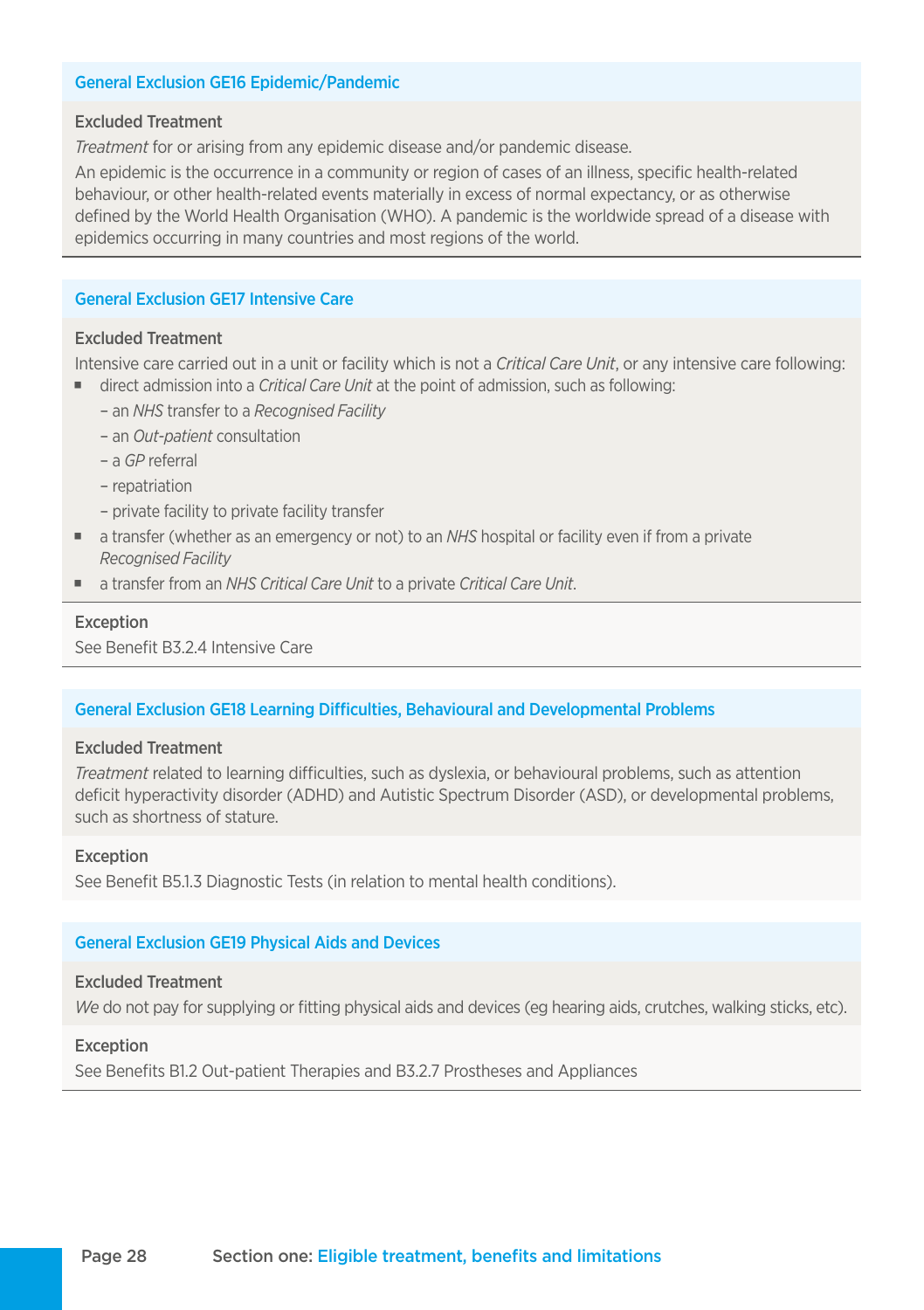#### General Exclusion GE20 Pregnancy and Childbirth

#### Excluded Treatment

*Treatment* for:

- **Paramerica** pregnancy, including *Treatment* of an embryo or foetus
- $\blacksquare$  childbirth and delivery of a baby
- **EXECT** termination of pregnancy, or any condition arising from termination of pregnancy.

Also see General Exclusions GE4 Birth Control, Conception and Sexual Problems, GE21 Screening, Monitoring and Preventive Treatment and GE5 Chronic Conditions.

#### Exception

See Benefit B2.5 Pregnancy and Childbirth

#### General Exclusion GE21 Screening, Monitoring and Preventive Treatment

#### Excluded Treatment

Health checks or health screening. Health screening is where you may or may not be aware you are at risk of, or are afected by, a disease or its complications but are asked questions or have tests, which may lead to your needing further tests or *Treatment*. Routine tests, or monitoring of medical conditions, including:

- $\blacksquare$  routine antenatal care or screening for and monitoring of medical conditions of the mother or foetus during pregnancy
- **•** routine checks or monitoring of *Chronic Conditions* such as diabetes mellitus or hypertension
- $\blacksquare$  tests or procedures which, in *our* reasonable opinion based on established clinical and medical practice, are carried out for screening or monitoring purposes, such as endoscopies when no symptoms are present
- **Demo** preventive *Treatment*, procedures or medical services (including vaccinations)
- $\blacksquare$  medication reviews and appointments where you have had no change in your usual symptoms.

Also see General Exclusions GE5 Chronic Conditions and GE20 Pregnancy and Childbirth.

#### Exception

See Beneft B4.1.1 Out-patient Consultations for Cancer and Beneft B4.1.3 Out-patient Diagnostic Tests for Cancer

#### General Exclusion GE22 Sleep Problems and Disorders

#### Excluded Treatment

*Treatment* for or arising from sleep problems or disorders such as insomnia, snoring or sleep apnoea (temporarily stopping breathing during sleep).

#### General Exclusion GE23 Speech Disorders

#### Excluded Treatment

*Treatment* for or relating to any speech disorder, such as stammering.

#### Exception

See Benefit B3.2.6 Therapies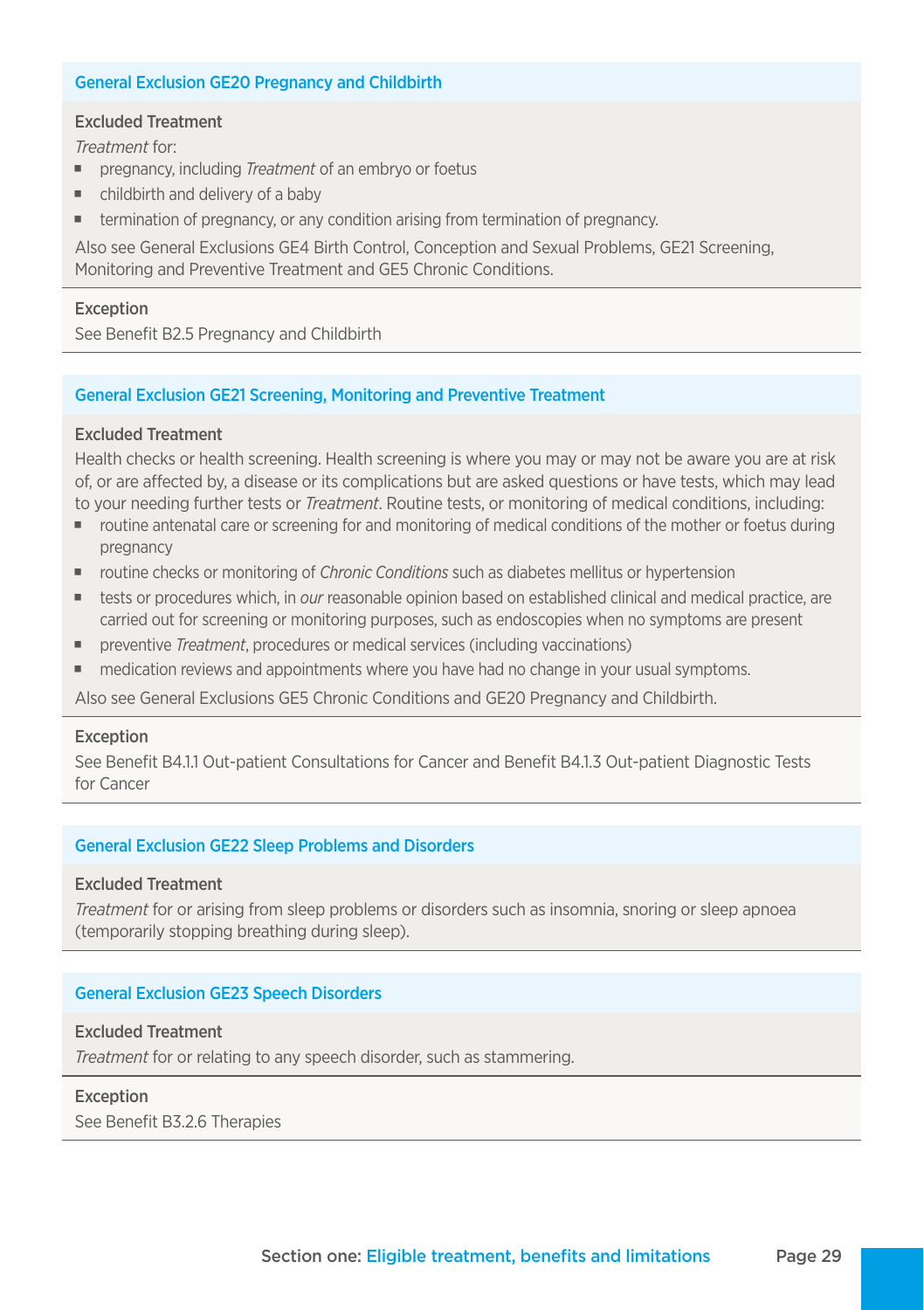#### General Exclusion GE24 Temporary Relief of Symptoms

#### Excluded Treatment

*Treatment*, the main purpose or efect of which is to provide temporary relief of symptoms or which is for the continuing management of a condition.

#### Exception

*We* pay for *Treatment* to manage the symptoms of a terminal illness or disease from the date on which your *Consultant* tells you that your ongoing *Treatment* will be to support your end of life care only and you will not receive *Treatment* that is intended to halt or improve the terminal illness or disease itself. *We* then pay all charges and fees for the *Treatment* you need in accordance with, and on the same basis as, your other *Benefits* (including Benefit B8 Treatment at Home), for a maximum period of 21 consecutive days. *We* only pay for this once in your lifetime.

#### General Exclusion GE25 Advanced Therapies and Specialist Drugs

#### Excluded Treatment

*We* do not pay for:

- **n** any gene therapy, somatic-cell therapy or tissue engineered medicines that are not on the list of *Advanced Therapies* that applies to your *Benefits*
- $\blacksquare$  any drugs or medicines that are neither *Common Drugs* nor *Specialist Drugs* for which a separate charge is made by your *Recognised Facility*.

#### General Exclusion GE26 Gender Dysphoria or Gender Reassignment

#### Excluded Treatment

*Treatment* for *Gender Dysphoria* or gender reassignment.

#### General Exclusion GE27 Varicose Veins

#### Excluded Treatment

*Treatment* of varicose veins.

Exception: *We* pay for one *Eligible Surgical Operation* for varicose veins per leg in your lifetime of being covered under a *Bupa* health insurance policy and/or a beneficiary of a *Bupa* administered trust. This applies to all *Bupa* insurance schemes and/or *Bupa* administered trusts you may be a member and/or beneficiary of in the future, whether your being a member and/or beneficiary is continuous or not. Both legs being treated on the same day is considered one *Surgical Operation* on each leg. *We* also pay:

- **F** any eligible consultations and diagnostic tests needed for your *Surgical Operation*
- a single sclerotherapy *Treatment* within six months of an original *Surgical Operation* if there are remaining symptoms.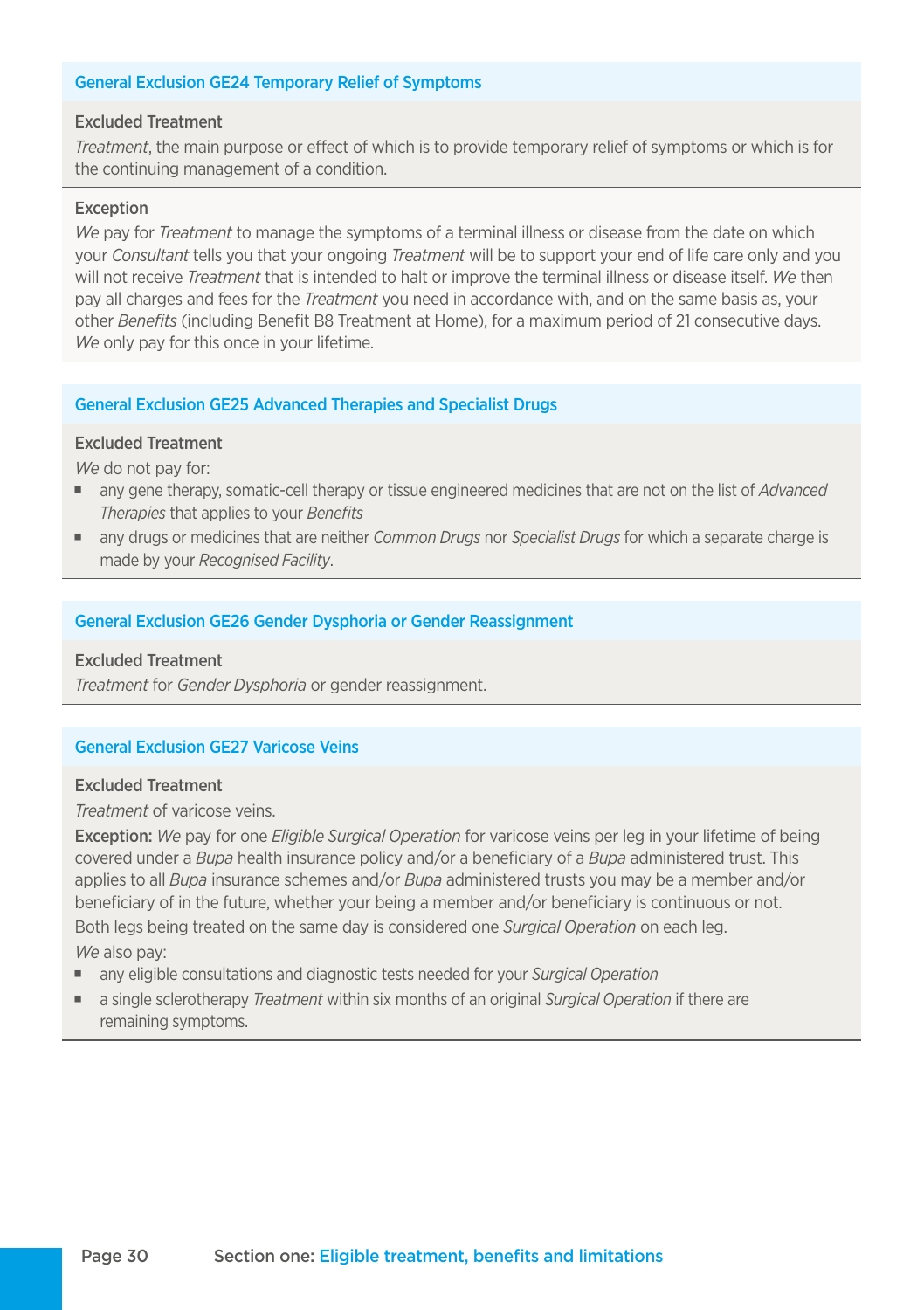# **Section two: Policy terms Bupa By You health insurance**

#### We are Bupa Insurance Limited and you are the Main Member named on the Membership Certificate we provide which refers to these Policy Terms.

Your *Membership Certifcate* (which is personal to you and your *Dependants*), the Benefts Table and these Policy Terms (including the Glossary) and any *Confrmation of Special Conditions we* send for anyone to whom a Special Condition applies, together form *our* Bupa By You Health Insurance Agreement with you.

Some words and phrases *we* use are in *italics*. These have technical meanings which are set out in the glossary at the end of these Terms.

#### **Eligibility**

To be eligible for this cover the *Main Member* and *Dependants* must:

- be *Resident* in the UK
- **EXECOVER 1** at the *Cover Start Date* have been registered continuously with a *GP* for a period of at least six months, or have access to and be able to provide their full medical records in English, and
- not receive payment for taking part in sports.

### **1. Cover for you and your dependants**

- 1.1.1 Only you as the *Bupa Main Member* have legal rights under this Agreement, although your *Dependants* also have access to *our* complaints process (please see 'Making a complaint' in the 'Protecting your information and rights' section of this booklet).
- 1.1.2 Your *Membership Certifcate* names any *Dependants* you have asked *us* to cover. Where *we* refer to "you" in these Terms, Benefts Table and on your *Membership Certifcate* in relation to the cover or a claim that will include your *Dependants*, where relevant.
- 1.1.3 The details of the cover you have chosen, whether Cash Benefits apply, any personal restrictions or exclusions, excess payments, and your *Cover Start Date*  and *Cover End Date*, are listed on your *Membership Certifcate* and also any *Confrmation of Special Conditions we* send for anyone to whom a Special Condition applies.
- 1.1.4 The *Benefts we* provide and some requirements are described in *our* Benefts Table. *Benefts* mentioned in these Terms or the Benefts Table, but not listed on your *Membership Certifcate*, do not apply to you or your *Dependants*.
- not cover and in some cases the related exceptional circumstances in which *we*  1.1.5 The Benefts Table also details conditions, *Treatment*, charges and costs *we* do do provide cover.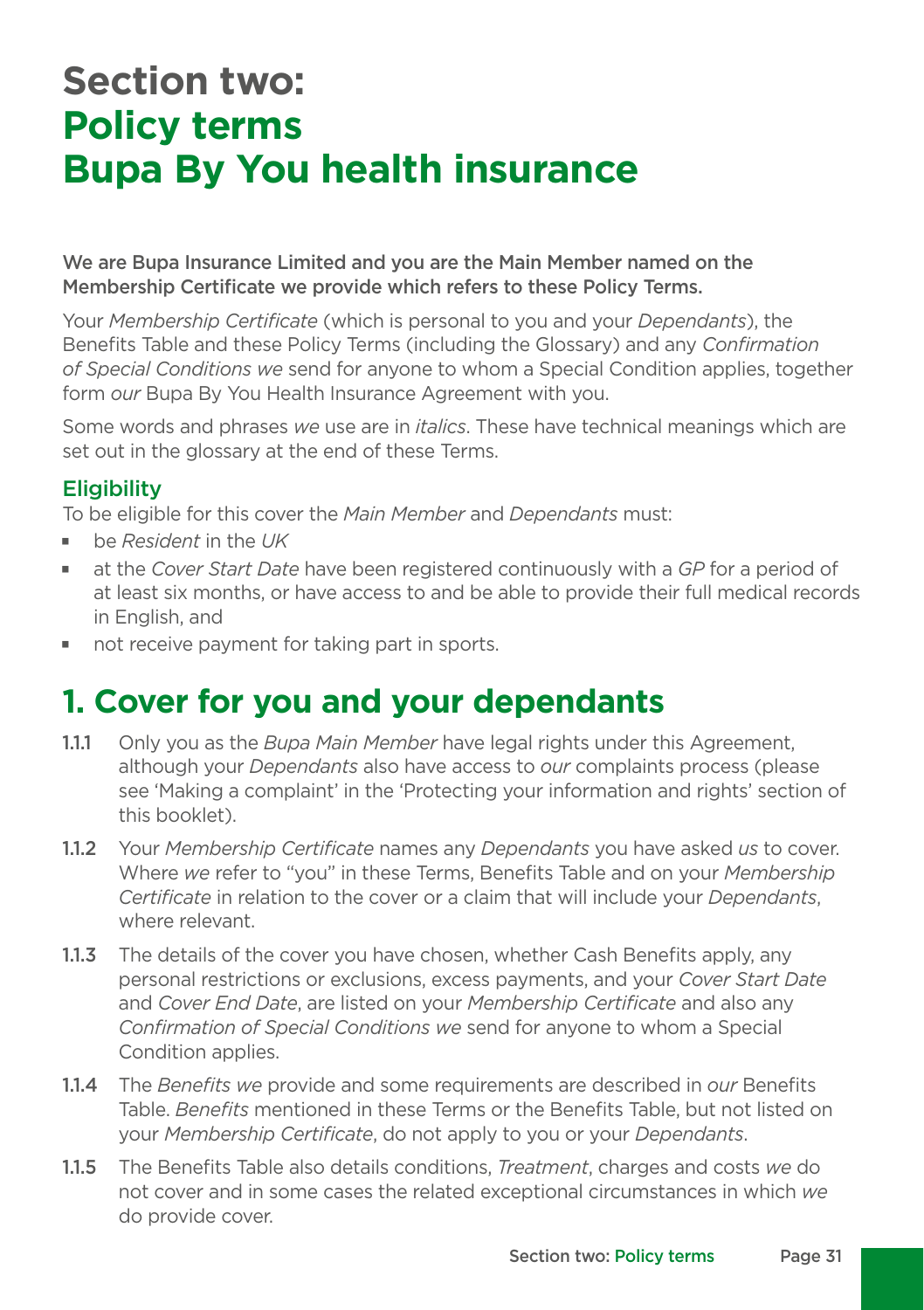- 1.1.6 Your *Membership Certifcate* will state whether your cover is Underwritten or Moratorium (and explain what that means).
- 1.1.7 You must pay subscriptions (including Insurance Premium Tax (IPT)) in advance throughout your membership. Bupa Insurance Services Limited acts as *our* agent for arranging and administering your policy. Subscriptions are collected by Bupa Insurance Services Limited as *our* agent for the purpose of receiving, holding and refunding subscriptions and claims monies. If the IPT rate changes or any new taxes or charges are introduced, *we* will change the amount of the subscriptions you have to pay.
- 1.2 You will have a contract with the *Consultant*/medical practitioner/ healthcare professional and/or clinic/hospital for private medical *Treatment* and you are responsible for paying for them. If your *Treatment* is covered, *we* will pay the amount covered. *We* usually pay direct although occasionally *we* may pay you. Any amount not covered is your responsibility. *We* will write to tell the *Main Member* or *Dependant* having *Treatment* (when aged 16 and over) when there is an amount for them to pay in relation to any claim (for example, if they have an excess amount to pay) and who payment should be made to.
- 1.3 *We* only pay *Benefts* for *Treatment* you receive while you are covered under the policy and *we* only pay *Benefts* in accordance with the cover that applies to you on the date the *Treatment* takes place. *We* do not pay for any *Treatment*, including any *Treatment we* have pre-authorised, that takes place on or after the date your cover ends.
- 1.4 *We* do not have to pay a claim if you or a *Dependant* break any of the terms and conditions of membership, which are related to the claim. If there is reasonable evidence that you or a *Dependant* did not take reasonable care in answering *our*  questions (by this *we* mean giving false information or keeping necessary information from *us*) then if this was:
	- intentional, we may treat your or (if applicable) your *Dependant's* cover as if it never existed and refuse to pay all claims
	- **EXECT** careless, then depending on what we would have done if you or they had answered *our* questions correctly, *we* may treat your or (if applicable) your *Dependant's* cover as if it never existed and refuse to pay all claims (in which case you may need to repay any claims *we* have paid and *we* will return any subscriptions you have paid in respect of your or (if applicable) your *Dependant's*  cover), change your or their cover, or *we* could reduce any claim payment.
- 1.5 Your agreement is for one year's insurance. However, your cover will renew automatically each *Year*, subject to 1.6.1 to 1.6.4 below, as long as you continue to pay your subscriptions and any other charges, unless *we* decide to close Bupa By You Health Insurance.

If this applies, *we* will write to tell you at least 28 days before your *Renewal Date*.

1.6.1 You can end your cover (which will also end the cover for your *Dependants*) or the inclusion of any of your *Dependants* at any time by calling *us* on 0345 609 0777 (*we*  may record or monitor *our* calls) or writing to *us*: Bupa, Bupa Place, 102 The Quays, Salford M50 3SP. *We* will refund any subscriptions which relate to a period after the cover ends.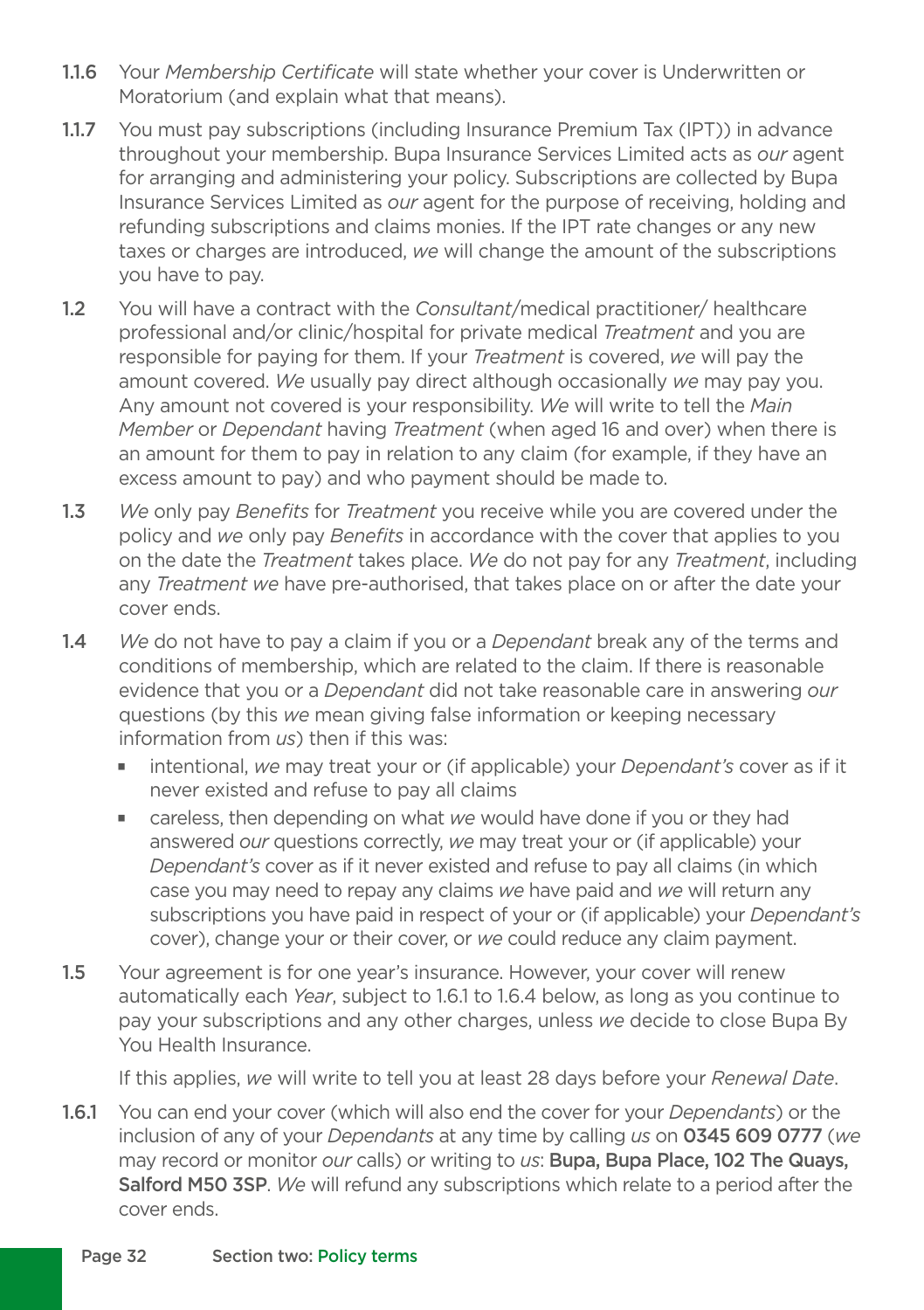- 1.6.2 Your cover, and that of all your *Dependants*, will automatically end if
	- $\bullet$  you do not pay your subscriptions, or any other payment you have to make in respect of the cover, on or before the date they are due. In the event of your membership terminating as a result of your failing to pay subscriptions in respect of your membership, on the due date, *we* may at *our* sole discretion permit your membership and that of your *Dependants* to continue, on condition that the overdue subscriptions payable in respect of your membership are received by *us* within 30 days of the due date
	- vou stop being *Resident* in the UK, or
	- we do not have the correct address for you, and we are unable to confirm your correct address after using reasonable efforts to do so, then *we* will cancel your policy at renewal as *we* will not be able to confrm that you still require cover
	- vou die.
- 1.6.3 A *Dependant's* individual cover will automatically end if:
	- vou tell us not to renew the cover of that *Dependant*
	- the *Dependant* stops being *Resident* in the UK
	- **the Dependant dies.**

It is your responsibility to tell *us* if any of these happen.

- 1.6.4 *We* can end a person's membership in the circumstances set out in 1.4 above.
- 1.6.5 *We* can cancel or refuse to renew a *Main Member's* or a *Dependant's* cover if, in *our* reasonable opinion, *our* relationship with that *Main Member* or *Dependant* has broken down. Such circumstances include but are not limited to:
	- **I** being abusive to *our* staff or providers
	- s issuing court proceedings entirely without merit
	- **Juar 20** any action which leads us to believe the member will not act in good faith in their dealings with *us*.
- 1.7 *We* can change these Terms, the amount of your subscriptions, any discount or preferential rates and the cover available to you and your *Dependants* or other terms of your membership, at your *Renewal Date*.

If your 'Underwriting method' on your *Membership Certifcate* is 'Underwritten' *we* will not add any personal exclusions or restrictions to your cover for medical conditions that:

- **start after your** *Effective Underwriting Date*, so long as you gave us all the information *we* asked for before the *Effective Underwriting Date*
- **start before your** *Effective Underwriting Date*, where you gave us all the information *we* asked for and *we* accepted the condition.

If your 'Underwriting method' on your *Membership Certifcate* is 'Moratorium' *we* will not add any personal exclusions or restrictions to your cover for medical conditions that start before your *Moratorium Start Date* where the requirements specifed on your *Membership Certifcate* have been met for that condition to be covered.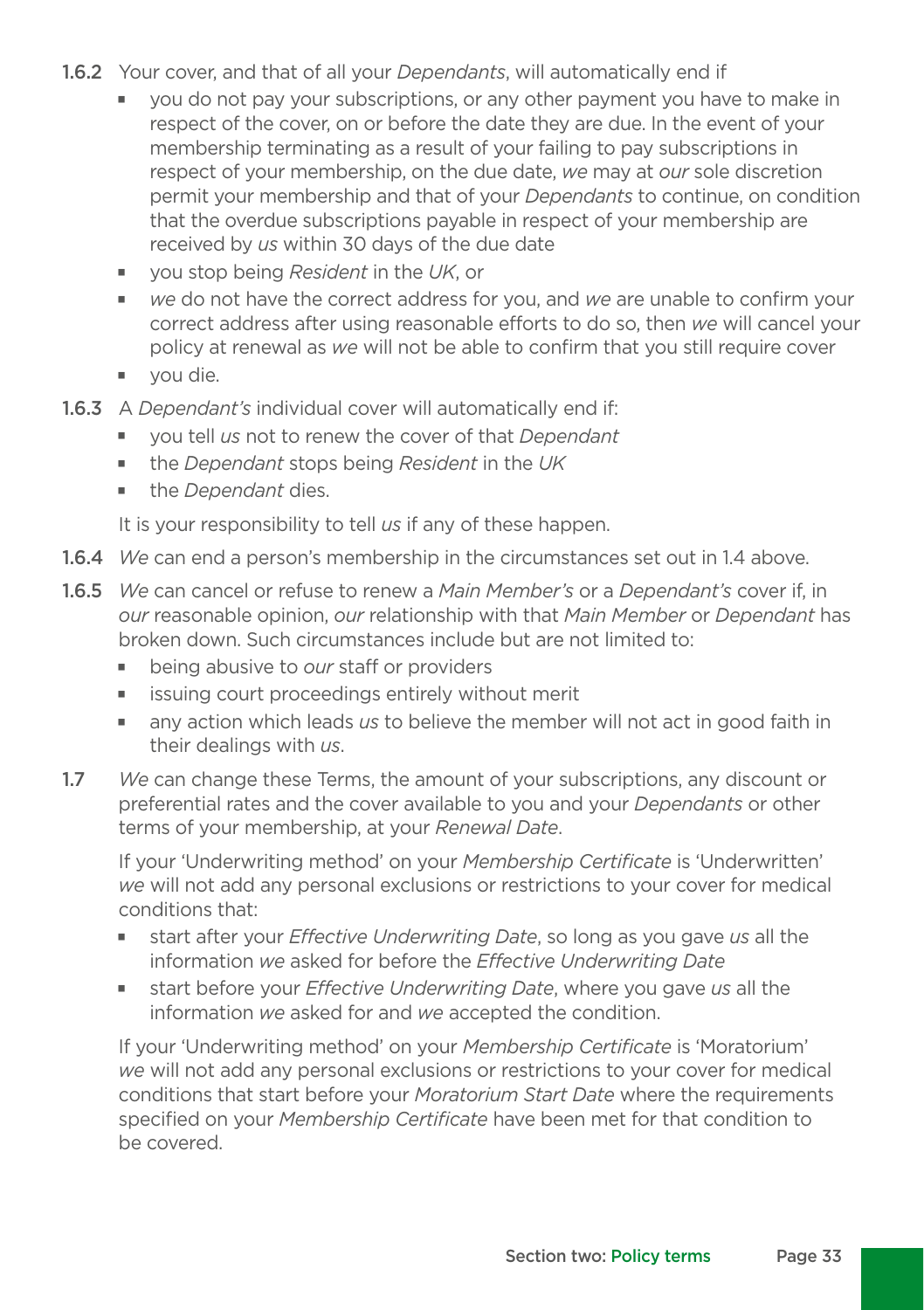If *we* do make any changes, *we* will write to tell you at least 28 days before the *Renewal Date*. If you do not accept any of the changes you can cancel your Bupa By You health insurance policy within the later of:

- 28 days of the date on which the change takes effect, or
- **28 days of** *Bupa* telling you about the change.

If you do end your membership within the 28 days *we* will treat the changes as not having been made.

- 1.8 At your *Renewal Date* you can ask *us* to:
	- **add, remove or change an excess, as explained on your** *Membership Certificate*
	- **F** remove any Add-ons you have chosen
	- change any of your cover options.

You may add *Dependants* to your cover at any time.

*We* will consider your request and *we* may not agree or, for an increase in cover, *we*  may add restrictions before *we* agree. These changes may affect the subscriptions you have to pay.

Changes are not effective until *we* have confrmed them in writing.

 You may tell *us* that you want your partner to have the authority to ask *us* to make changes.

- 1.9 You must call or write to tell *us* if you change your address or you stop (or any of your *Dependants* stops) being *Resident* in the *UK*.
- 1.10 Membership documents are sent to the *Main Member*. However, a *Confrmation of Special Conditions* will be sent, for anyone to whom a Special Condition applies, to the *Main Member* or to the *Dependant* themselves if they are aged 16 or over. All claims correspondence is sent to the *Main Member*, or to the *Dependant* having the *Treatment* when they are aged 16 and over. When you send *us* documents, *we*  cannot return the originals to you. However, *we* will send you copies if you ask *us*  to do so at the time you give *us* the documents.
- 1.11.1 *We* may post any offcial communication (a notice) to you under your Agreement at the contact details *we* hold. *Our* communication will be effective on the second business day after posting.
- 1.11.2 Any official communication or request you send to us will only be effective when *we* receive it. We may agree that you can send us official communications or requests by email.
- 1.12 This Agreement is governed by English law.
- 1.13 This Agreement is, and *our* marketing and other communications will be, in English. *We* will communicate with you in English throughout the period of the Agreement.

#### 1.14 Private Healthcare Information Network You can find independent information about the quality and cost of private treatment available from doctors and hospitals from the Private Healthcare Information Network: <www.phin.org.uk>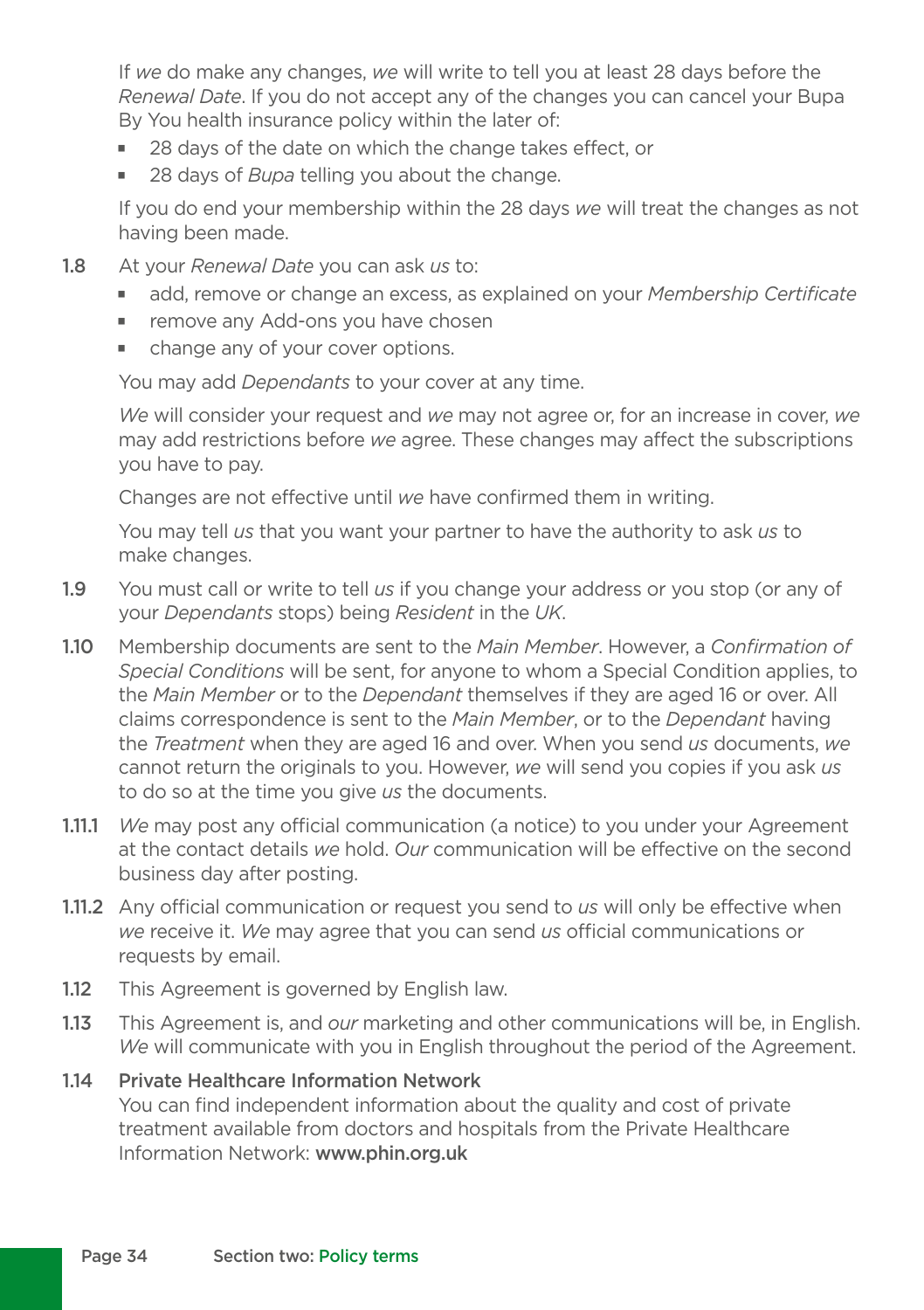# **2. Claiming**

#### 2.1 Step by step quide to making a claim

#### Being referred for treatment

Your consultation or *Treatment* must follow an initial referral by:

- *our* Direct Access service, if you have cover for it. For details about cover for Direct Access and how it works see 2.2 Direct Access service in this section
- a *GP* (including via a digital *GP* service), or
- **F** another healthcare practitioner. The situations in which *we* will accept such a referral are set out on bupa.co.uk/referrals

#### Step 1 Find out if the Direct Access service is available to you

If it is available to you, it applies only to certain medical conditions and has two parts to it:

- first you can call us directly for a referral to a *Consultant*, *Therapist* or *Mental Health and Wellbeing Therapist* usually without consulting a *GP*, and
- **Example 3** secondly, if you already have a *GP* referral, you may also be offered the option to speak to a *Therapist*, practitioner or other clinician who specialises in your condition to explore all of your *Treatment* options.

For details about cover for the Direct Access service and how it works please see paragraph 2.2 Direct Access service on page 36.

#### Step 2 If Direct Access is not available (or if you prefer) – consult a GP for an open referral

Sometimes, when you have had a consultation with another healthcare practitioner before consulting a *GP* and they believe referral to a *Consultant* is appropriate, a *GP* appointment may not be clinically necessary. The situations in which *we* will accept such a referral are set out on bupa.co.uk/referrals or you can call *us*.

The *GP* will assess if you need to go to see a *Consultant*. If they decide that you do and:

- **Juber 1** your *Benefits* include cover for *Out-patient* consultations, diagnostic tests and therapies before hospital *Treatment*, ask the *GP* for an 'open referral' (unless a paediatric referral is required – see 'Referrals for children' below). This allows *us*  to offer you a choice of nearby *Recognised Practitioners* covered under your *Benefts*. Some GPs may prefer to give a 'named referral' to a certain *Consultant*, however, you should call *us* before you make an appointment to confrm that *we* recognise them under your cover, to avoid your being liable to pay.
- **July 10** your *Benefits* do not cover *Out-patient* consultations, diagnostic tests or therapies before a diagnosis of your condition and hospital *Treatment*, you will need to choose whether to pay yourself for a private *Out-patient* consultation, diagnostic test or therapy or use the *NHS*. If you decide to pay yourself call *us* and *we* can talk through your options and help you fnd a *Recognised Practitioner* covered under your *Benefts* in case you should go on to need hospital *Treatment*.

Referrals for children aged 17 or under: It is not always possible for *us* to fnd you a paediatric *Consultant* so when a paediatric referral is required *we* ask that you obtain a named referral from a *GP*.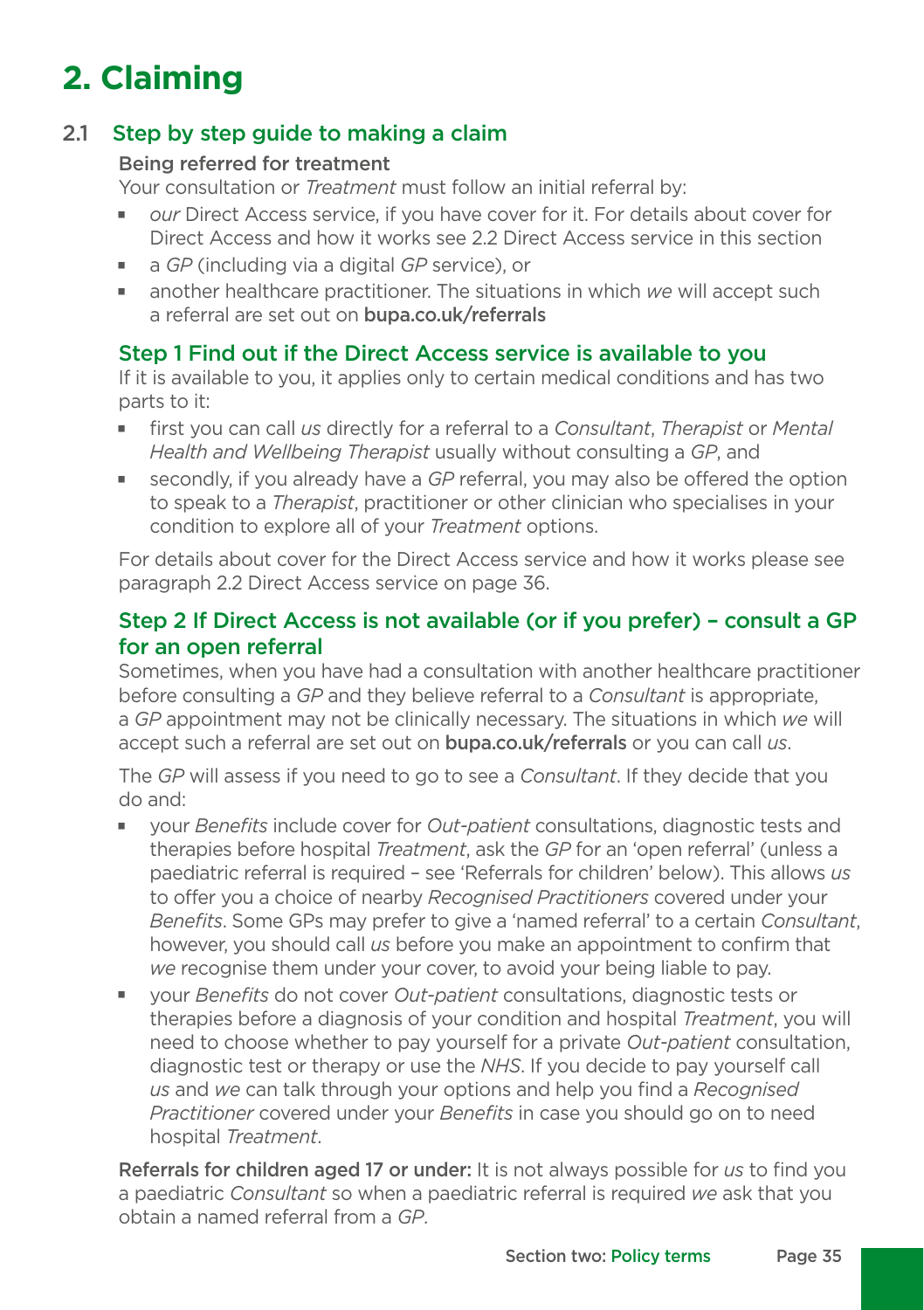#### Step 3 Contact us

You can call *us* on 0345 609 0777\* and *we* will talk you through your options. Alternatively, you can contact *us* via *our* webchat service or complete the online request for treatment form. *We* will explain which nearby *Consultants*, facilities and healthcare professionals are covered under your *Benefts* and provide you with a pre-authorisation number so your healthcare provider can send the bill directly to *us*.

If your *Consultant* recommends further tests or *Treatment*, it is important you check back with *us* to obtain further pre-authorisation.

 *We* strongly advise you to call *us* before arranging or receiving any *Treatment* to pre-authorise it, as you will be responsible for paying any fees or charges that are not covered under your *Benefts*.

#### Claims checklist

To help *us* make the claims process as simple and swift as possible, please have the following information close to hand when you contact *us*:

- vour *Bupa* membership number
- $\blacksquare$  details of the condition you are suffering from
- **details of when your symptoms first began**
- **details of when you first consulted a GP about your condition**
- <sup>J</sup> details of the *Treatment* that has been recommended.

#### 2.2 Direct Access service

*Our* Direct Access service applies only to certain medical conditions and has two parts to it:

- first, it can help provide a fast and convenient way for you to access *Eligible Treatment* without the need for a *GP* referral, and
- <sup>J</sup> secondly, if you already have a *GP* referral, you may also be offered the option to speak to a *Therapist*, practitioner or other clinician who specialises in your condition to explore all of your *Treatment* options.

Age limits apply to who can use the service. Further details about the Direct Access service, including the age limits that apply, can be found on bupa.co.uk/direct-access or you can call *us*.

#### Please note:

- If your *Membership Certificate* shows your underwriting method as 'Underwritten', before a referral for *Treatment* can be made through *our* Direct Access service you may need to provide *us* with certain information to establish that your condition is not a *Pre-existing Condition* – please see paragraph 2.5 and 2.6 on pages 38 and 39 for full details
- **July 1** if your *Membership Certificate* shows your underwriting method as 'Moratorium', before using the Direct Access service you will need to follow the standard process for claiming to establish that your condition is not a moratorium condition – please see paragraphs 2.4 and 2.6 on pages 38 and 39 for full details
- **F** if an individual *Out-patient* limit applies to your cover as shown on your *Membership Certifcate* and you have used all your *Out-patient* limit for the *Year*, you can still use the Direct Access service but any *Out-patient* consultations, diagnostic tests or therapies you are referred for would not be covered under your *Benefts*

\*We may record or monitor our calls.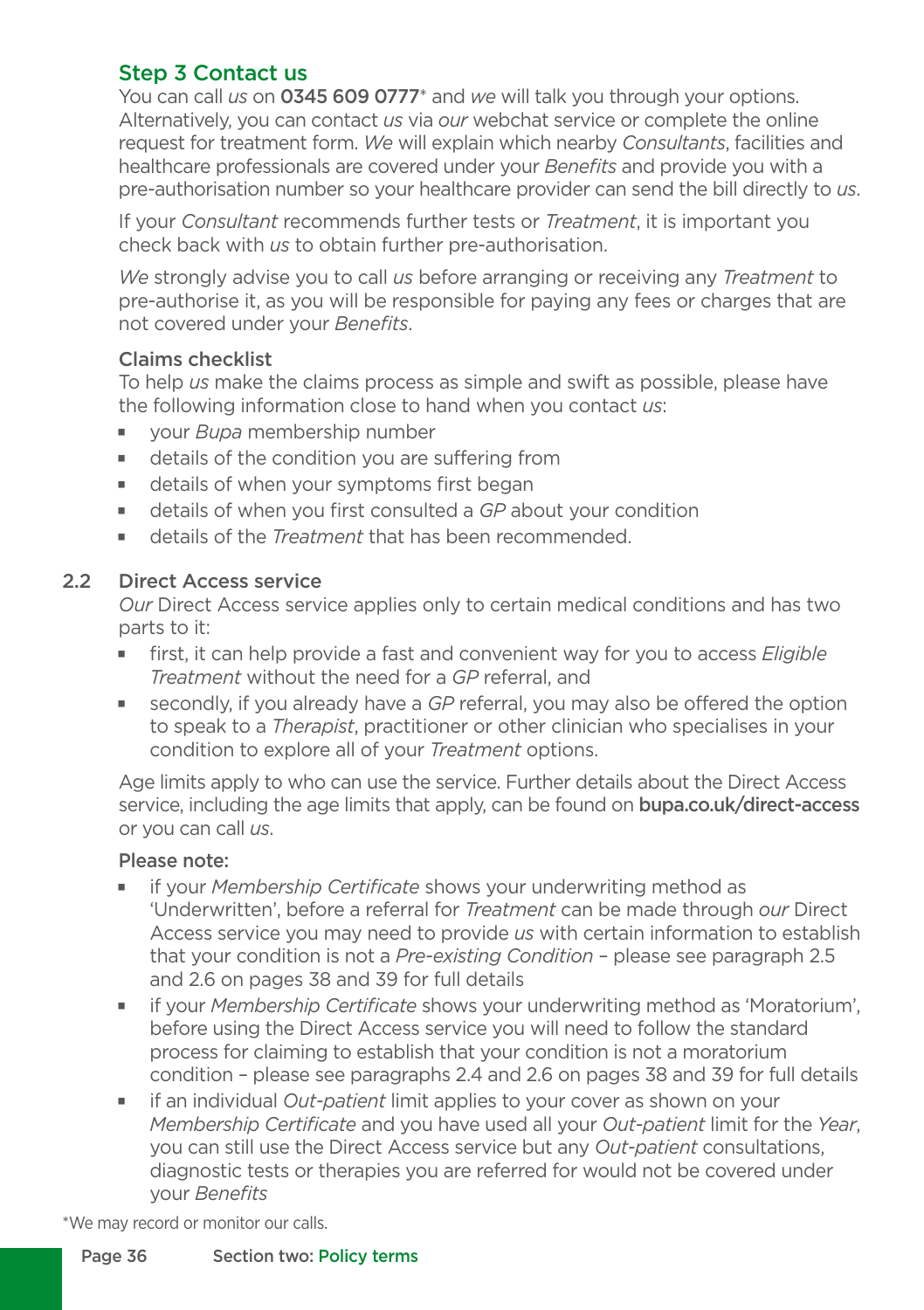**July 1** if your *Benefits* do not cover *Out-patient* consultations, diagnostic tests and therapies before diagnosis of your condition and hospital *Treatment*, you can still use the Direct Access service, but any *Out-patient* consultations or therapies the Direct Access service may refer you for would not be covered under vour *Benefits*.

The charge for any telephone assessments required as part of *our* Direct Access process will not:

- erode your *Out-patient* benefit limit if you have one, nor
- De subject to your excess if one applies to your cover.

 If you go on to receive and claim for *Eligible Treatment* following referral by *our* Direct Access service, that *Treatment* will be treated as a normal claim under your cover.

#### General information on claiming

- 2.3.1 *Treatment* costs are only covered when:
	- the person with responsibility is a *Consultant*. The only exception to this is where a *GP*, *Consultant* or *our* Direct Access service refers you for *Out-patient Treatment* by a *Therapist*, *Mental Health and Wellbeing Therapist* or *Complementary Therapy Practitioner*
	- **n** on the date you receive *Treatment* the *Consultant*, medical practitioner or other healthcare professional and the facility where the *Treatment* is given, are recognised by *us* for treating the condition you have and for providing the type of *Treatment* you need.
- 2.3.2 Any *Treatment* must be provided in the *UK*.
- 2.4 If you need to make a claim and your *Membership Certifcate* says that your underwriting method is 'Moratorium': before you arrange any consultation or *Treatment* you must call *us* and *we* will send you a pre-treatment form to complete with details of the history of the relevant medical condition including information you will need to get from a *GP* or *Consultant*. They may charge you a fee for this which *we* do not pay. Once *we* receive all the information *we* need, *we* will say whether your proposed *Treatment*, medical provider, healthcare professional or *Treatment* facility will be eligible under your cover.

If you wish to make a claim, *we* will tell you whether you will need to complete a claim form.

- 2.4.1 If you do not need to complete a claim form, *we* will treat your submission of your pre-treatment form to *us* as your claim once *we* are notifed that you have received your consultation or *Treatment*. In most cases *we* will be notifed that you have received your consultation or *Treatment* by your *Consultant* or the provider of your *Treatment*.
- 2.4.2 If you do need to complete a claim form, you will need to return the fully completed claim form to *us* as soon as possible and, in any event, within six months of receiving the *Treatment* for which you are claiming unless this was not reasonably possible.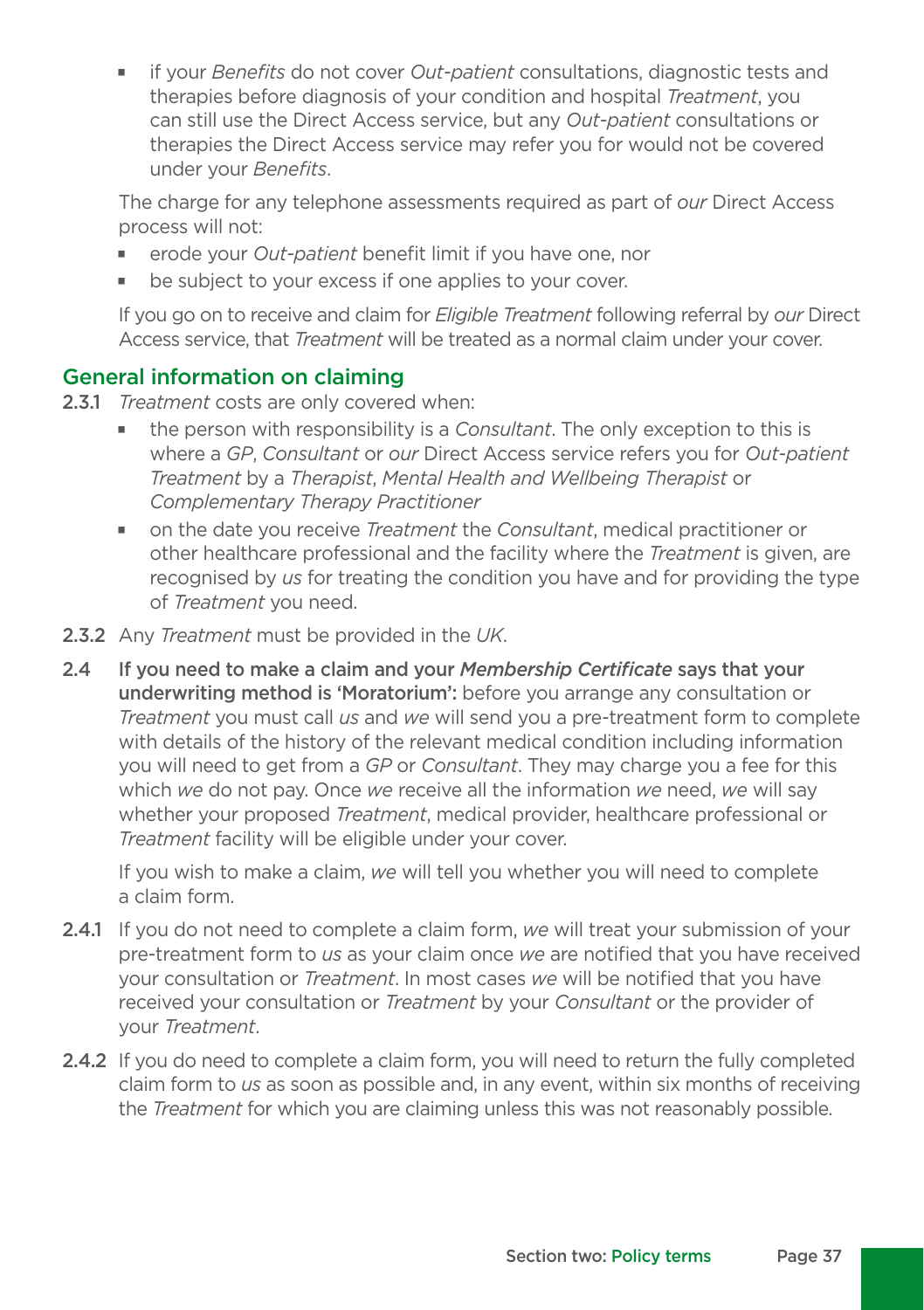- 2.5 If you need to make a claim and your *Membership Certifcate* shows your underwriting method is 'Underwritten': it is important that you complete and send *us* the *Application Form* for you and/or for your *Dependants* if your *Membership Certifcate* states that *we* require your medical history. Until you have completed this *we* won't be able to confrm exactly what your policy covers you and/or your *Dependants* for, meaning your claims might take longer for *us* to process or you might not be eligible to claim for *Treatment* you need.
- 2.5.1 When you call your helpline to pre-authorise your *Treatment we* will confrm if the *Treatment* is eligible under your cover and if so the *Benefts* available to you and, if you wish to make a claim, tell you whether you need to complete a claim form.
- 2.5.2 If you do not need to complete a claim form, *we* will treat your call to *us* as your claim once *we* are notifed that you have received your consultation or *Treatment*. In most cases *we* will be notifed that you have received your consultation or *Treatment* by your *Consultant* or the provider of your *Treatment*.
- 2.5.3 If you do need to complete a claim form, you will need to return the fully completed claim form to *us* as soon as possible and, in any event, within six months of receiving the *Treatment* for which you are claiming unless this was not reasonably possible.

#### 2.6 Providing us with information

You must provide *us* with the information *we* reasonably need to assess your claim. For example, *we* may ask you for:

- medical reports and other information about the proposed *Treatment*
- **n** an independent medical examination, at *our* expense
- original accounts and invoices in connection with your claim (including any related to *Treatment* costs covered by your excess – if any). *We* cannot accept photocopies of accounts or invoices or originals that have been altered.

You can, of course, refuse to supply any of this material, but if you do not provide *us* with information *we* reasonably request, *we* will be unable to assess or pay your claim.

#### Medical reports – when we need more information from your doctor

- 2.6.1 When *we* need to ask your doctor for more information, in writing about your consultation, tests or treatment for insurance purposes, *we* will need your permission. The Access to Medical Reports Act 1988 or the Access to Personal Files and Medical Reports (NI) Order 1991 give you certain rights, which are:
	- 1. You can give permission for your doctor to send *us* a medical report without asking to see it before they send it to *us*.
	- 2. You can give permission for your doctor to send *us* a medical report and ask to see it before they send it to *us*.
		- vou will have 21 days from the date *we* ask your doctor for your medical report to contact them and arrange to see it.
		- $\blacksquare$  If you don't contact your doctor within 21 days we will ask them to send the report straight to *us*.
		- $\blacksquare$  You can ask your doctor to change the report if you think it's inaccurate or misleading. If they refuse, you can insist on adding your own comments to the report before they send it to *us*.
		- **Democh you've seen the report, it won't be sent to us unless you give your** doctor permission to do so.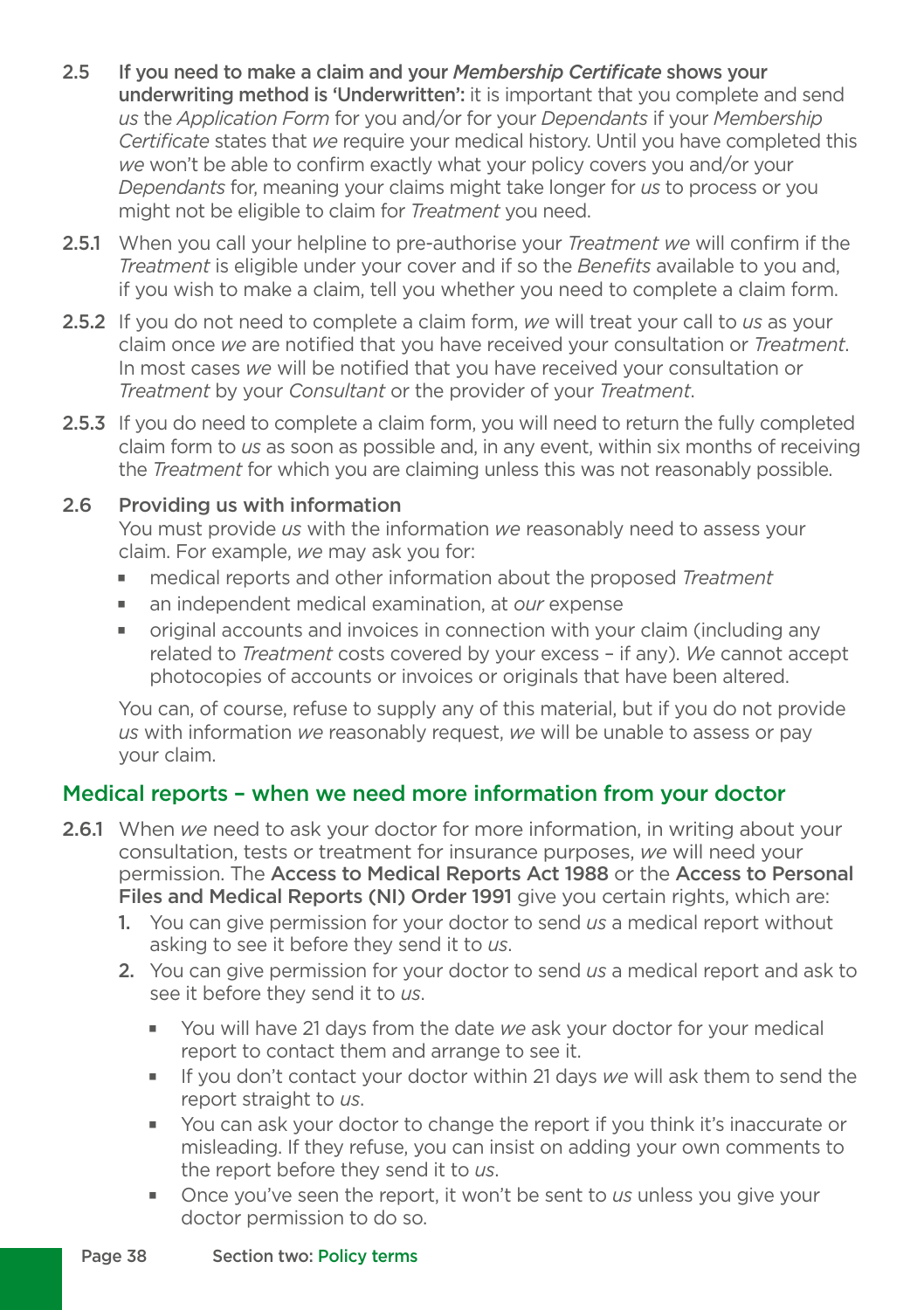3. You can withhold your permission for your doctor to send *us* a medical report. If you do, *we* will be unable to see whether the consultation, test or treatment is covered by your policy, and *we* won't be able to give you a pre-authorisation number or confrm whether *we* can contribute to the costs.

In any event you also have the right to ask your doctor to let you see a copy of your medical report within six months of it being sent to *us*.

Your doctor can withhold some or all the information in the report if, in their view, the information:

- might cause physical or mental harm to you or someone else or
- **v** would reveal someone else's identity without their permission (unless the person is a healthcare professional and the information is about your care provided by that person)

*We* may be able to pay towards the cost of a medical report. *We* will let you know when *we* ask for your permission to request the report from your doctor. If *we* can pay towards it, you will need to pay any remaining amount.

- 2.7 Claiming for Cash Benefits: If your *Membership Certificate* says you are entitled to cash benefts, call the helpline to check your *Benefts*. *We* will confrm your *Benefts*  and tell you whether you need to complete a claim form. You must send *us* either:
	- your completed claim form if you need to complete one please note that for *NHS Cash Benefit* you will need to take your claim form with you to the hospital and ask them to complete the hospital sections, or
	- $\blacksquare$  if you do not need a claim form, a covering letter giving your name, address and membership number together with your original invoices and receipts.
- 2.8 When you claim for *Treatment* you need because of an injury or medical condition that was caused by or was the fault of someone else (a 'third party') it is your responsibility to notify *us* as soon as reasonably possible and ensure *our* interests are protected in any legal action required so that *we* are able to recover any costs that *we* have paid for your *Treatment*. This includes:
	- **Demonstranger in an as soon as you become aware that you require (or may require)** *Treatment* that was caused by or was otherwise the fault of a third party. You can contact *us* with this information on 0800 028 6850\* or e-mail [infothirdparty@bupa.com](mailto:infothirdparty@bupa.com)
	- $\blacksquare$  taking steps we ask of you to recover from the third party the cost of the *Treatment* paid for by *us*. This includes ensuring that *we* are able to liaise with you and your legal representative (if you appoint one) in relation to this and that you or your legal representative regularly keep *us* updated as to progress with any recovery action
	- **EXECT** ensuring that where you agree settlement with a third party, the settlement includes the cost of *Treatment* that *we* have paid for you in full, and that you pay such sum (and applicable interest) to *us* as soon as reasonably possible.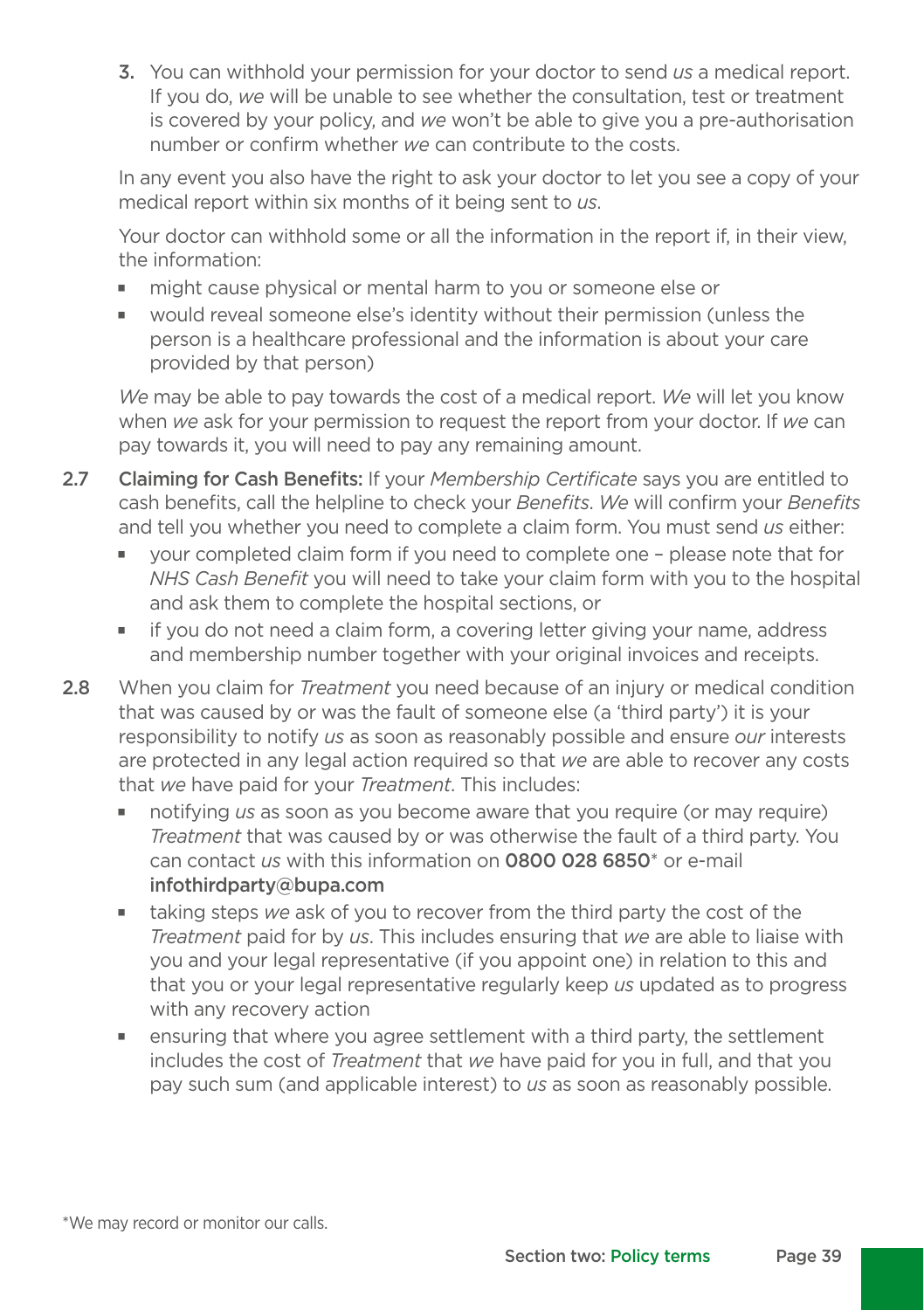- 2.9 Please note: you can only claim for eligible private medical costs once. This means if you have two policies that provide private medical cover, the cost of your *Eligible Treatment* may be split between *Bupa* and the other insurance company. You will be asked to provide *us* with full details of any other insurance policy at the time of claim.
- 2.10 Case Management: If *we* believe you are having *Eligible Treatment* that could beneft from *our* case management support *we* will provide a case manager to help you navigate through your healthcare experience. Your case manager will contact you by phone and will work with you to understand your individual needs and the best way to help you. This can include discussing options available to you, liaising with healthcare professionals and helping you get the most from your policy.

### **3. Paying a claim**

- 3.1 Usually, *we* will pay the providers of your *Treatment* directly. Otherwise *we* will pay the *Main Member*. *We* will pay claims for cash benefts to the *Main Member*.
- 3.2 If you wish to withdraw your claim, you should call the helpline to tell *us* as soon as possible. You will be unable to withdraw if *we* have already paid the claim. If you do withdraw your claim you will be responsible for paying the costs of that *Treatment*.
- 3.3 When you receive private medical treatment you have a contract with the providers of your *Treatment*. Any costs that are not covered under your *Benefts* you are responsible for paying.
- 3.4 Other than in relation to the reimbursement of *Eligible Treatment* costs, there is no contract between you and *us* in respect of any private medical treatment or any other clinical services that you receive under your policy. *We* are not the provider of these things and this means that *we* are not responsible for the delivery of your private medical treatment or other clinical services.
- 3.5.1 Your *Membership Certifcate* will say if you have agreed with *us* an excess payment.
- 3.5.2 Having an excess means that you have to pay part of any *Treatment* costs that *we*  would otherwise pay. An excess applies to the first amount of any claim.
- 3.5.3 Any excess applies per person per policy *Year*. It resets at each *Renewal Date* even if your *Treatment* is continuing. So your excess could apply twice to a single course of *Treatment* if the *Treatment* begins in one *Year* and continues into the next.

You are responsible for paying any *excess*. *We* will write to the *Main Member* or *Dependant* having *Treatment* (when aged 16 and over) to say who they should pay.

- 3.5.4 You should always make a claim for *Treatment* costs even if *we* will not pay the claim because of your excess. Otherwise the amount will not be counted towards your excess and you may lose out should you need to claim next time.
- 3.5.5 Unless *we* say otherwise on your *Membership Certifcate*:
	- ve apply the excess limits in the order in which *we* process claims
	- $\blacksquare$  the excess does not apply to cash benefits
	- **Now the algebia varior in the** *Treatment* costs where a benefit limit applies, your excess payment will not count towards your total benefit limit for that *Benefit*.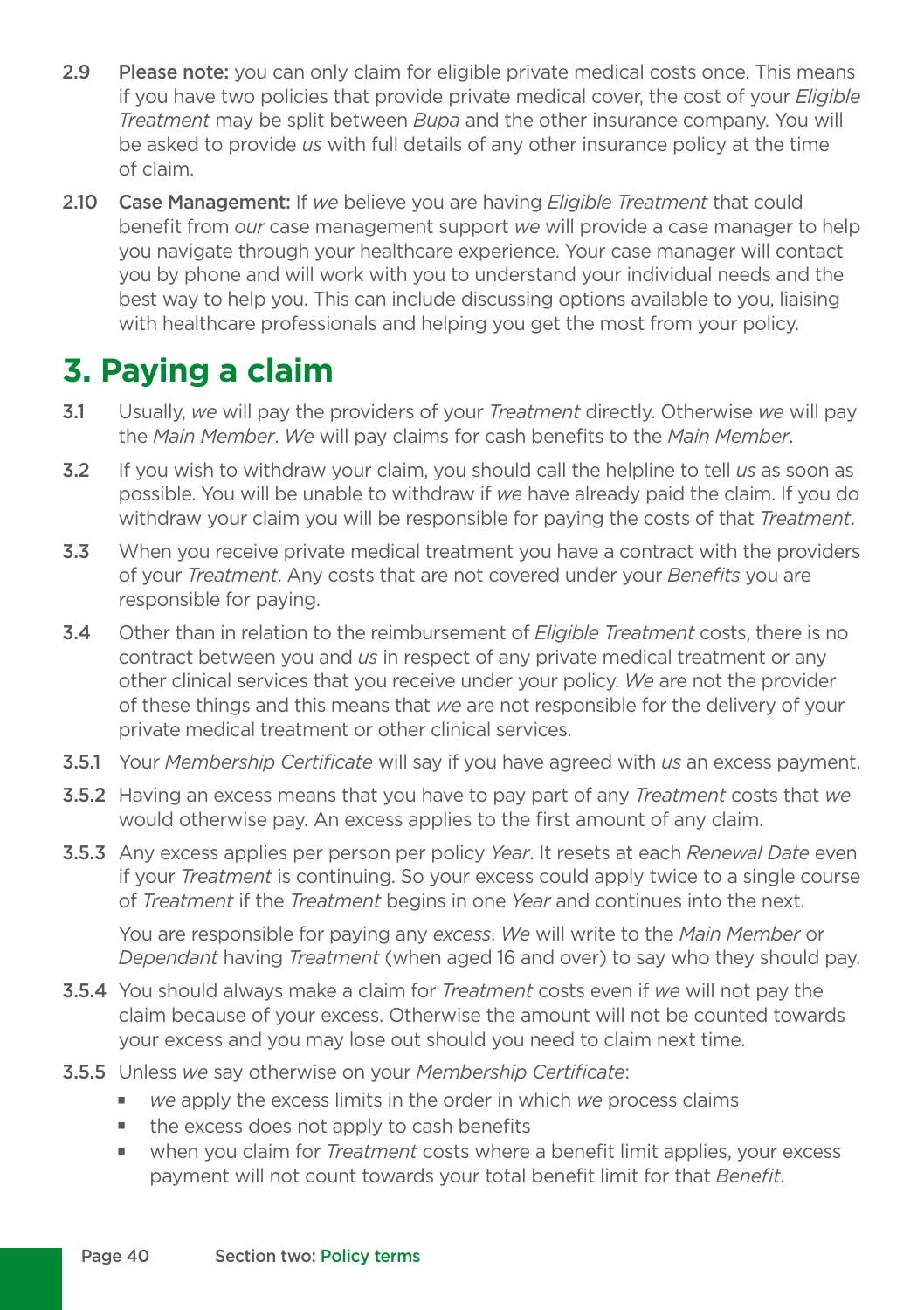#### 3.5.6 Example of how an annual fixed excess works

Check your *Membership Certifcate* to see if an excess applies to your *Benefts*. The following is an example only and assumes that all costs are *Eligible Treatment*  costs and:

- <sup>J</sup> an excess of £100 a *Year*
- an *Out-patient* benefit limit of £500 a *Year*.

| <b>Example</b>                                                    | <b>Excess</b> |
|-------------------------------------------------------------------|---------------|
| Out-patient benefit limit for the Year                            | £500          |
| You incur costs for <i>Out-patient</i> physiotherapy              | £250          |
| We pay your Therapist                                             | £150          |
| We notify you of excess amount you pay direct to your Therapist   | £100          |
| Your remaining Out-patient benefit limit for the rest of the Year | £350          |
| Your remaining excess for the rest of the Year                    |               |

# **4. Changes to lists**

Where *we* refer to a list that *we* can change, it will be for one of the following reasons:

- $\blacksquare$  where *we* are required to by any industry code, law or regulation
- where a contract ends or is amended by a third party for any reason
- **Juberange 19 years of contract Contract** For example: because of quality concerns or changes in the provision of facilities and/or specialist services
- **We where the geographic balance of the service** *we* **provide is to be maintained**
- <sup>J</sup> where effectiveness and/or costs are no longer in line with similar *Treatments* or services or accepted standards of medical practise, or
- **Now the a new service.** *Treatment* or facility is available.

The lists *we* apply these criteria to include the following:

- **Advanced Therapies**
- **Appliances**
- **Consultant Fees Schedule**
- **Critical Care Units**
- <sup>J</sup> *Fee-Assured Consultants*
- **Medical Treatment providers**
- **Prostheses**
- **Recognised Facilities**
- **Recognised Practitioners**
- <sup>J</sup> *Schedule of Procedures*
- **Specialist Drugs.**

Please note that *we* cannot guarantee the availability of any facility, practitioner or *Treatment*.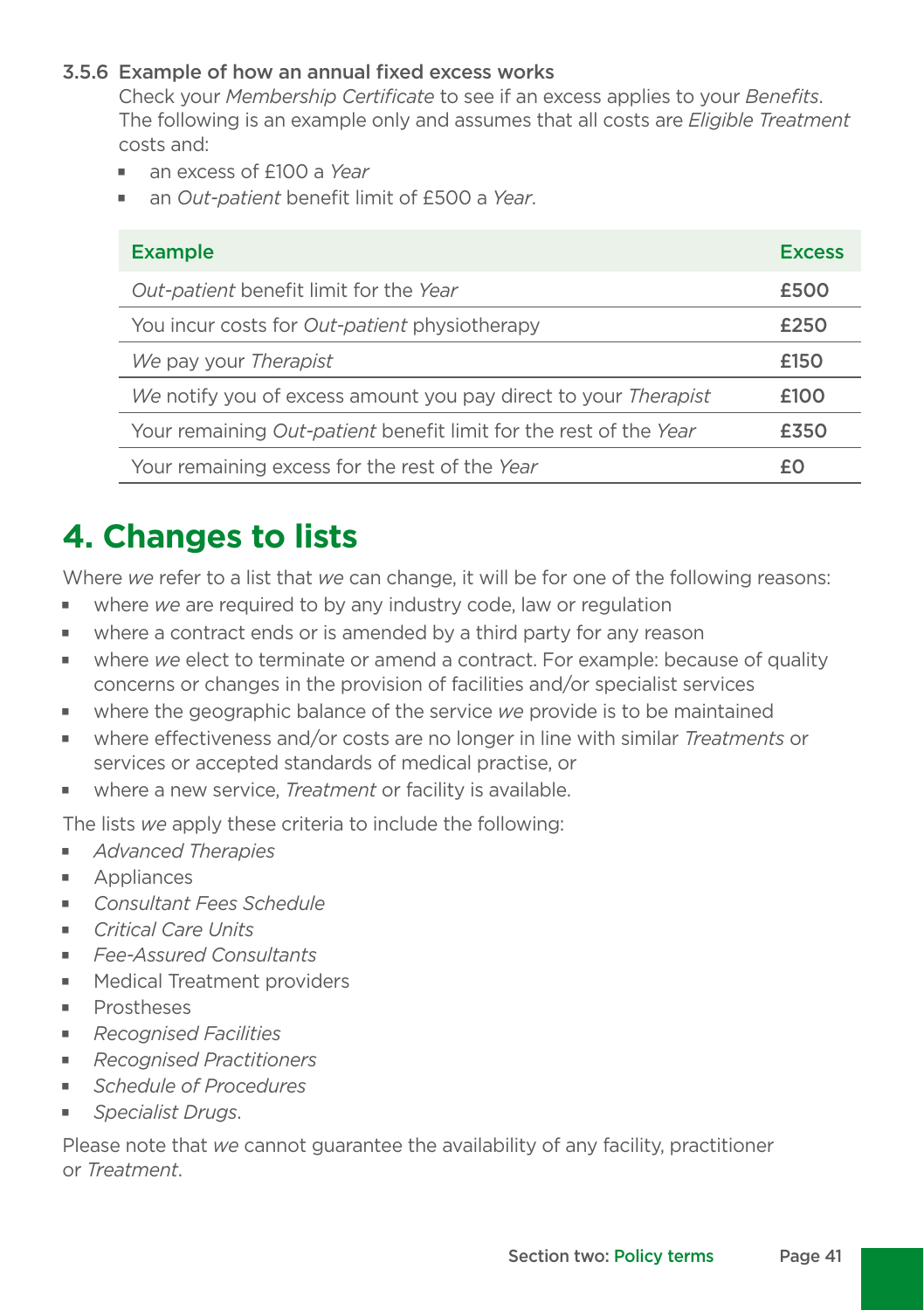# **5. Glossary**

In this glossary *we* defne the words and phrases which are in italics in the Bupa By You Health Insurance Policy Terms, the Benefts Table and your *Membership Certifcate*  and any *Confrmation of Special Conditions we* send for anyone to whom a Special Condition applies.

| Word/phrase                          | <b>Meaning</b>                                                                                                                                                                                                                                                                                                                                                                                                                                                                                                                                                                  |
|--------------------------------------|---------------------------------------------------------------------------------------------------------------------------------------------------------------------------------------------------------------------------------------------------------------------------------------------------------------------------------------------------------------------------------------------------------------------------------------------------------------------------------------------------------------------------------------------------------------------------------|
| <i>Activities of</i><br>Daily Living | functional mobility, bathing/showering, dressing, self-feeding, personal hygiene/<br>grooming, fulfilment of work or educational responsibilities.                                                                                                                                                                                                                                                                                                                                                                                                                              |
| <b>Acute Condition</b>               | a disease, illness or injury that is likely to respond quickly to Treatment which<br>aims to return you to the state of health you were in immediately before<br>suffering the disease, illness or injury, or which leads to your full recovery.                                                                                                                                                                                                                                                                                                                                |
| <b>Advanced Therapies</b>            | gene therapy, somatic-cell therapy or tissue engineered medicines classified as<br>Advanced Therapy Medicinal Products (ATMPs) by the UK medicines regulator<br>to be used as part of your Eligible Treatment and which are, at the time of your<br>Eligible Treatment, included (with the medical condition(s) for which we pay for<br>them) on our list of Advanced Therapies that applies to your <i>Benefits</i> . The list is<br>available at <b>bupa.co.uk/policyinformation</b> or you can call us.<br>The Advanced Therapies on the list will change from time to time. |
| <b>Application form</b>              | the questionnaire we provide to you when you and/or your Dependants first<br>take out or are added as a <i>Dependant</i> to a policy with us which requires you<br>and/or your Dependants to disclose details of your/their health, medical history<br>and lifestyle.<br>If you no longer have the application form, you may call us to request<br>a replacement.                                                                                                                                                                                                               |
| <b>Benefits</b>                      | the Benefits explained in the Bupa Benefits Table.<br>The Benefits which relate to your cover are those specified on your Membership<br>Certificate for which you are individually entitled.                                                                                                                                                                                                                                                                                                                                                                                    |
| Bupa                                 | Bupa Insurance Limited. Registered in England and Wales No. 3956433.<br>Registered office: Bupa, 1 Angel Court, London EC2R 7HJ. Bupa provides<br>the cover.                                                                                                                                                                                                                                                                                                                                                                                                                    |
| Cancer                               | a malignant tumour, tissues or cells characterised by the uncontrolled growth<br>and spread of malignant cells and invasion of tissue.                                                                                                                                                                                                                                                                                                                                                                                                                                          |
| Chemotherapy                         | Systemic Anti-Cancer Therapies (SACT), excluding anti-hormone therapies. SACT<br>are therapies used to destroy or prevent growth of cancerous cells.                                                                                                                                                                                                                                                                                                                                                                                                                            |
| <b>Chronic Condition</b>             | a disease, illness or injury which has one or more of the following characteristics:<br>it needs ongoing or long-term monitoring through consultations, examinations,<br>check-ups and/or tests<br>it needs ongoing or long-term control or relief of symptoms<br>٠<br>it requires your rehabilitation or for you to be specially trained to cope with it<br>٠<br>it continues indefinitely<br>٠<br>it has no known cure<br>٠<br>it comes back or is likely to come back.<br>٠                                                                                                  |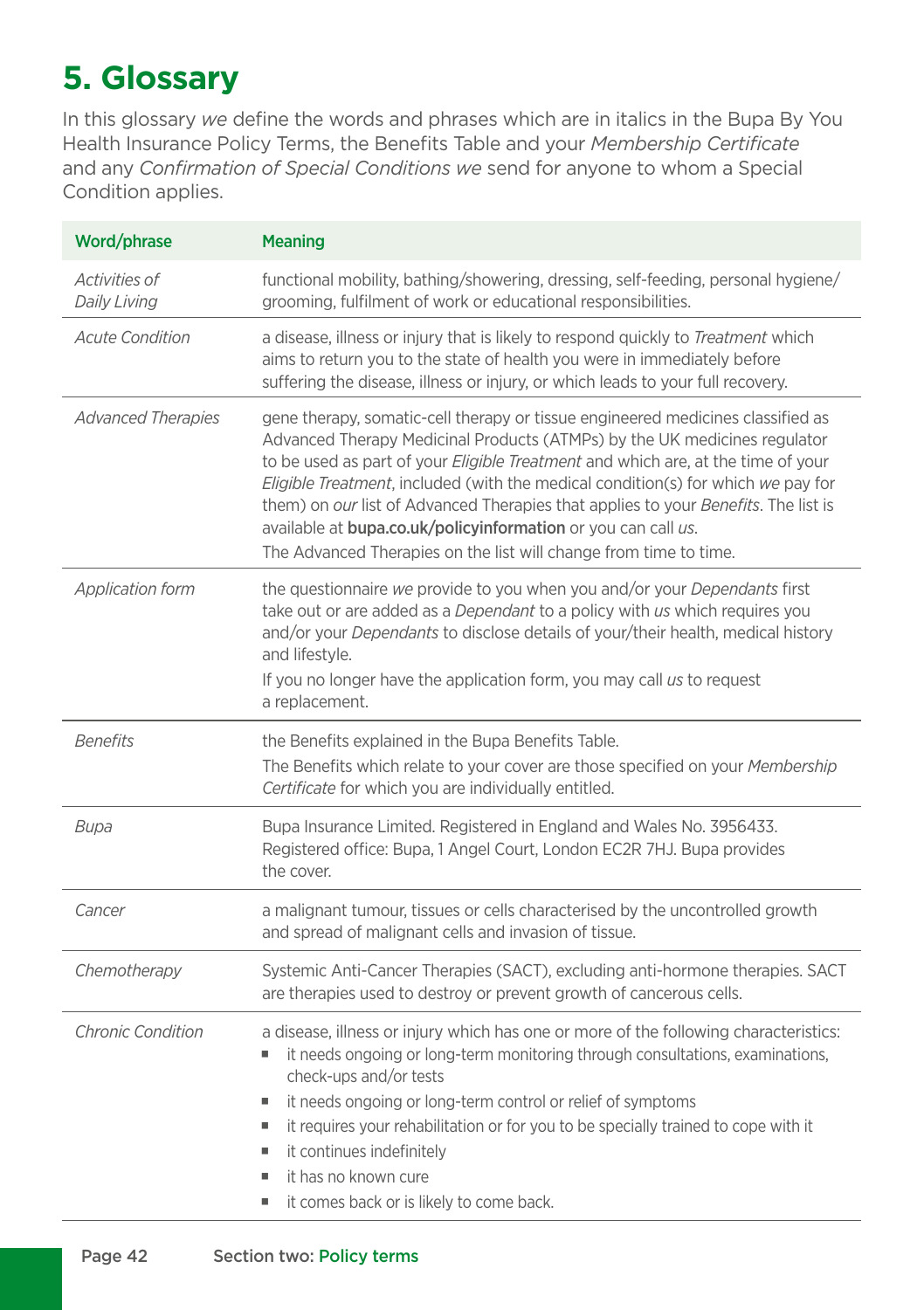| Word/phrase                                  | <b>Meaning</b>                                                                                                                                                                                                                                                                                                                                                                                                                                                                                                                                                                                                                                                                                        |
|----------------------------------------------|-------------------------------------------------------------------------------------------------------------------------------------------------------------------------------------------------------------------------------------------------------------------------------------------------------------------------------------------------------------------------------------------------------------------------------------------------------------------------------------------------------------------------------------------------------------------------------------------------------------------------------------------------------------------------------------------------------|
| Common Drugs                                 | commonly used medicines, such as antibiotics and painkillers that, in our<br>reasonable opinion based on established clinical and medical practice, should be<br>included as an integral part of your Eligible Treatment.                                                                                                                                                                                                                                                                                                                                                                                                                                                                             |
| Complementary<br><b>Therapy Practitioner</b> | an acupuncturist, chiropractor or osteopath who is on our Recognised<br>Practitioner list. The practitioners on the list will change from time to time.<br>You can ask us if a practitioner is a Recognised Practitioner and the type of<br>Treatment we recognise them for.                                                                                                                                                                                                                                                                                                                                                                                                                          |
| Confirmation of<br><b>Special Conditions</b> | the most recent confirmation of special conditions that we issue for any member<br>to whom Special Conditions apply, for your current continuous period of cover<br>under the policy.                                                                                                                                                                                                                                                                                                                                                                                                                                                                                                                 |
| Consultant                                   | a registered medical or dental practitioner who, at the time you receive your<br><i>Treatment</i> is on <i>our</i> recognised consultant list for the relevant <i>Benefit</i> and type<br>of Treatment.<br>The practitioners on the list will change from time to time. You can ask us<br>whether a medical or dental practitioner is on <i>our</i> list and the type of Treatment<br>we recognise them for or you can access these details at finder.bupa.co.uk                                                                                                                                                                                                                                      |
| Consultant fees<br>schedule                  | the schedule we use for providing Benefits setting out the benefit limits for<br>Consultants' fees based on:<br>the type of Treatment carried out<br>for Surgical Operations, the type and complexity of the Surgical Operation<br>٠<br>according to the <i>Schedule of Procedures - the benefits available for Consultant</i><br>surgeons and Consultant anaesthetists may differ for the same Surgical Operation<br>the recognition status of the Consultant, and<br>۰.<br>where the <i>Treatment</i> is carried out both in terms of the <i>Treatment</i> facility and<br>the location.<br>The schedule will change from time to time. Details of the schedule can be found<br>at bupa.co.uk/codes |
| Cover End Date                               | the date on which your current period of cover under the policy ends, shown as<br>'Cover end date' on your Membership Certificate.                                                                                                                                                                                                                                                                                                                                                                                                                                                                                                                                                                    |
| Cover Start Date                             | the date on which your current period of cover under the policy starts, shown as<br>'Cover start date' on your Membership Certificate.                                                                                                                                                                                                                                                                                                                                                                                                                                                                                                                                                                |
| Critical Care Unit                           | any intensive care unit, intensive therapy unit, high dependency unit, coronary<br>care unit or progressive care unit which is on our list of Critical Care Units and<br>recognised by us for the type of intensive care that you require at the time you<br>receive your Treatment. The units on the list and the type of intensive care that<br>we recognise a unit for will change from time to time. You can ask us whether<br>a Critical Care Unit is on our list and the type of Treatment we recognise it for.                                                                                                                                                                                 |
| Day-patient                                  | a patient who is admitted to a hospital or day-patient unit because they need<br>a period of medically supervised recovery but does not occupy a bed overnight.                                                                                                                                                                                                                                                                                                                                                                                                                                                                                                                                       |
| Dental Injury Treatment                      | Dental Treatment required as a direct result of injury caused by an external impact.                                                                                                                                                                                                                                                                                                                                                                                                                                                                                                                                                                                                                  |
| Dental Professional                          | a Dental Professional who is registered with the General Dental Council.                                                                                                                                                                                                                                                                                                                                                                                                                                                                                                                                                                                                                              |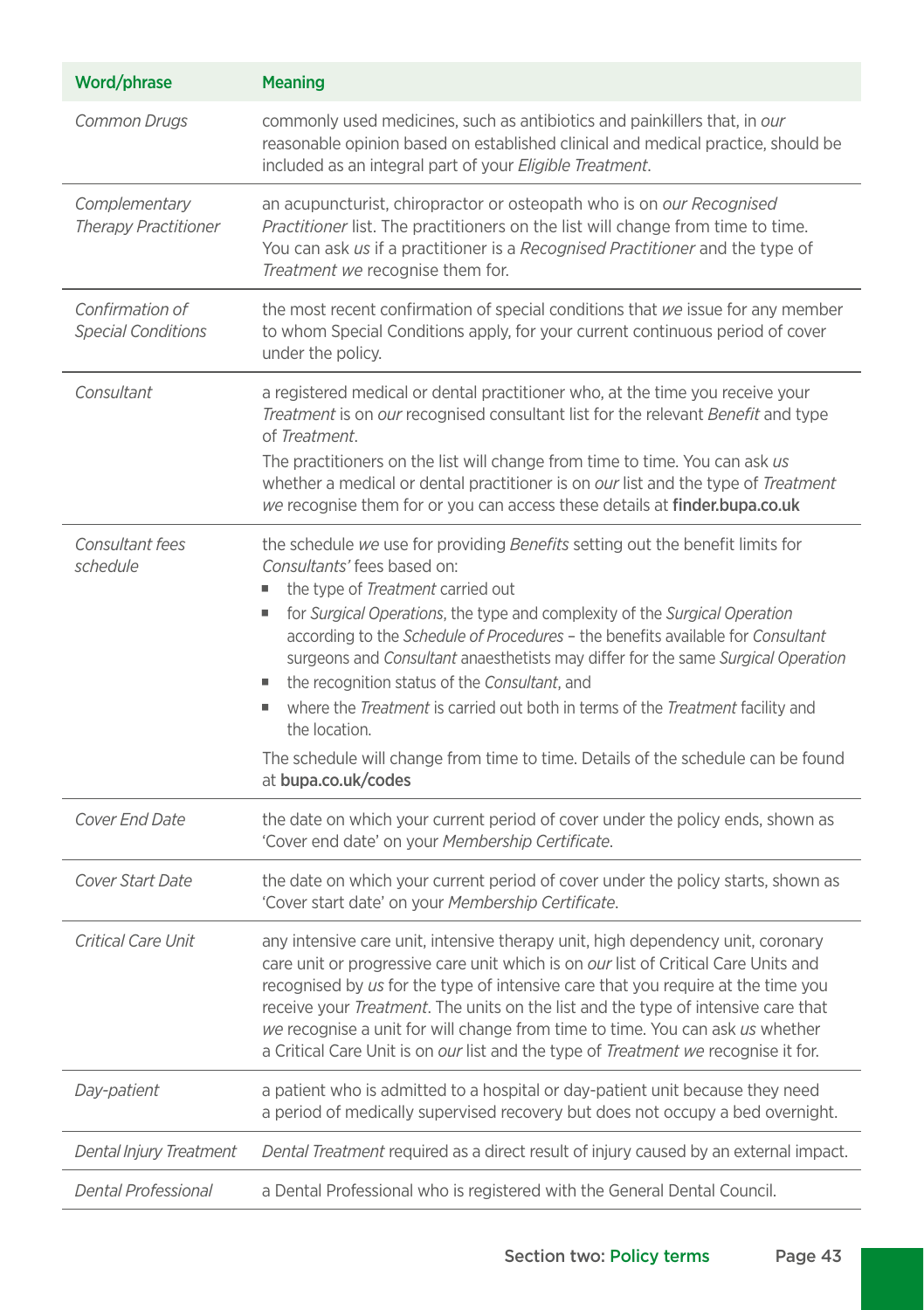| Word/phrase                           | <b>Meaning</b>                                                                                                                                                                                                                                                                                                                                                                                                                                                                                                                                                                                                                                                                                                                                                                                  |
|---------------------------------------|-------------------------------------------------------------------------------------------------------------------------------------------------------------------------------------------------------------------------------------------------------------------------------------------------------------------------------------------------------------------------------------------------------------------------------------------------------------------------------------------------------------------------------------------------------------------------------------------------------------------------------------------------------------------------------------------------------------------------------------------------------------------------------------------------|
| <b>Dental Treatment</b>               | the following Dental Treatment carried out by a Dental Professional:<br>fillings (amalgam, composite anterior, composite posterior)<br>٠<br>root canal Treatment<br>٠<br>surgical Treatment (extraction, surgical extraction (flap raised), apicectomy,<br>٠<br>incising of abscess, simple gingivectomy)<br>crowns and bridges (inlay/onlay, veneer, full gold crown, porcelain crown,<br>٠<br>porcelain bonded to metal crown, bridge, adhesive bridge, cast post and core,<br>pre-fabricated post and core, re-fix or re-cement of existing crown, re-cement of<br>adhesive bridge, re-cement of any other bridge)<br>dentures - acrylic/metal; partial/full; upper/lower (reline denture, addition of<br>tooth, repair denture, occlusal splint), including in each case anaesthetics fees. |
| Dependant                             | your partner and any child for whom you or your partner hold responsibility and<br>who is named on your Membership Certificate. Your partner can be your husband<br>or wife, civil partner, or the person you live with in a relationship similar to that of<br>a marriage or civil partnership.                                                                                                                                                                                                                                                                                                                                                                                                                                                                                                |
| Effective<br><b>Underwriting Date</b> | the date you/your <i>Dependant</i> started your/their continuous period of cover<br>under the policy, shown as your/their 'Date of underwriting' on your<br>Membership Certificate.<br>This may be the date you/they originally joined <i>Bupa</i> or, if you/they transferred<br>your/their cover from a Previous Policy the date of underwriting by the insurer or<br>administrator for your/their Previous Policy.                                                                                                                                                                                                                                                                                                                                                                           |
| Eligible Surgical<br>Operation        | Eligible Treatment carried out as a Surgical Operation.                                                                                                                                                                                                                                                                                                                                                                                                                                                                                                                                                                                                                                                                                                                                         |
| Eligible Treatment                    | Treatment of:<br>an Acute Condition or<br>H,<br>a Mental Health Condition<br>٠<br>together with the products and equipment used as part of the <i>Treatment</i> that:<br>are consistent with generally accepted standards of medical practice and<br>٠<br>representative of best practice in the medical profession in the UK<br>are clinically appropriate in terms of type, frequency, extent, duration and the<br>٠<br>facility or location where the services are provided<br>are demonstrated through scientific evidence to be effective in improving health<br>outcomes, and<br>are not provided or used primarily for the expediency of you or your Consultant<br>or other healthcare professional<br>and the Treatment, services or charges are not excluded under your Benefits.      |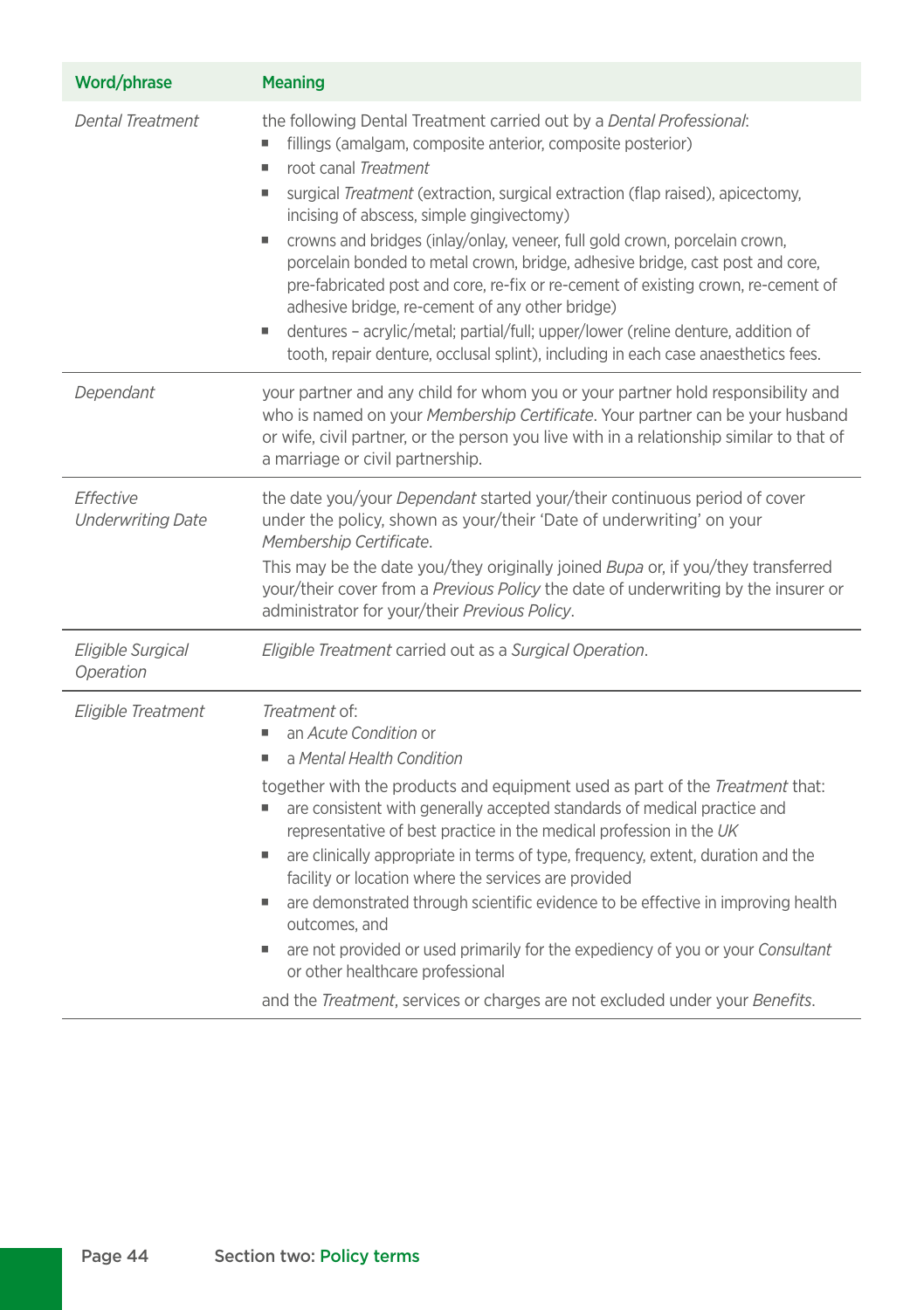| Word/phrase                                     | <b>Meaning</b>                                                                                                                                                                                                                                                                                                                                                                                                                                                                                                                                                                                                                                                                                                                                                                                                                                                                                            |
|-------------------------------------------------|-----------------------------------------------------------------------------------------------------------------------------------------------------------------------------------------------------------------------------------------------------------------------------------------------------------------------------------------------------------------------------------------------------------------------------------------------------------------------------------------------------------------------------------------------------------------------------------------------------------------------------------------------------------------------------------------------------------------------------------------------------------------------------------------------------------------------------------------------------------------------------------------------------------|
| <i>Emergency Dental</i><br>Treatment            | the following temporary Dental Treatment carried out by a Dental Professional,<br>where urgently required to alleviate pain, an inability to eat or any acute dental<br>condition which presents an immediate and serious threat to general health:<br>examinations<br>٠<br>X-rays<br>٠<br>extractions<br>٠<br>root canal extirpation<br>٠<br>initial relief Treatment of dental or gingival infection<br>٠<br>temporary filling, or provision of permanent filling if a temporary filling is<br>٠<br>not required<br>construction of temporary crown/bridge/veneer<br>٠<br>re-cement of crown/inlay/bridge/veneer<br>٠<br>temporary post and core, repair or replacement of orthodontic appliance<br>٠<br>repair or adjustment to denture<br>٠<br>other temporary emergency dental treatment as determined by the Dental<br>٠<br>Professional eg stopping bleeding, re-fixing orthodontic retainer wire. |
| Fee-Assured<br>Consultants                      | a <i>Consultant</i> who, at the time you receive your <i>Treatment</i> , is recognised by us<br>as a fee-assured consultant. You can contact us to find out if a Consultant is<br>a fee-assured consultant or use finder.bupa.co.uk                                                                                                                                                                                                                                                                                                                                                                                                                                                                                                                                                                                                                                                                       |
| Gender Dysphoria                                | a condition where a person experiences discomfort or distress because there is<br>a mismatch between their biological sex and gender identity, sometimes known<br>as gender identity disorder, gender incongruence or transgenderism.                                                                                                                                                                                                                                                                                                                                                                                                                                                                                                                                                                                                                                                                     |
| GP                                              | a doctor who, at the time he/she refers you for your consultation or Treatment,<br>is on the UK General Medical Council's General Practitioner Register.                                                                                                                                                                                                                                                                                                                                                                                                                                                                                                                                                                                                                                                                                                                                                  |
| <i>In-patient</i>                               | a patient who is admitted to hospital and who occupies a bed overnight or<br>longer, for medical reasons.                                                                                                                                                                                                                                                                                                                                                                                                                                                                                                                                                                                                                                                                                                                                                                                                 |
| Main Member                                     | the person named as the Main Member on the Membership Certificate who is<br>eligible to be covered in his or her own right rather than as a <i>Dependant</i> .                                                                                                                                                                                                                                                                                                                                                                                                                                                                                                                                                                                                                                                                                                                                            |
| Membership<br>Certificate                       | the most recent membership certificate that we issue to the Main Member for<br>your/your <i>Dependant(s)</i> (if any) current continuous period of cover under<br>the policy.                                                                                                                                                                                                                                                                                                                                                                                                                                                                                                                                                                                                                                                                                                                             |
| Mental Health and<br><b>Wellbeing Therapist</b> | a psychologist registered with the Health and Care Professions Council<br>٠<br>a psychotherapist accredited with the UK Council for Psychotherapy, the<br>٠<br>British Association for Counselling and Psychotherapy or the British<br>Psychoanalytical Council<br>a counsellor accredited with the British Association for Counselling and Psychotherapy<br>٠<br>a cognitive behavioural therapist accredited with the British Association for<br>٠<br>Behavioural and Cognitive Psychotherapies,<br>who is on our Recognised Practitioner list. The practitioners on the list will<br>change from time to time. You can ask us whether a practitioner is on our list and<br>the type of <i>Treatment we</i> recognise them for or you can access these details at<br>finder.bupa.co.uk                                                                                                                  |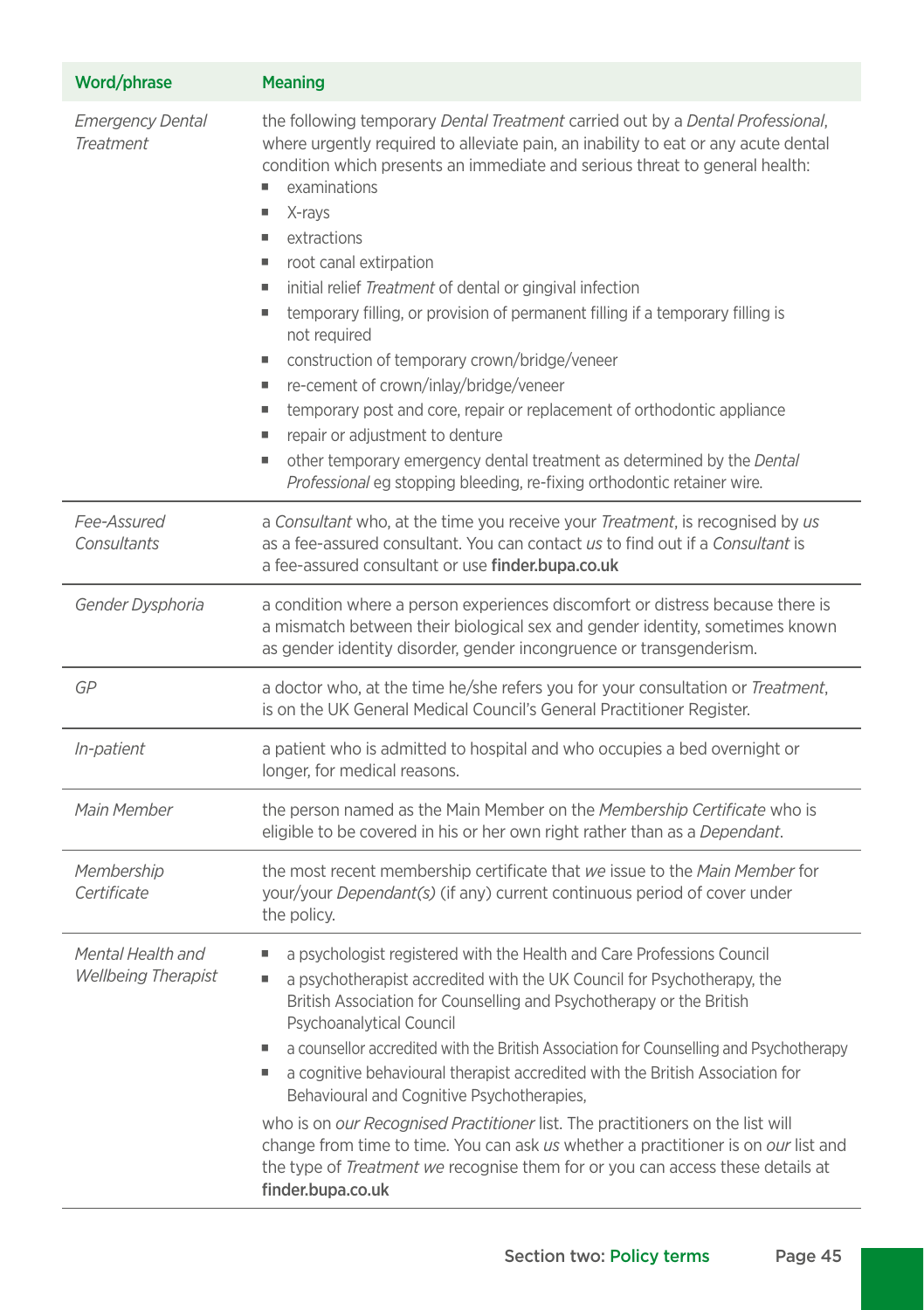| Word/phrase                            | <b>Meaning</b>                                                                                                                                                                                                                                                                                                                                                                                                                                                                                                   |
|----------------------------------------|------------------------------------------------------------------------------------------------------------------------------------------------------------------------------------------------------------------------------------------------------------------------------------------------------------------------------------------------------------------------------------------------------------------------------------------------------------------------------------------------------------------|
| Mental Health<br>Condition             | a condition which is a mental health condition according to a reasonable body<br>of medical opinion, and/or which is diagnosed and treated and managed as<br>a mental health condition by a Consultant psychiatrist or a Mental Health and<br>Wellbeing Therapist. We do not pay for Treatment of dementia, behavioural or<br>developmental problems once diagnosed.                                                                                                                                             |
| Mental Health<br>Day-patient Treatment | Mental Health Treatment which for medical reasons means a patient has<br>to be admitted to a Recognised Facility because they need a period of<br>clinically-supervised Mental Health Treatment as a day case but does not have<br>to occupy a bed overnight and the Mental Health Treatment is provided on either<br>an individual or group basis.                                                                                                                                                              |
| Mental Health<br>Treatment             | Eligible Treatment of a Mental Health Condition as set out in Benefit B5 Mental<br>Health Treatment.                                                                                                                                                                                                                                                                                                                                                                                                             |
| Moratorium Start Date                  | the date you/your <i>Dependant</i> started your/their continuous period of<br>cover under the policy, shown as your/their 'Moratorium start date' on your<br>Membership Certificate.<br>This may be the date you/they originally joined <i>Bupa</i> or, if you/they transferred<br>your/their cover to <i>Bupa</i> from a <i>Previous Policy</i> the date identified by the insurer<br>or administrator of your/their Previous Policy for determining moratorium<br>conditions under your/their Previous Policy. |
| <b>NHS</b>                             | the National Health Service operated in Great Britain and Northern Ireland, or<br>the healthcare scheme that is operated by the relevant authorities of the<br>٠<br>Channel Islands, or<br>the healthcare scheme that is operated by the relevant authorities of the Isle of Man.<br>٠                                                                                                                                                                                                                           |
| <b>NHS Band</b>                        | any of bands 1, 2 or 3 specified by the NHS in England in relation to the<br>classification of, and fees payable for, dental services provided to NHS patients<br>in England.                                                                                                                                                                                                                                                                                                                                    |
| <b>NHS Cash Benefit</b>                | the cash payment we may make if you or a Dependant have received free NHS<br>Treatment which could have been covered by us as private Treatment.                                                                                                                                                                                                                                                                                                                                                                 |
| Optician                               | an ophthalmic Optician or optometrist registered with the General Optical Council.                                                                                                                                                                                                                                                                                                                                                                                                                               |
| <b>Oral Cancer Treatment</b>           | Treatment for Cancer of the oral cavity, lips, tongue and/or pharynx provided by<br>a Consultant.                                                                                                                                                                                                                                                                                                                                                                                                                |
| Oral Chemotherapy                      | Chemotherapy which is taken by mouth.                                                                                                                                                                                                                                                                                                                                                                                                                                                                            |
| <b>Orthodontic</b><br>Treatment        | Dental Treatment provided for the correction or prevention of malocclusion or<br>any other irregular alignment or positioning of teeth.                                                                                                                                                                                                                                                                                                                                                                          |
| Out-patient                            | a patient who attends a hospital, consulting room or out-patient clinic and is not<br>admitted as a Day-patient or an In-patient.                                                                                                                                                                                                                                                                                                                                                                                |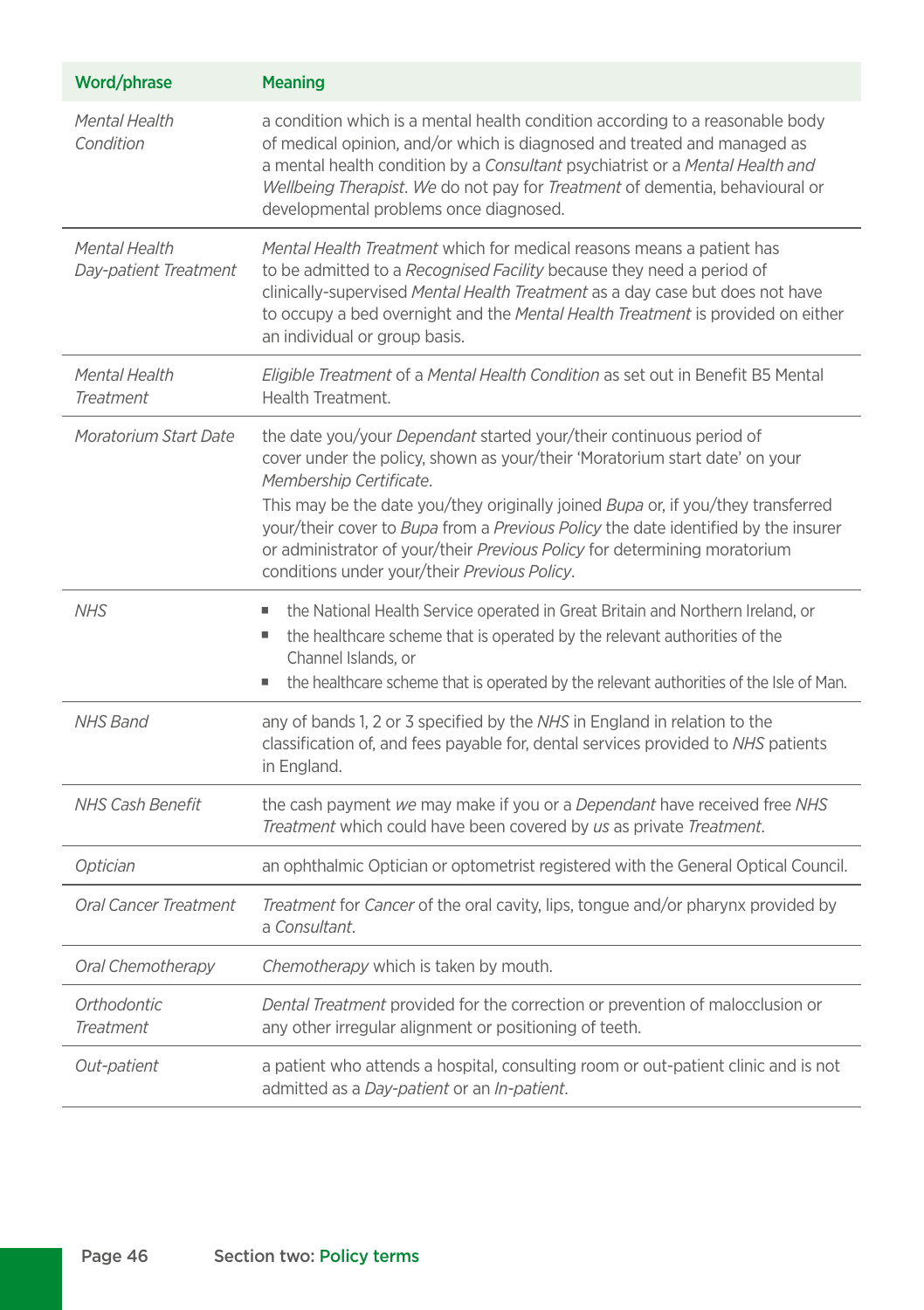| Word/phrase                        | <b>Meaning</b>                                                                                                                                                                                                                                                                                                                                                                                                                                                                                                                                                                                                                            |
|------------------------------------|-------------------------------------------------------------------------------------------------------------------------------------------------------------------------------------------------------------------------------------------------------------------------------------------------------------------------------------------------------------------------------------------------------------------------------------------------------------------------------------------------------------------------------------------------------------------------------------------------------------------------------------------|
| <b>Pre-existing Condition</b>      | any disease, illness or injury for which in the seven years before your <i>Effective</i><br><b>Underwriting Date:</b><br>you have received medication, advice or Treatment, or<br>٠<br>you have experienced symptoms,<br>I.<br>whether the condition was diagnosed or not.                                                                                                                                                                                                                                                                                                                                                                |
| <b>Previous Policy</b>             | another <i>Bupa</i> private medical insurance policy or Bupa administered<br>٠<br>healthcare trust<br>a private medical insurance policy or medical healthcare trust provided or<br>٠<br>administered by another insurer<br>that we specifically agree will be treated as a previous policy for the purpose of<br>assessing your Moratorium Start Date, Effective Underwriting Date or continuous<br>periods of cover as applicable, provided that:<br>you have provided us with evidence of your continuous cover under the previous<br>policy, and<br>there is no break in your cover between the previous policy and this policy.<br>٠ |
| <b>Recognised Facility</b>         | the hospitals or Treatment facilities, centres or units that are:<br>on our list for the medical condition you have<br>carrying out the type of <i>Treatment</i> you need, and<br>I.<br>covered by your Membership Certificate.<br>I.<br>You can ask us whether a hospital, facility, centre or unit is on our list and the<br>type(s) of <i>Treatment we</i> recognise them for or you can access these details at<br>finder.bupa.co.uk                                                                                                                                                                                                  |
| Recognised<br>practitioner         | a healthcare practitioner who at the time of your Treatment:<br>is recognised by us for the purpose of our private medical insurance schemes for<br>treating the medical condition you have and for providing the type of Treatment<br>you need, and<br>is in our list of recognised practitioners that applies to your Benefits.<br>You can ask us if a practitioner is a Recognised Practitioner and the type<br>of <i>Treatment we</i> recognise them for or you can access these details<br>at finder.bupa.co.uk                                                                                                                      |
| Renewal Date                       | each anniversary of your Cover Start Date, or<br>common renewal date. Cover is generally renewed annually. Depending on the<br>I.<br>month in which you first join the scheme, your initial period of cover may not be<br>a full 12 months and your Benefits and your subscriptions may change at the<br>common renewal date.<br>If you are unsure which applies to you, you can call us or look in your eligibility<br>information leaflet.                                                                                                                                                                                              |
| Resident                           | where your current, permanent address is.                                                                                                                                                                                                                                                                                                                                                                                                                                                                                                                                                                                                 |
| Routine Dental<br><b>Treatment</b> | the following dental services carried out by a Dental Professional:<br>routine examination/check-up<br>X-rays<br>■<br>scale and polish consultations, including simple scale and polish and chronic<br>٠<br>periodontal Treatment.                                                                                                                                                                                                                                                                                                                                                                                                        |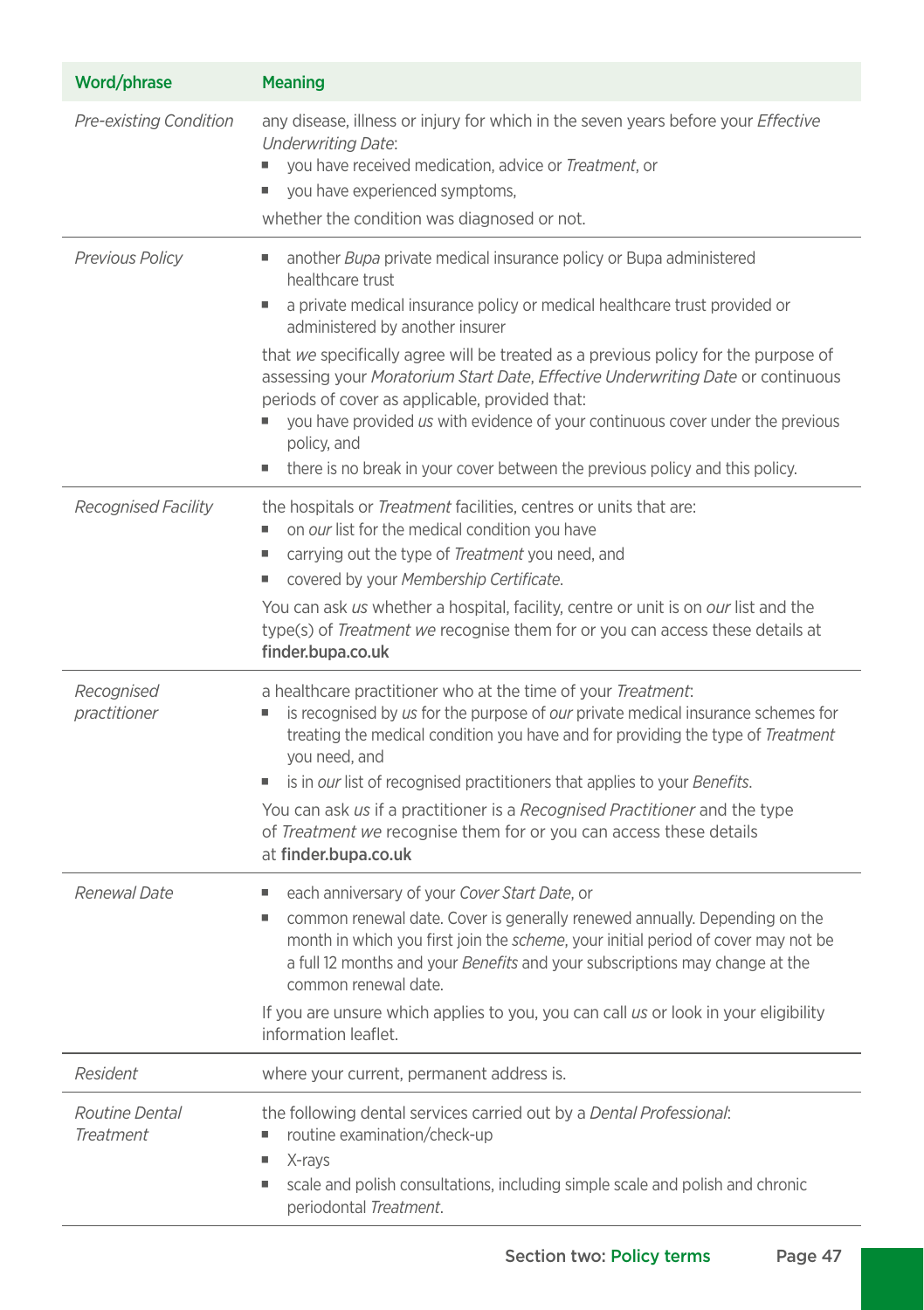| Word/phrase               | <b>Meaning</b>                                                                                                                                                                                                                                                                                                                                                                                                                                                                                                                                                                                                                                                                                                                                                                                             |
|---------------------------|------------------------------------------------------------------------------------------------------------------------------------------------------------------------------------------------------------------------------------------------------------------------------------------------------------------------------------------------------------------------------------------------------------------------------------------------------------------------------------------------------------------------------------------------------------------------------------------------------------------------------------------------------------------------------------------------------------------------------------------------------------------------------------------------------------|
| Schedule of<br>Procedures | the schedule we use for providing Benefits which classifies Surgical Operations<br>according to their type and complexity. The schedule will change from time to<br>time. Not all procedures listed in the schedule are covered under <i>Bupa</i> schemes.<br>Further information on the schedule is available on request.                                                                                                                                                                                                                                                                                                                                                                                                                                                                                 |
| <b>Specialist Drugs</b>   | drugs and medicines to be used as part of your <i>Eligible Treatment</i> , which are<br>not Common Drugs and are at the time of your Treatment included on our<br>list of Specialist Drugs that applies to your Benefits. The list is available at<br><b>bupa.co.uk/policyinformation</b> or you can call us. The specialist drugs on the<br>list will change from time to time.                                                                                                                                                                                                                                                                                                                                                                                                                           |
| Surgical Implant          | any implant inserted into the jaw bone for the support or retention of crowns,<br>bridges or dentures.                                                                                                                                                                                                                                                                                                                                                                                                                                                                                                                                                                                                                                                                                                     |
| <b>Surgical Operation</b> | a surgical procedure or complex investigative/diagnostic procedure. This<br>includes, if it is carried out as In-patient Treatment:<br>all medically necessary <i>Treatment</i> related to the procedure<br>٠<br>all consultations carried out from the time you are admitted to a facility until the<br>٠<br>time you are discharged, or<br>if it is carried out as <i>Out-patient Treatment</i> , the following if it is integral to<br>the operation:<br>all medically necessary <i>Treatment</i> related to the operation<br>٠<br>any consultation on the same day.<br>٠                                                                                                                                                                                                                               |
| <b>Therapist</b>          | a chartered physiotherapist<br>٠<br>a British Association of Occupational Therapists registered occupational therapist<br>٠<br>a British and Irish Orthoptic Society registered orthoptist<br>٠<br>a Royal College of Speech and Language Therapists registered speech and<br>٠<br>language therapist<br>a Society of Chiropodists and Podiatrists registered podiatrist, or<br>٠<br>a British Dietetic Association registered dietitian<br>who is Health and Care Professions Council registered and is on our list of<br>Recognised Practitioners.<br>The therapists on the list will change from time to time. You can ask us whether<br>a therapist is a <i>Recognised Practitioner</i> and the type of <i>Treatment we</i> recognise<br>them for or you can access these details at finder.bupa.co.uk |
| Treatment                 | surgical or medical services (including diagnostic tests) that are needed to<br>diagnose, relieve or cure a disease, illness or injury.                                                                                                                                                                                                                                                                                                                                                                                                                                                                                                                                                                                                                                                                    |
| UK/United Kingdom         | Great Britain, Northern Ireland, the Channel Islands and the Isle of Man.                                                                                                                                                                                                                                                                                                                                                                                                                                                                                                                                                                                                                                                                                                                                  |
| We/our/us                 | Bupa.                                                                                                                                                                                                                                                                                                                                                                                                                                                                                                                                                                                                                                                                                                                                                                                                      |
| Year                      | for each period of your cover, the period beginning on your Cover Start Date and<br>ending on your Cover End Date.<br>If your Renewal Date is a common renewal date or if you are a Dependant joining<br>an existing policy then depending on the month in which you first join the policy,<br>your initial period of cover may not be a full 12 months and your cover and your<br>subscriptions may change at the Renewal Date.                                                                                                                                                                                                                                                                                                                                                                           |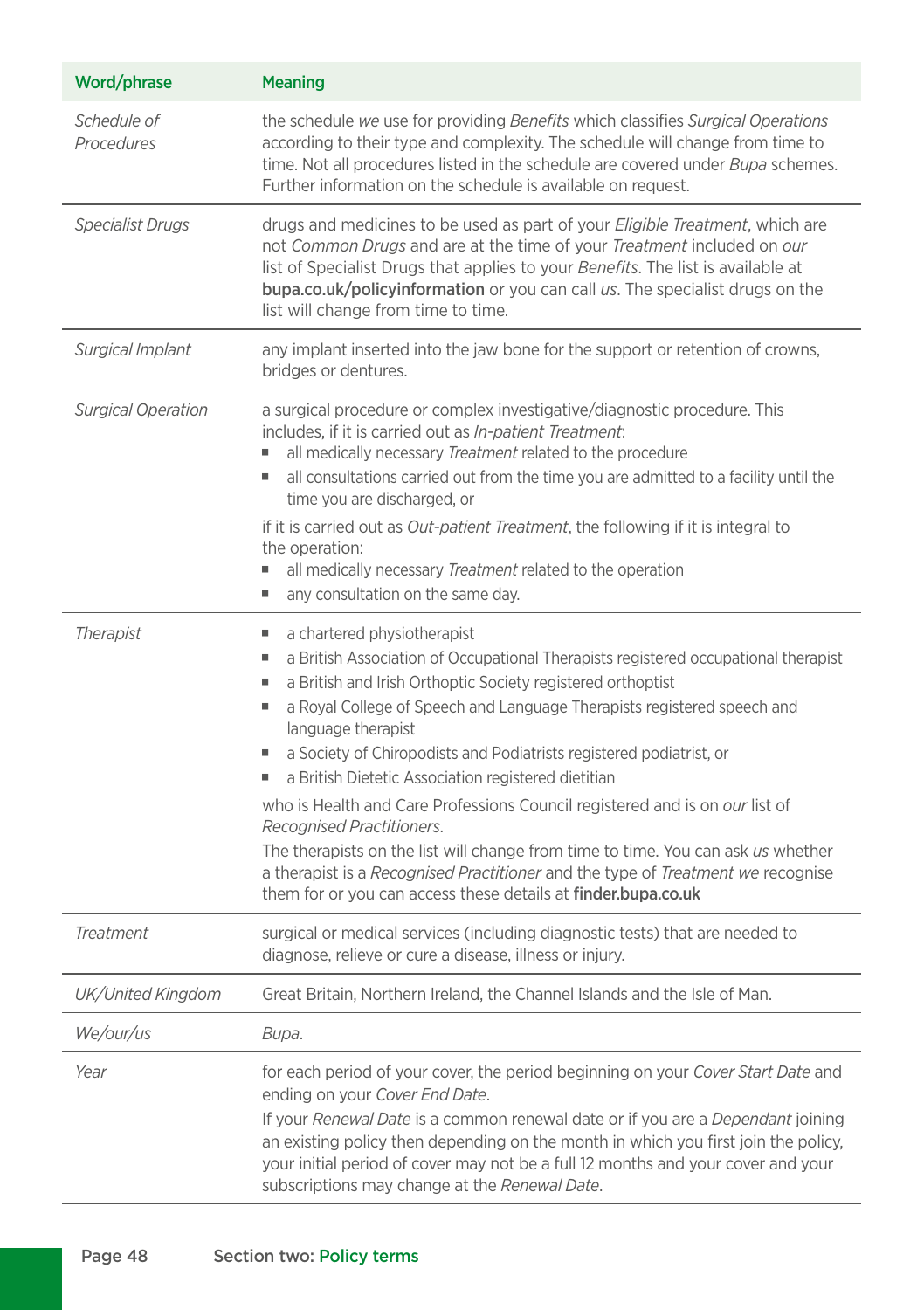# **Section three: Protecting your information and rights**

# **1. Status disclosure**

Private health insurance, health expenses insurance, dental insurance and travel insurance are provided by Bupa Insurance Limited and arranged and administered by Bupa Insurance Services Limited as an agent of Bupa Insurance Limited. Subscriptions are collected by Bupa Insurance Services Limited as an agent of Bupa Insurance Limited for the purpose of receiving, holding and refunding subscriptions and claims monies. These companies (using the trading name *Bupa*) are wholly owned subsidiaries of the British United Provident Association Limited.

Bupa Insurance Limited is authorised by the Prudential Regulation Authority and regulated by the Financial Conduct Authority and the Prudential Regulation Authority. Bupa Insurance Services Limited is authorised and regulated by the Financial Conduct Authority. The frm reference numbers are 203332 and 312526 respectively. This information can be checked by visiting the Financial Conduct Authority website <www.fca.org.uk>

Bupa Insurance Limited is registered in England and Wales with company registration No. 3956433 and Bupa Insurance Services Limited is registered in England and Wales with company registration No. 3829851. They have the same registered office: 1 Angel Court, London EC2R 7HJ

#### Getting in touch

The *Bupa* helpline is always the first number to call if you need help or support.

You can call *us* on 0345 609 0777\*.

The Staff at *Bupa* are trained and supervised to provide *our* customers and members with information only on Bupa's own insurance products and health related services.

### **2. Cancellation**

You may cancel your membership for any reason by calling *us* on 0800 010 383\* or writing to *us* within the later of 21 days of receipt of your policy documents (including your *Membership Certifcate*) *we* send you confrming your cover, or your *Cover Start Date*. During this period, if you have not made any claims, *we* will refund all of your subscriptions paid for that *Year*. After this period of time you can end your cover at anytime, *we* will refund any subscriptions you have paid relating to the period after your cover ends.

<sup>\*</sup>We may record or monitor our calls.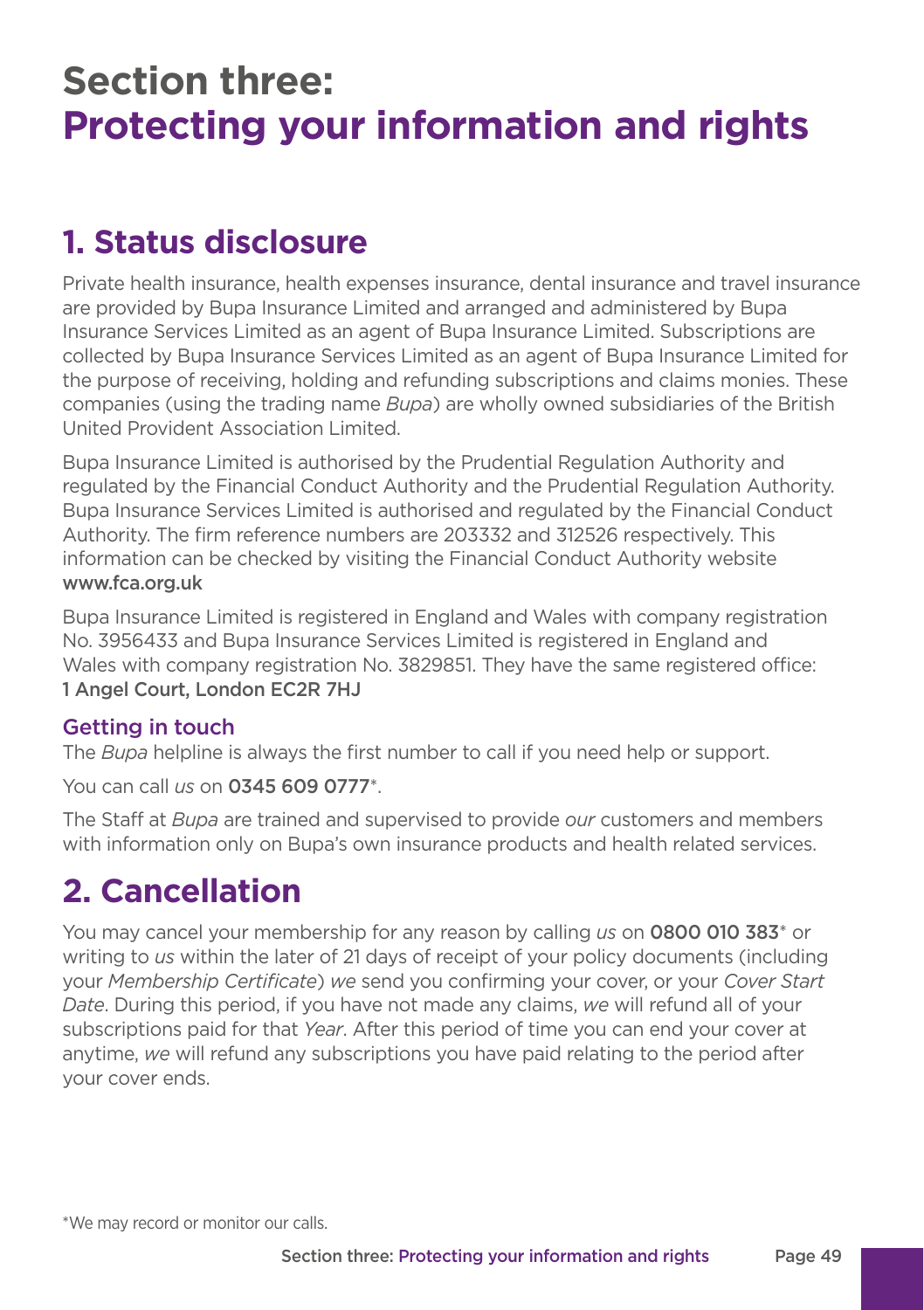You may cancel any of your *Dependants'* membership for any reason by calling *us* on 0800 010 383\* or writing to *us* within the later of 21 days of receipt of your policy documents (including your *Membership Certifcate*) *we* send you confrming their cover, or their *Cover Start Date*. During this period, as long as no claims have been made in respect of their cover, *we* will refund all of your subscriptions paid in respect of that *dependant's*  cover for that *Year*. After this period of time you can end their cover at anytime, *we* will refund any subscriptions you have paid relating to the period after their cover ends.

Please note: cancelling or ending your and/or any *Dependant's* membership will also cancel or end your and/or their cover for Beneft A4 Dental Cover if you or they have cover for it.

#### Benefit A4 Dental Cover

You may cancel your and/or any of your *Dependants*' cover for Beneft A4 Dental Cover for any reason by calling *us* on 0800 010 383\* or writing to *us* within the later of 21 days of:

- **Example 2** receipt of your policy documents (including your *Membership Certificate*) *we* send you confrming your and/or their cover for Beneft A4 Dental Cover, or
- <sup>J</sup> your and/or their *Cover Start Date* for Beneft A4 Dental Cover.

During this period, as long as no claims have been made in respect of your and/or their cover for Beneft A4 Dental Cover, *we* will refund all of your subscriptions paid in respect of your and/or their cover for that *Year* that relate to that Benefts. After this period of time you can end your and/or their cover for Beneft A4 Dental Cover at any time, *we*  will refund any subscriptions you have paid that relate to your and/or their cover for the period after your and/or their cover for that Benefit ends.

Please also refer to section 2, sub sections 1.6.2 and 1.6.3.

### **3. Statement of demands and needs**

This policy is generally suitable for someone who is looking to cover the cost of a range of health expenses. *We* have not provided you with any advice regarding this policy. If you have purchased through a non-*Bupa* fnancial adviser then please refer to the demands and needs statement that they have provided you with.

Please read your *Membership Certifcate* and this Policy Benefts and Terms booklet, and any *Confrmation of Special Conditions we* send for anyone to whom a Special Condition applies, to ensure this policy meets your needs.

\*We may record or monitor our calls.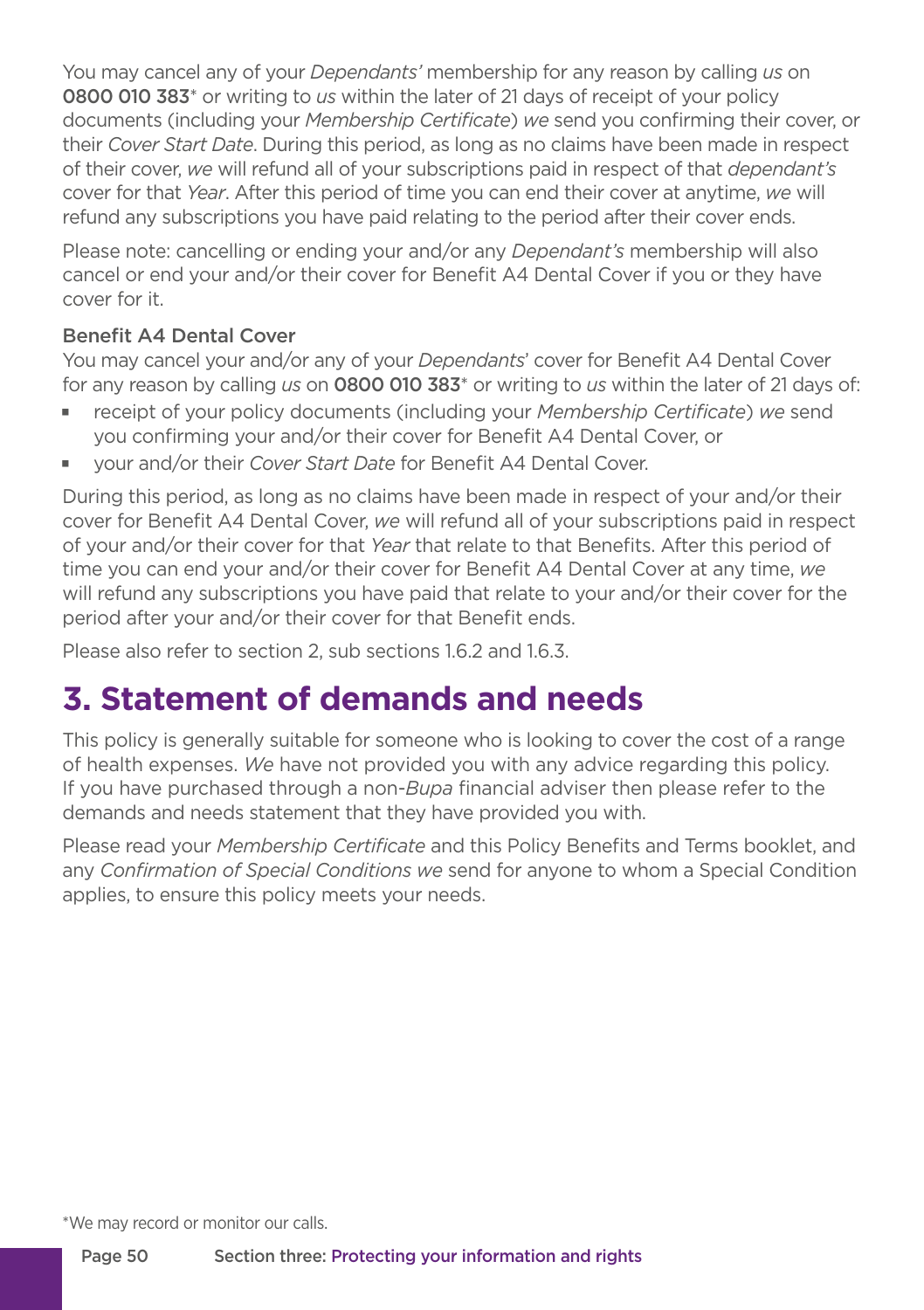# **4. Privacy notice – in brief**

We are committed to protecting your privacy when dealing with your personal information. This privacy notice provides an overview of the information we collect about you, how we use it and how we protect it. It also provides information about your rights. The information we process about you, and our reasons for processing it, depends on the products and services you use. You can fnd more details in our full privacy notice available at **bupa.co.uk/privacy**. If you do not have access to the internet and would like a paper copy, please write to Bupa Data Protection, Willow House, 4 Pine Trees, Chertsey Lane, Staines-upon-Thames, Middlesex TW18 3DZ. If you have any questions about how we handle your information, please contact us at [dataprotection@bupa.com](mailto:dataprotection@bupa.com)

#### Information about us

In this privacy notice, references to 'we', 'us' or 'our' are to Bupa. Bupa is registered with the Information Commissioner's Office, registration number Z6831692. Bupa is made up of a number of trading companies, many of which also have their own data-protection registrations. For company contact details, visit bupa.co.uk/legal-notices

#### 1. Scope of our privacy notice

This privacy notice applies to anyone who interacts with us about our products and services ('you', 'your'), in any way (for example, email, website, phone, app and so on).

#### 2. How we collect personal information

We collect personal information from you and from certain other organisations (those acting on your behalf, for example, brokers, health-care providers and so on). If you give us information about other people, you must make sure that they have seen a copy of this privacy notice and are comfortable with you giving us their information.

#### 3. Categories of personal information

We process the following categories of personal information about you and, if it applies, your dependants. This is standard personal information (for example, information we use to contact you, identify you or manage our relationship with you), special categories of information (for example, health information, information about race, ethnic origin and religion that allows us to tailor your care), and information about any criminal convictions and offences (we may get this information when carrying out anti-fraud or anti-money-laundering checks, or other background screening activity).

#### 4. Purposes and legal grounds for processing personal information

We process your personal information for the purposes set out in our full privacy notice. including to deal with our relationship with you (including for claims and handling complaints), for research and analysis, to monitor our expectations of performance (including of health providers relevant to you) and to protect our rights, property, or safety, or that of our customers, or others. The legal reason we process personal information depends on what category of personal information we process. We normally process standard personal information on the basis that it is necessary so we can perform a contract, for our or others' legitimate interests or it is needed or allowed by law. We process special categories of information because it is necessary for an insurance purpose, because we have your permission or as described in our full privacy notice. We may process information about your criminal convictions and offences (if any) if this is necessary to prevent or detect a crime.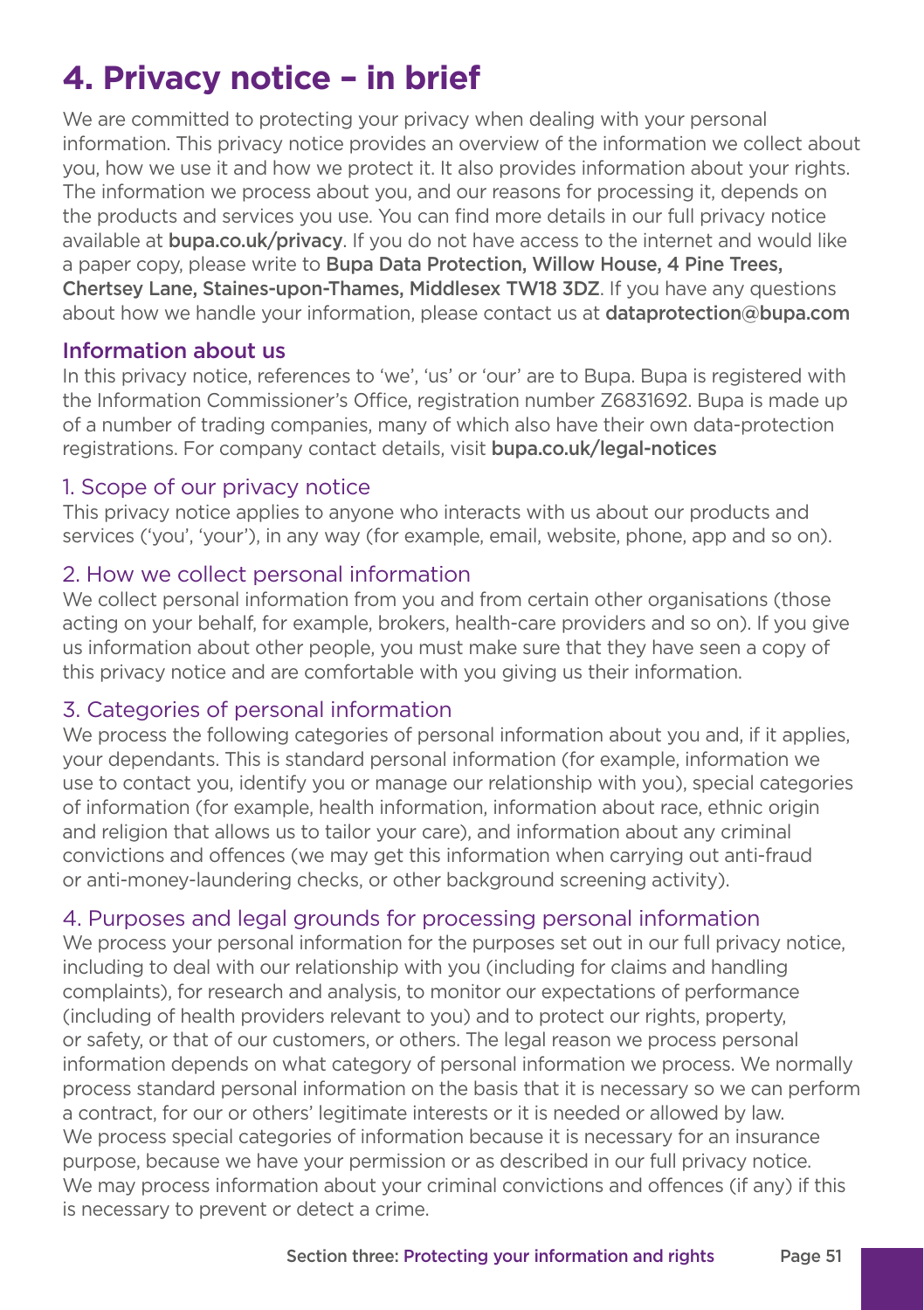#### 5. Marketing and preferences

We may use your personal information to send you marketing by post, phone, social media, email and text. We only use your personal information to send you marketing if we have either your permission or a legitimate interest. If you don't want to receive personalised marketing about similar products and services that we think are relevant to you, please contact us at [optmeout@bupa.com](mailto:optmeout@bupa.com) or write to Bupa Data Protection. Willow House, 4 Pine Trees, Chertsey Lane, Staines-upon-Thames, Middlesex TW18 3DZ

#### 6. Processing for profling and automated decision-making

Like many businesses, we sometimes use automation to provide you with a quicker, better, more consistent and fair service, as well as with marketing information we think will interest you (including discounts on our products and services). This may involve evaluating information about you and, in limited cases, using technology to provide you with automatic responses or decisions. You can read more about this in our full privacy notice. You have the right to object to direct marketing and profling relating to direct marketing. You may also have rights to object to other types of profling and automated decision-making.

#### 7. Sharing your information

 health-care providers) or who we need information from to handle or check claims or We share your information within the Bupa group of companies, with relevant policyholders (including your employer if you are covered under a group scheme), with funders who arrange services on your behalf, those acting on your behalf (for example, brokers and other intermediaries) and with others who help us provide services to you (for example, entitlements (for example, professional associations). We also share your information in line with the law. You can read more about what information may be shared in what circumstances in our full privacy notice.

#### 8. International transfers

We work with companies that we partner with, or that provide services to us (such as health-care providers, other Bupa companies and IT providers) that are located in, or run their services from, countries across the world. As a result, we transfer your personal information to different countries including transfers from within the UK to outside the UK, and from within the EEA (the EU member states plus Norway, Liechtenstein and Iceland) to outside the EEA, for the purposes set out in this privacy notice. We take steps to make sure that when we transfer your personal information to another country, appropriate protection is in place, in line with global data-protection laws.

#### 9. How long we keep your personal information

We keep your personal information in line with periods we work out using the criteria shown in the full privacy notice available on our website.

#### 10. Your rights

You have rights to have access to your information and to ask us to correct, erase and restrict use of your information. You also have rights to object to your information being used; to ask us to transfer information you have made available to us; to withdraw your permission for us to use your information; and to ask us not to make automated decisions which produce legal effects concerning you or signifcantly affect you. Please contact us if you would like to exercise any of your rights.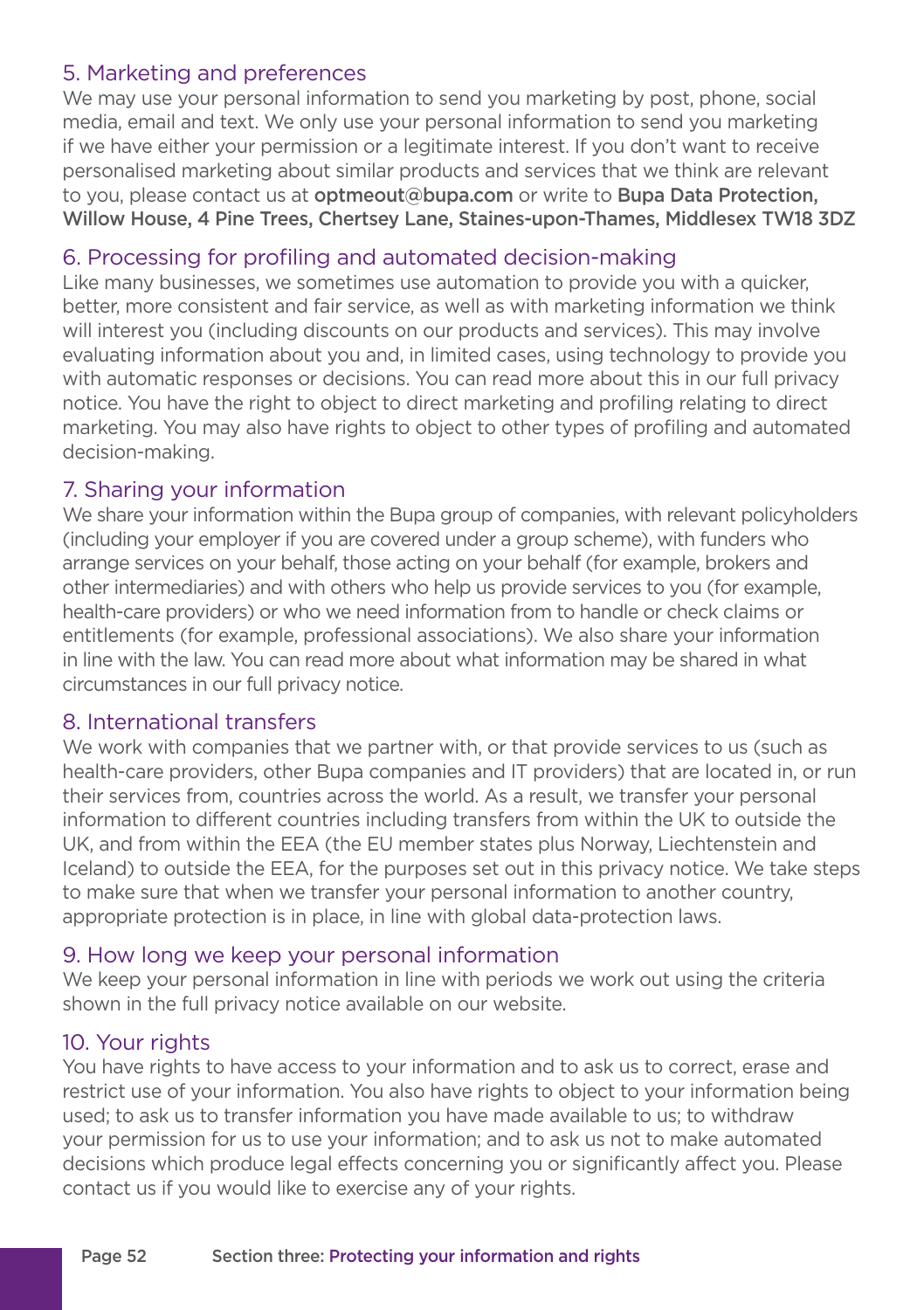#### 11. Data-protection contacts

If you have any questions, comments, complaints or suggestions about this notice, or any other concerns about the way in which we process information about you, please contact us at [dataprotection@bupa.com](mailto:dataprotection@bupa.com). You can also use this address to contact our Data Protection Officer

You also have a right to make a complaint to your local privacy supervisory authority. Our main office is in the UK, where the local supervisory authority is the Information Commissioner, who can be contacted at: Information Commissioner's Offce, Wycliffe House, Water Lane, Wilmslow, Cheshire SK9 5AF, United Kingdom.

Phone: 0303 123 1113 (local rate) or 01625 545 745 (national rate).

# **5. Making a complaint**

*We* are sorry if you need to complain. *We* will do *our* best to understand what has happened and put things right.

#### Ways to get in touch

- $\blacksquare$  Call us: 0345 609 0777\*
- Chat to us online: bupa.co.uk/complaints
- **F** Email us: customerrelations@bupa.com

If you need to send *us* sensitive information you can email *us* securely using Egress. For more information and to sign up for a free Egress account, go to <https://switch.egress.com>

You will not be charged for sending secure emails to a Bupa email address using the Egress service.

Virite to us: Customer Relations, Bupa, Bupa Place, 102 The Quays, Salford M50 3SP

#### What happens with my complaint?

*We* will carefully consider your complaint and do *our* best to resolve it quickly. If *we* can't resolve it straight away, *we* will email or write to you within fve business days to explain the next steps.

*We* will keep you updated on *our* progress and once *we* have fully investigated your complaint, *we* will email or write to you to explain *our* decision. If *we* have not resolved it within eight weeks *we* will write to you and explain the reasons for the delay.

If *we* have not resolved your complaint within eight weeks, or if you are unhappy with *our*  decision, you may be able to refer your complaint to the Financial Ombudsman Service for an independent review. The service they provide is free and impartial. You can visit their website, financial-ombudsman.org.uk, or:

- $\blacksquare$  call them on 0800 023 4567
- $\blacksquare$  submit a complaint online at financial-ombudsman.org.uk/contact-us/complain-online
- $\blacksquare$  email them at complaint.info@financial-ombudsman.org.uk
- vrite to them at the Financial Ombudsman Service, Exchange Tower, London E14 9SR

If you refer your complaint to the Financial Ombudsman Service, they will ask for your permission to access information about you and your complaint. *We* will only give them what is necessary to investigate your complaint and this may include medical information. If you are concerned about this, please contact *us*.

\*We may record or monitor our calls.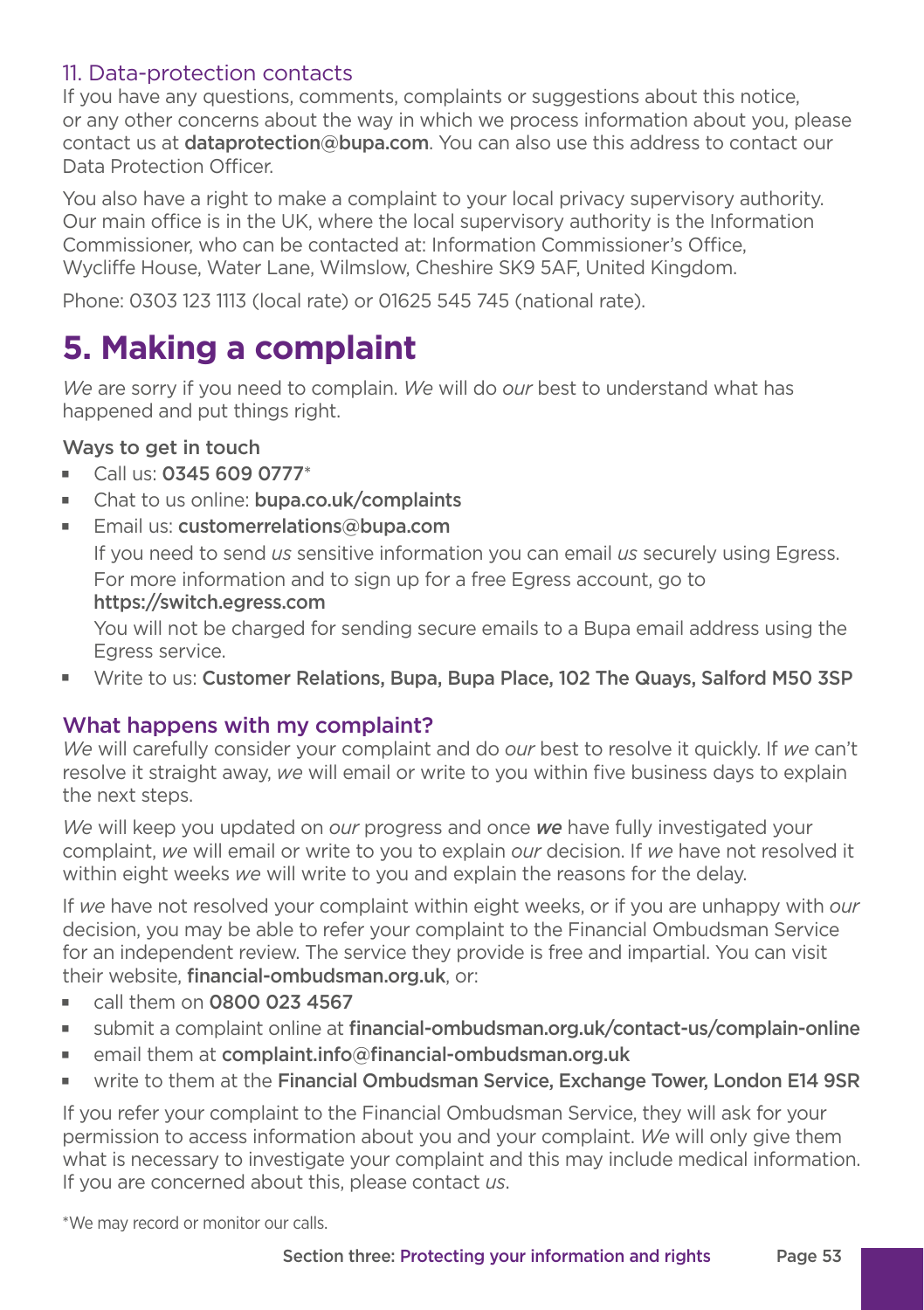# **6. The Financial Services Compensation Scheme (FSCS)**

In the unlikely event that *we* cannot meet *our* financial obligations, you may be entitled to compensation from the Financial Services Compensation Scheme. This will depend on the type of business and the circumstances of your claim. The FSCS may arrange to transfer your policy to another insurer, provide a new policy or, where appropriate, provide compensation. Further information about compensation scheme arrangements is available from the FSCS on 0800 678 1100 or 020 7741 4100 or on its website at: <www.fscs.org.uk>

# **7. Financial crime and sanctions**

#### Financial crime

*You* agree to comply with all applicable UK legislation relating to the detection and prevention of fnancial crime (including, without limitation, the Bribery Act 2010 and the Proceeds of Crime Act 2002).

#### Sanctions

*Bupa*, through your policy, shall not provide cover or be liable to pay any claim where this would expose *Bupa* to any sanction, prohibition or restriction under United Nations resolutions, or trade or economic sanctions, laws or regulations of the European Union, United Kingdom, United States of America, and/or all other jurisdictions where *Bupa*  transacts its business, including but not limited to providing medical coverage inside Sudan, Iran, North Korea, Syria, and Cuba.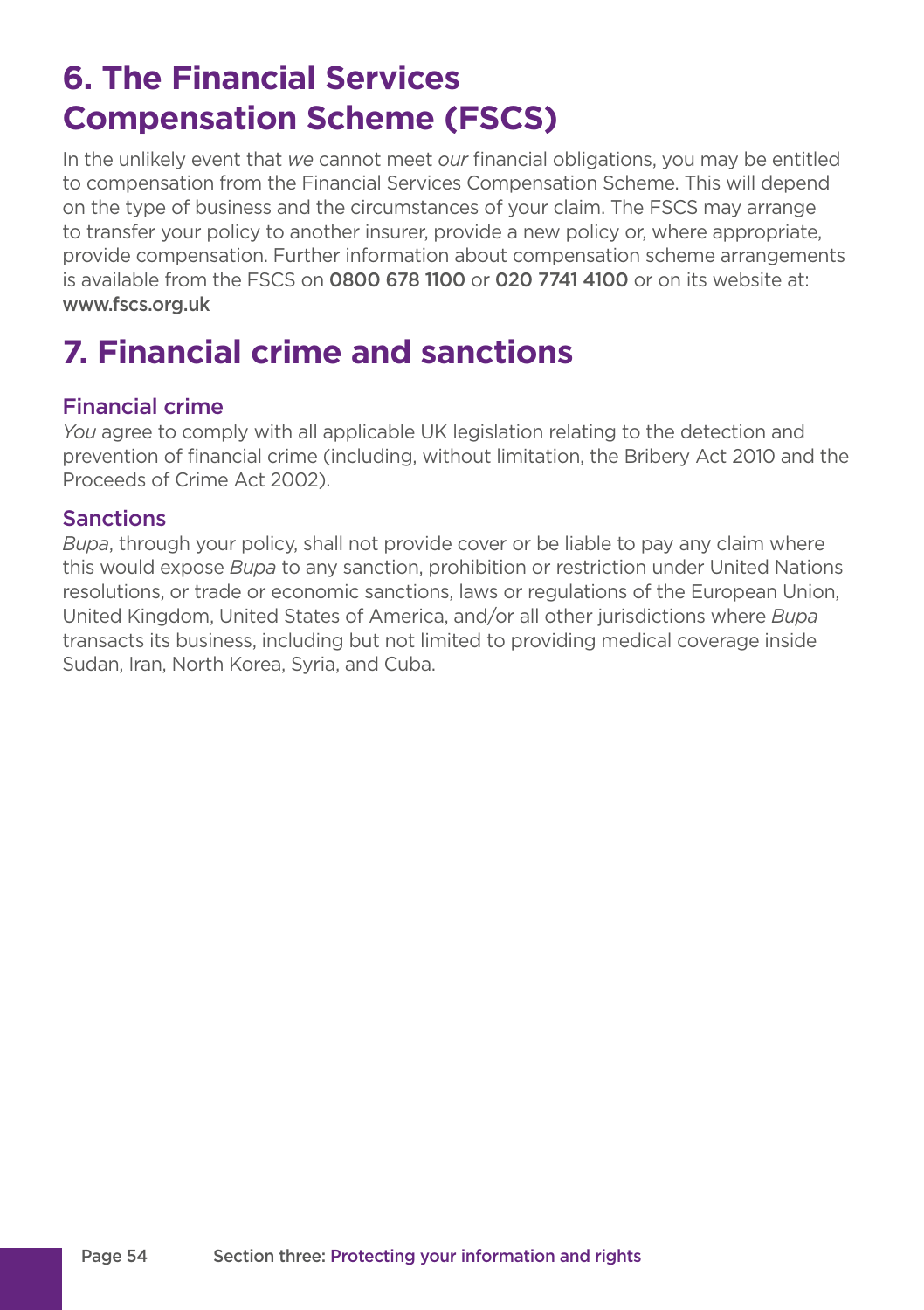# **Notes**